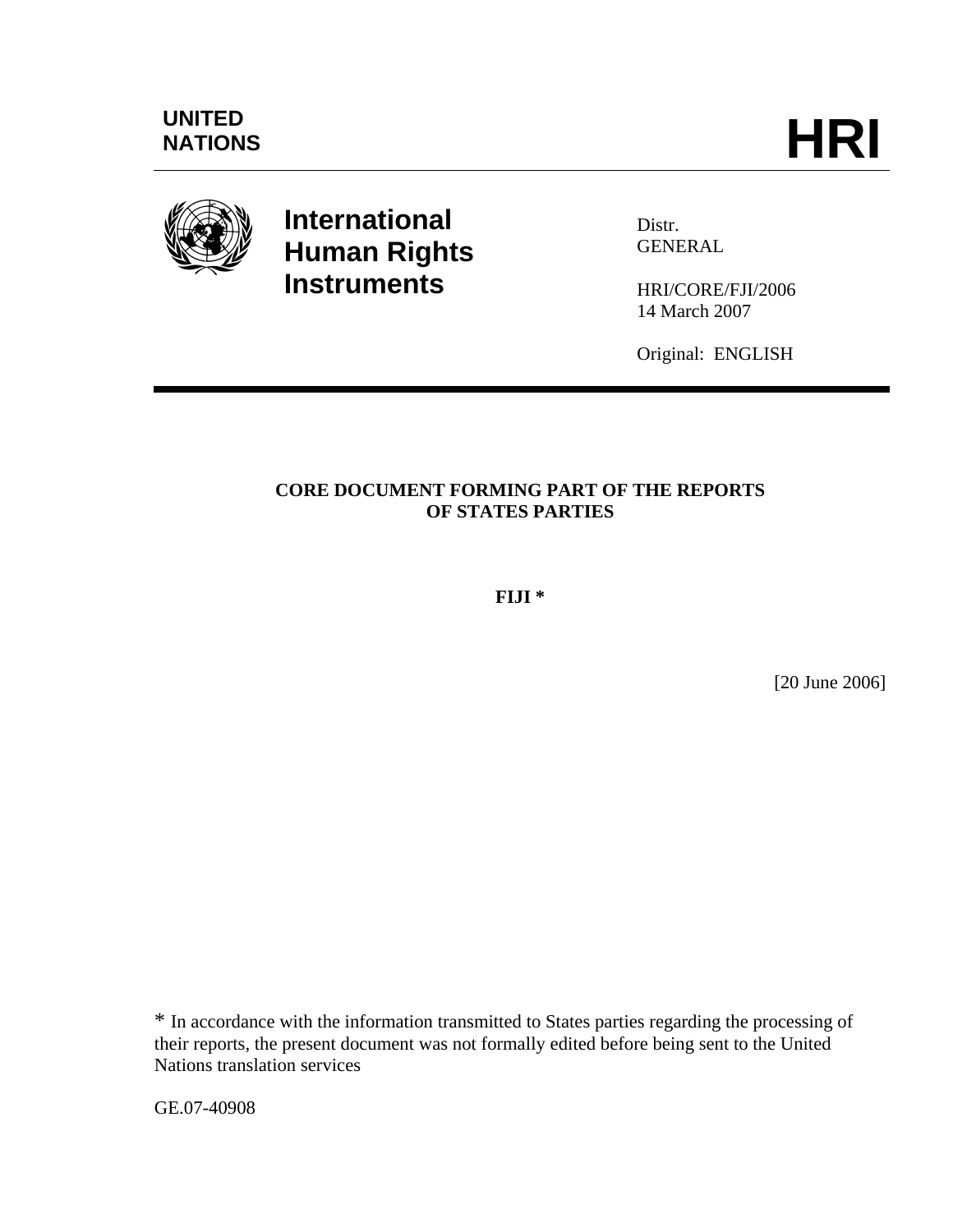## **CONTENTS**

| Paragraphs | Page |
|------------|------|
|            |      |

|                                           | 21 |
|-------------------------------------------|----|
|                                           |    |
| VII. GENERAL LEGAL FRAMEWORK WITHIN WHICH |    |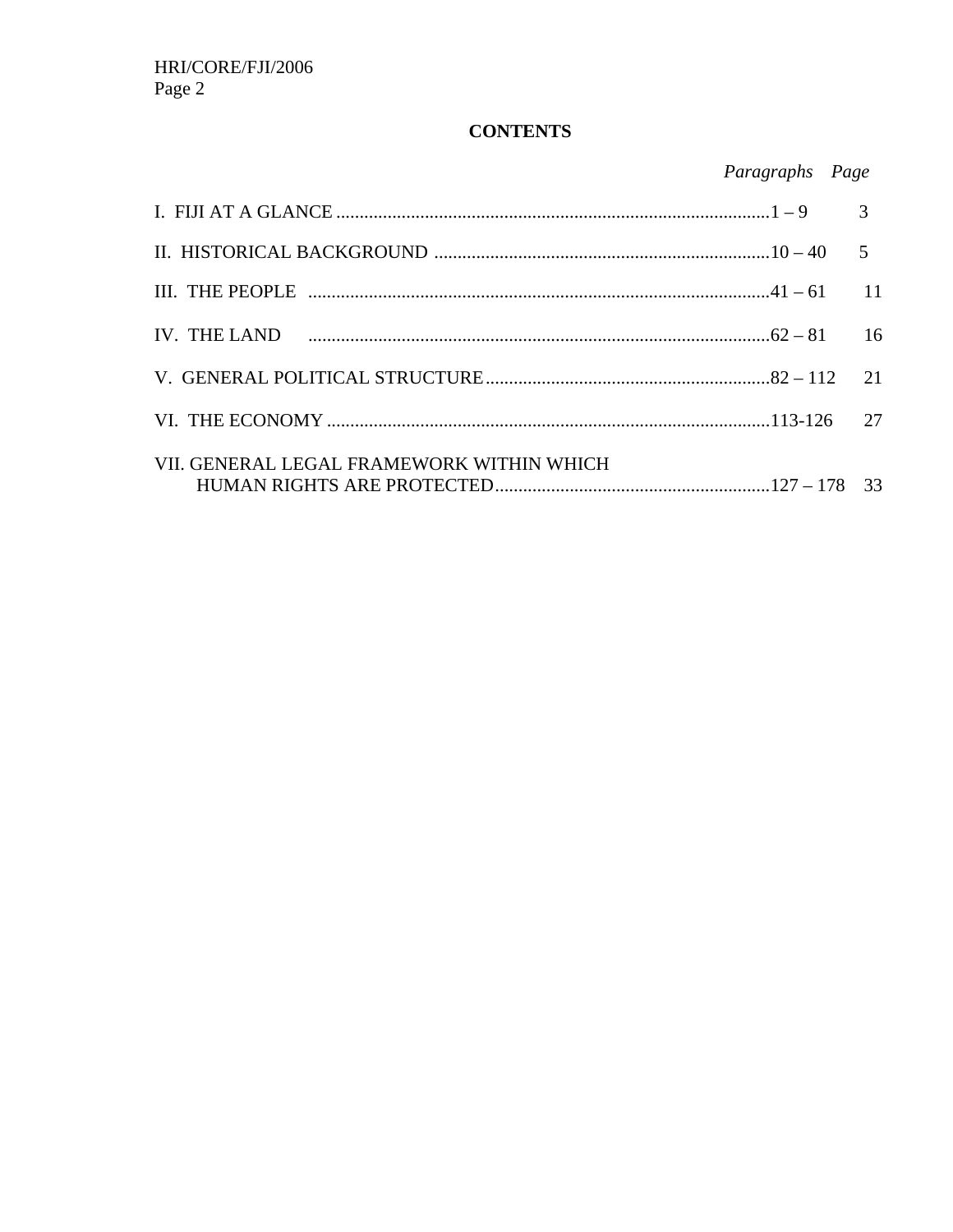## **I. FIJI AT A GLANCE**

#### **The land**

1. Fiji lies in the heart of the Pacific Ocean midway between the Equator and the South Pole, and between longitudes 175 and 178 West and latitudes 15 and 22 South. Fiji's Exclusive Economic Zone contains approximately 330 islands, of which about one third are inhabited. It covers about 1.3 million square kilometres of the South Pacific Ocean, and Fiji's total land area is 18,333 square metres. There are two major islands - Viti Levu, which is 10,429 square kilometres, and Vanua Levu, which is 5,556 square kilometres. Other main islands are Taveuni  $(470 \text{ km}^2)$ , Kadavu  $(411 \text{ km}^2)$ , Gau  $(140 \text{ km}^2)$  and Koro  $(104 \text{ km}^2)$ .

2. Approximately eighty six per cent (86%) of the land is owned by indigenous Fijians in trust while 2 per cent is State land and 8 per cent is freehold land. Only 16 per cent of Fiji's land mass is suitable for agriculture and are found mainly along the coastal plains, river deltas and valleys. There are two cities and both located on the main island of Viti Levu.

#### **Climate**

3. Fiji enjoys a tropical South Sea maritime climate with no great extremes of heat or cold. The islands lie in an area occasionally traversed by tropical cyclones, which are mostly confined between the months of November to April. On average, some 10 to 12 cyclones per decade affect some parts of Fiji, and 2 or 3 cyclones can be very severe. At all seasons the predominant winds over Fiji are the Trade Winds from the east to the south-east. On the western and eastern sides of Viti Levu and Vanua Levu, however, daytime breezes blow in across the coast.

4. In general, the winds over Fiji are light to moderate, the most persistent being the period July-December. Temperature averages 22 degrees Celsius (72 degrees Fahrenheit) for the cooler months (May to October), while for the warmer months (November to April) temperatures are higher with heavy downpours. Although rainfall is highly variable, the average rainfall increases steadily inland from coastal areas. It usually increases between December and April, especially over the larger islands but during May and October it is often deficient, particularly in the dry zone on the western and northern sides of the main islands.

**Size:** 332 islands (approximately one third of which are inhabited)

- (a) Total area:  $18,333$  km<sup>2</sup> (Viti Levu - 10,429 km<sup>2</sup>, Vanua Levu - 5,556 km<sup>2</sup>)
- (b) Sea area  $(000 \text{ km}^2)$ : 1,290

**Capital**: Suva

**International Airport**: Nadi

**Population: 2001 (latest record)**: 815, 013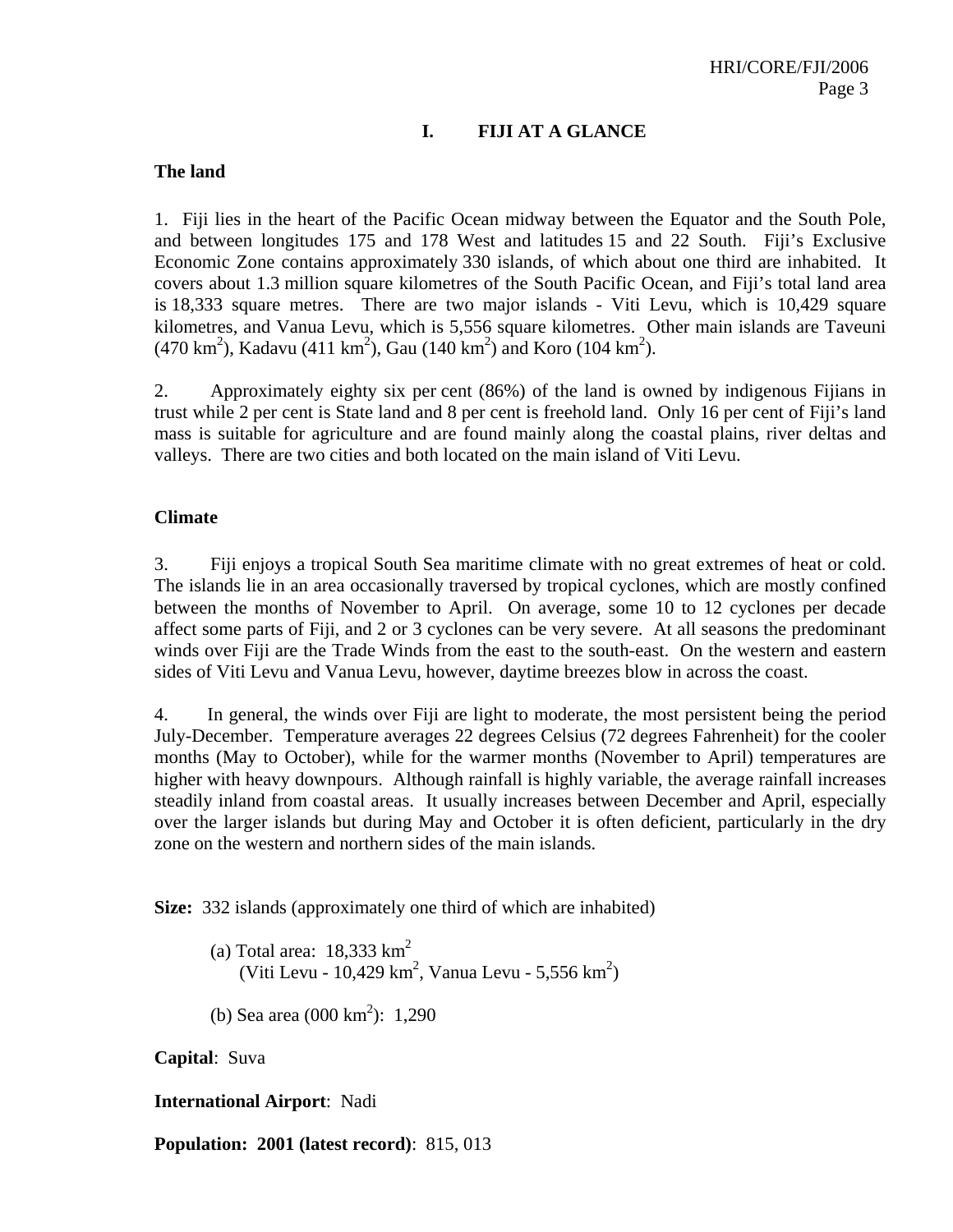- Fijians (53 per cent)
- Indians (40 per cent)
- Others ( 7 per cent)

#### **Urban population as a percentage of total:**

- Fijians: 21.8
- $\bullet$  Indians: 20.5

## **Rural population as a percentage of total:**

- Fijians: 30.9
- Indians: 20.1

#### **Rural population as a percentage of total:** 52. 9

## **Number of inhabitants per km<sup>2</sup>: 44km<sup>2</sup>**

#### **Religious affiliation as a percentage of population:**

- Christians: 58 per cent
- Hindus: 34 per cent
- Muslims: 7 per cent
- Others: 1 per cent

#### **Life expectancy at birth**: 66.6

- Males: 64.5
- Females: 68.7
- Fijians: 68.1
- $\bullet$  Indians: 69.0

#### **Total fertility rate:** 2.49

- Fijians: 3.16
- $\bullet$  Indians:  $1.71$

#### **Infant mortality:** 20.5 / 1,000 live births

- Males:  $21.2 / 1,000$
- Females: 19.8 /1,000

#### **Percentage of population under 15:** 31.8 per cent

**Percentage of population 65 and over:** 4.2 per cent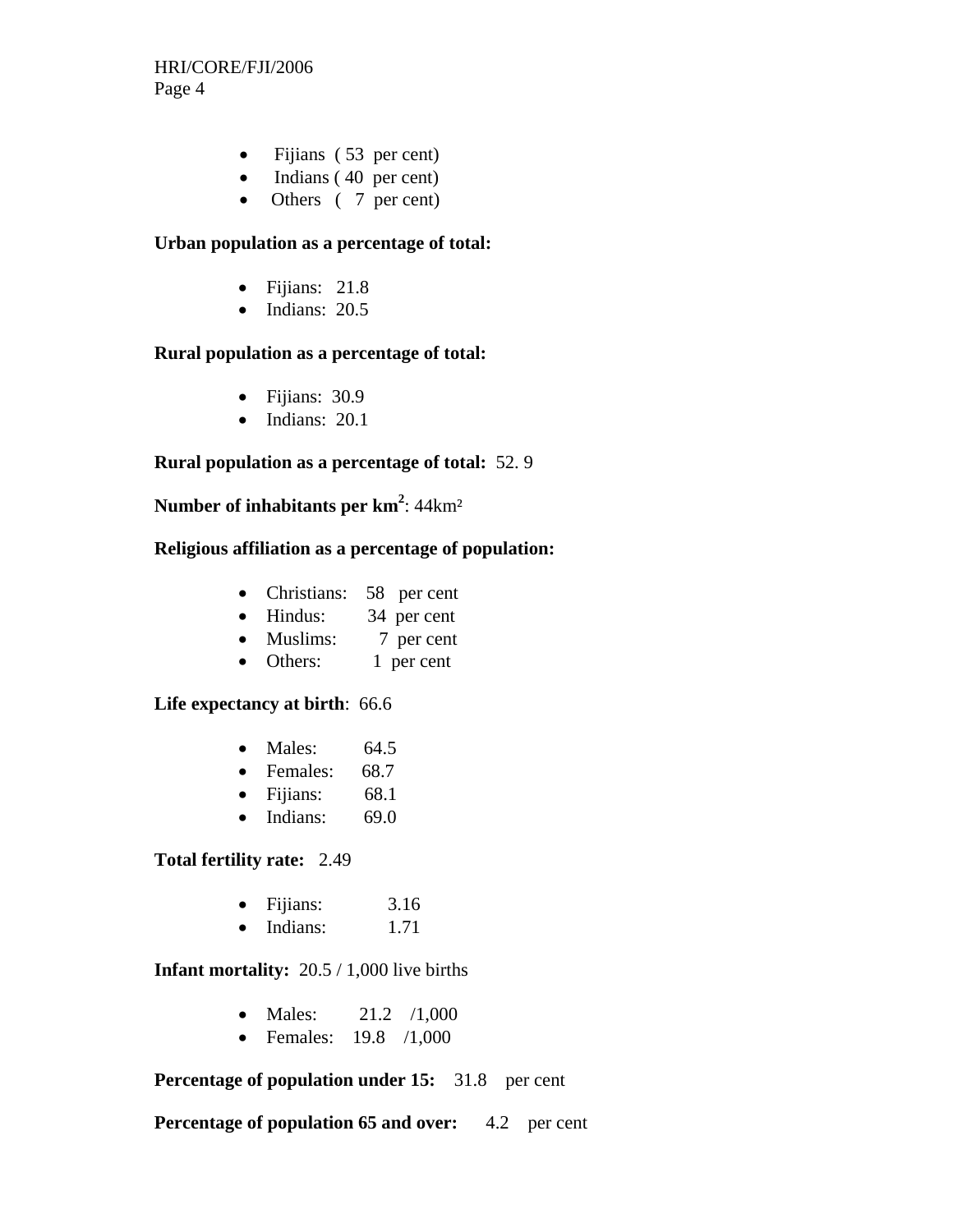#### **Percentage of population aged between 15 and 64 years:** 64 per cent

#### **Languages:**

 There are three official languages in Fiji. English, which was introduced by the former British colonial rulers, Fijian, spoken by ethnic Fijians and Hindi, the main language spoken by Indo-Fijians.

5. Some Fijian dialects differ markedly from the official Bau standard, and would be considered separate languages if they had a codified grammar or a literary tradition. Rotuman (language) are spoken by the people from the island of Rotuma and it is more Polynesian than Fijian.

6. Even though Hindi is the usual language spoken by all the Indo Fijians, Urdu is also taught in Muslim schools. Among the Indo-Fijian community, there is a small Gujarati-speaking community, and a few older Indo-Fijians still speak Telugu and Tamil, with smaller numbers of Bihari, Bengali, and others.

7. There are also languages spoken by minority groups like the Chinese, and other Pacific Island Groups who have their own languages.

8. English is the lingua franca, but Fijian and Hindi (and Urdu for Muslim schools) are also taught in schools as part of the school curriculum.

#### **Religion:**

9. Fiji is a multiracial, multi-religious and multicultural country where most religions of the world are represented. More than half of Fiji's population are Christians (58 per cent), Hindus (34 per cent), Muslim (7 per cent), others (1 per cent).

**Time zone:** 12 hours ahead of Greenwich Mean Time.

## **II. HISTORICAL BACKGROUND**

10. Archaeological evidence shows that Fiji was first settled about 3,500 years ago. The original inhabitants are now called "Lapita people" after a distinctive type of fine pottery they produced, remnants of which have been found in practically all the islands of the Pacific, east of New Guinea, though not in eastern Polynesia.

11. Linguistic evidence suggests that they came from northern or central Vanuatu or possibly the eastern Solomons. Before long they had moved further on, colonizing Rotuma to the north, and Tonga and Samoa to the east. From there, vast distances were crossed to complete the settlement of the Pacific to Hawaii in the north, Rapanui (Easter Island) in the east and Aotearoa (New Zealand) in the south. Unlike the islands of Polynesia which reveal a continuous and steadily evolving culture from initial occupation.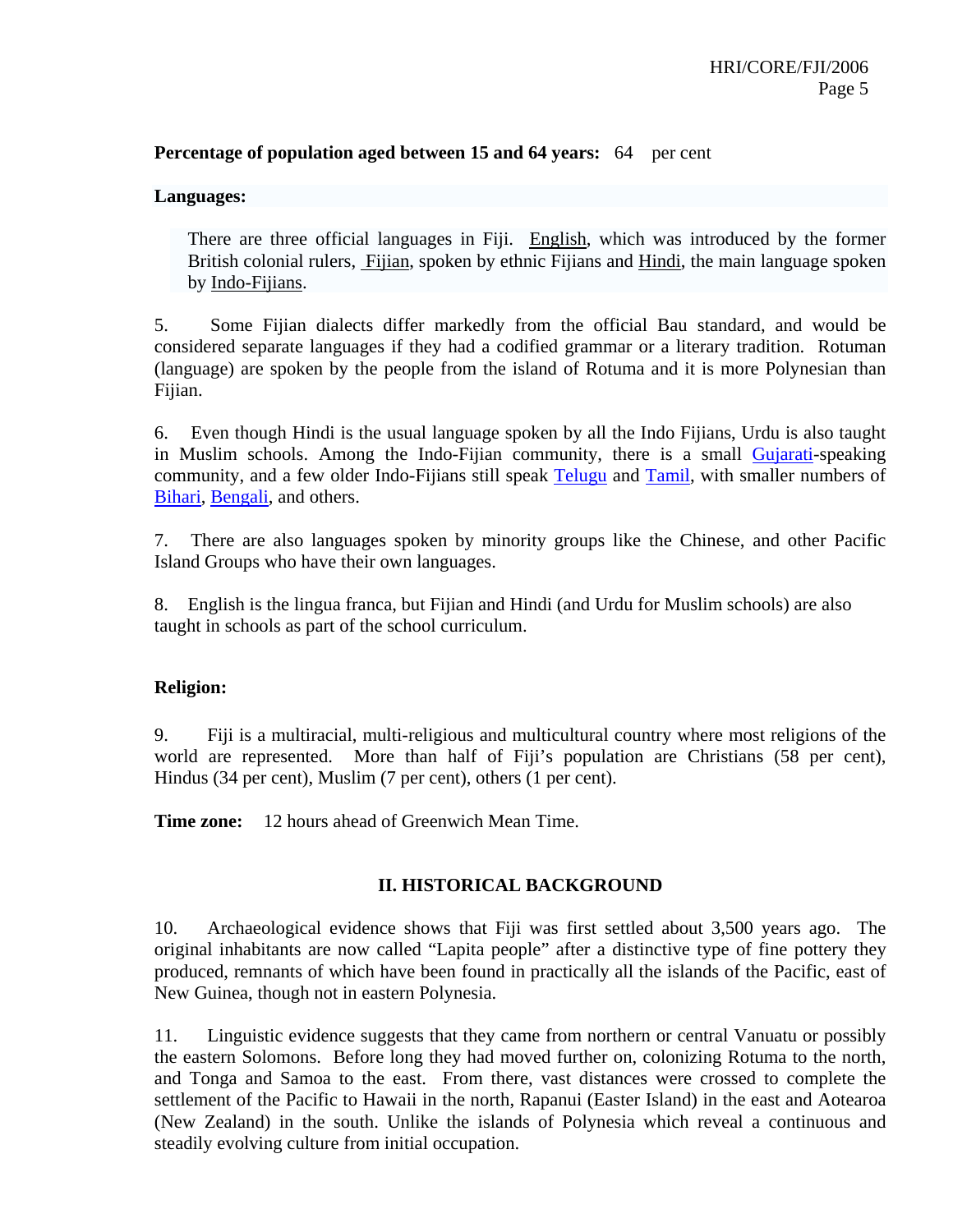12. Fiji appears to have undergone at least two periods of rapid culture change in prehistoric times. This may have been due to the arrival of fresh waves of immigrants, presumably from the west. Prehistorians have noted that a massive twelfth century volcanic eruption in southern Vanuatu coincides with the disappearance there of a certain pottery style and its sudden emergence in Fiji.

## **Fijian legend and traditional society**

13. Prior to western contact, Fiji's population of about 140,000 people was divided into tribes or clans with no central authority. Traditionally Fijian society was controlled by a chiefly caste endowed with great personal mana from genealogical affinity with the gods. Priests reinforced the legitimacy of powerful chiefly mana through religious ceremonies. Acknowledgement of their lineage from the deities ensured the fertility of the land and prosperity of the people. This supernatural endowment made the political power of the chiefs sacrosanct.

14. Theoretically, everyone knew his place in society and commoners could not enter the established hierarchy, although within the chiefly ranks themselves, prominent men often fought for titled status in an uncertain succession and involved their descent groups in frequent fratricidal warfare.

15. The chiefs were also the economic directors of Fijian society. They made the decisions, delegated authority and controlled the distribution of farm as well as material produce through elaborate ceremonies in which all the people had an enjoyable role. The arrival of European traders and beachcombers in the early nineteenth century brought new weaponry and luxury items to tempt the aristocracy. The islands quickly acquired a reputation for cannibalism and inter-tribal warfare intensified by the European presence. Guns became precious items of exchange for sandalwood and bech-de-mer as coastal tribes fought the more isolated interior tribes for their more saleable resources.

16. There were several strong native confederations in Fiji each headed by a titled chief. Cakobau, a man of fierce ambition emerged as the leader of Bau, a small but important strategic island off the coast of Viti Levu. Cakobau was an avid warrior and tactician and used his power base to extract tribute from outlying areas. His wealth and power were challenged by other Fijian chiefs, but he was strengthened with valuable weapons stock obtained through his dealings with traders.

17. Cakobau's greatest rival for chiefly power in Fiji was Henele Ma'afu, a Tongan of high rank who came to Fiji as a young man like many Tongan warriors in search of glory and reputation in battle. Ma'afu made important alliances in the eastern half of the group and expanded his authority through warfare, using the propagation of his Wesleyan Methodism to legitimize blatant conquests. Ma'afu was supported by King George Tupou I (Taufa'hau) of Tonga until American and British pressure checked his ambitions for Fiji. Tupou was forced to abandon his tributaries, but Ma'afu was successful in securing the Governorship of Lau, a copra-rich group of islands which he made his home. Ma'afu gained great influence among Fijian high chiefs, although he was a detested outsider.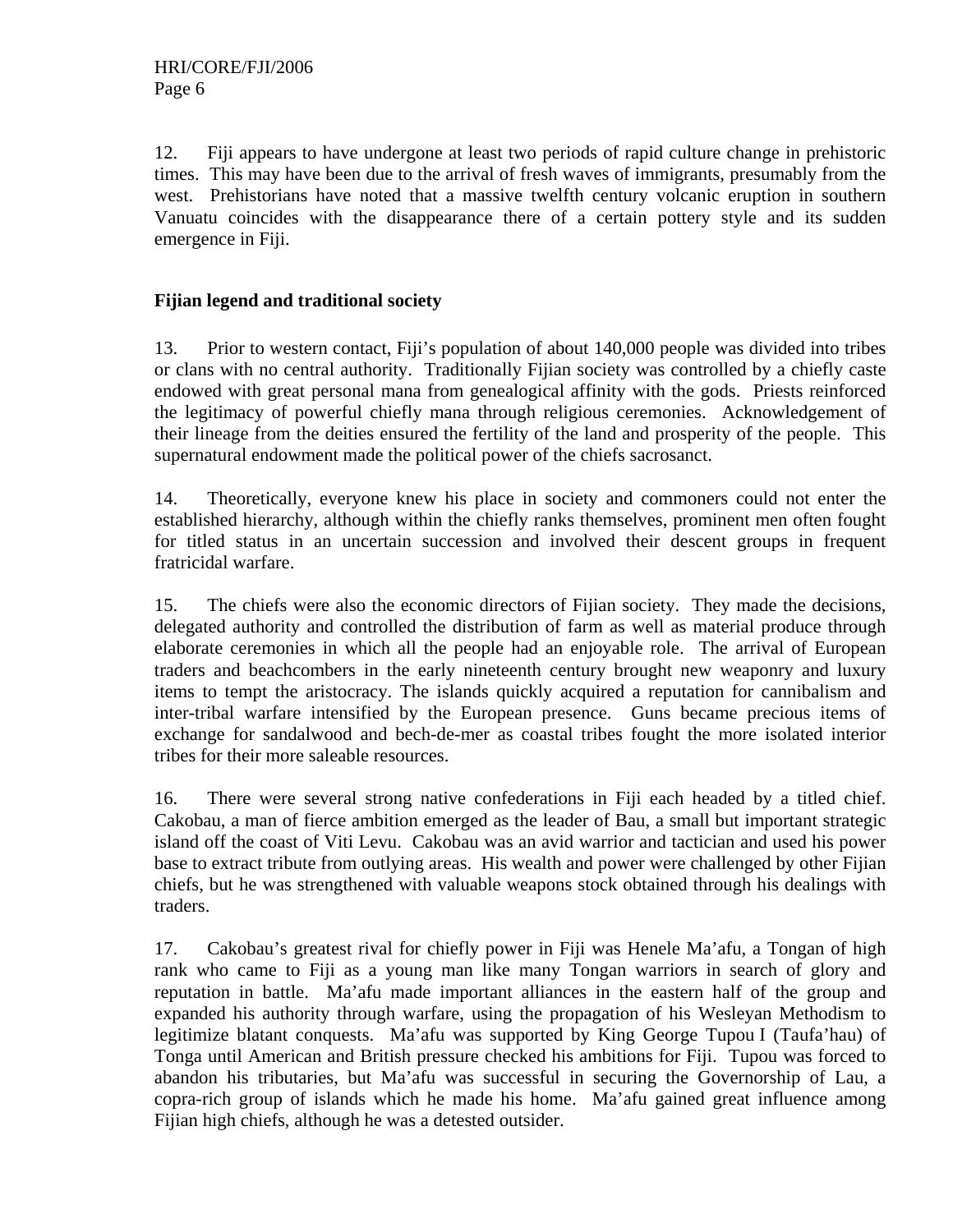18. Although successful, Cakobau was continually manipulated by the Europeans with whom he dealt. Plagued by debt, he participated in several governmental schemes devised by the white settlers for their own benefit. Eventually, he succumbed to pressure to cede Fiji to Britain. Although reluctant to do so, Cakobau believed the islands were too weak to resist Western domination. He stated that if matters remained as they were, Fiji would have been like a piece of driftwood on the sea, which would be picked up by the first passer-by.

19. Ma'afu shared Cakobau's growing anxiety about the motives of the European settlers, and after discussing the matter with British Commissioners, he joined other chiefs in signing the cession papers, advocated originally by his rival, Cakobau. These Fijian chiefs who had spent their lives in violent warfare knew their authority would depend on the potency of their new role in the Council of Chiefs, a body formalized by the Governor Sir Arthur Gordon who promised that the Fijian people would be governed, as far as possible, within traditional practices. Governor Gordon believed that "*native races had been shamefully exploited in other parts of the British colonial empire*". A protective labour policy ensured Fijians did not have to engage in labour for the empire. A solution was found in the example set by other British colonies in Africa and the Caribbean: Indian indentured labourers.

#### **The Indentured Labourers**

20. The first Indians arrived in Fiji in the Leonidas on May 14, 1879. Recruitment ceased in 1916. The Indians provided the answer to Fiji's diminishing supply of labour. From 1879 until 1919, 87 shiploads of Indians travelled to Fiji to work out their five years of indentured slavery. Conditions on the cane plantations were miserable. Once the five years of servitude were over, the Indians were given a certificate of residence and only after another five years would they become eligible for a paid ticket back to India. The Indians were allowed to take on lease on limited extent of land from indigenous Fijians where they grew sugarcane or vegetables whilst others became hawkers and set up small shops.

21. Life was hard for the Indians even after their period of indentured labour was over, but many Indians used their traditional skills to make a living. Of the 60,000 Indian labourers brought to Fiji, about 40 per cent returned to India after their indentures expired.**<sup>1</sup>**

#### **Colonial policy of separation**

22. The colonial Government instituted a policy of physical separation of the Indian and Fijian population to avoid possible conflict from Fijian resentment of the influx of new migrants. Restrictions on areas of Indian settlement were in place until the 1920s.

23. The colonial administration encouraged the separate economic development of Fiji's different communities. Fijians were discouraged from engaging in commercial agricultural production, while the colonialists replied upon Indian labourers. The colonial administration tried to reconcile the conflicting objectives of protecting indigenous Fijian interests, and promoting development with foreign capital and labour. The result was a profound ethnic divide that continues to cause problems to Fiji's political life. Indentured workers from India enabled the segregation of Fijians from the plantation economy. While many Indians eventually became commercial farmers, businessmen, and professionals, most Fijians remained subsistence cultivators in village communities.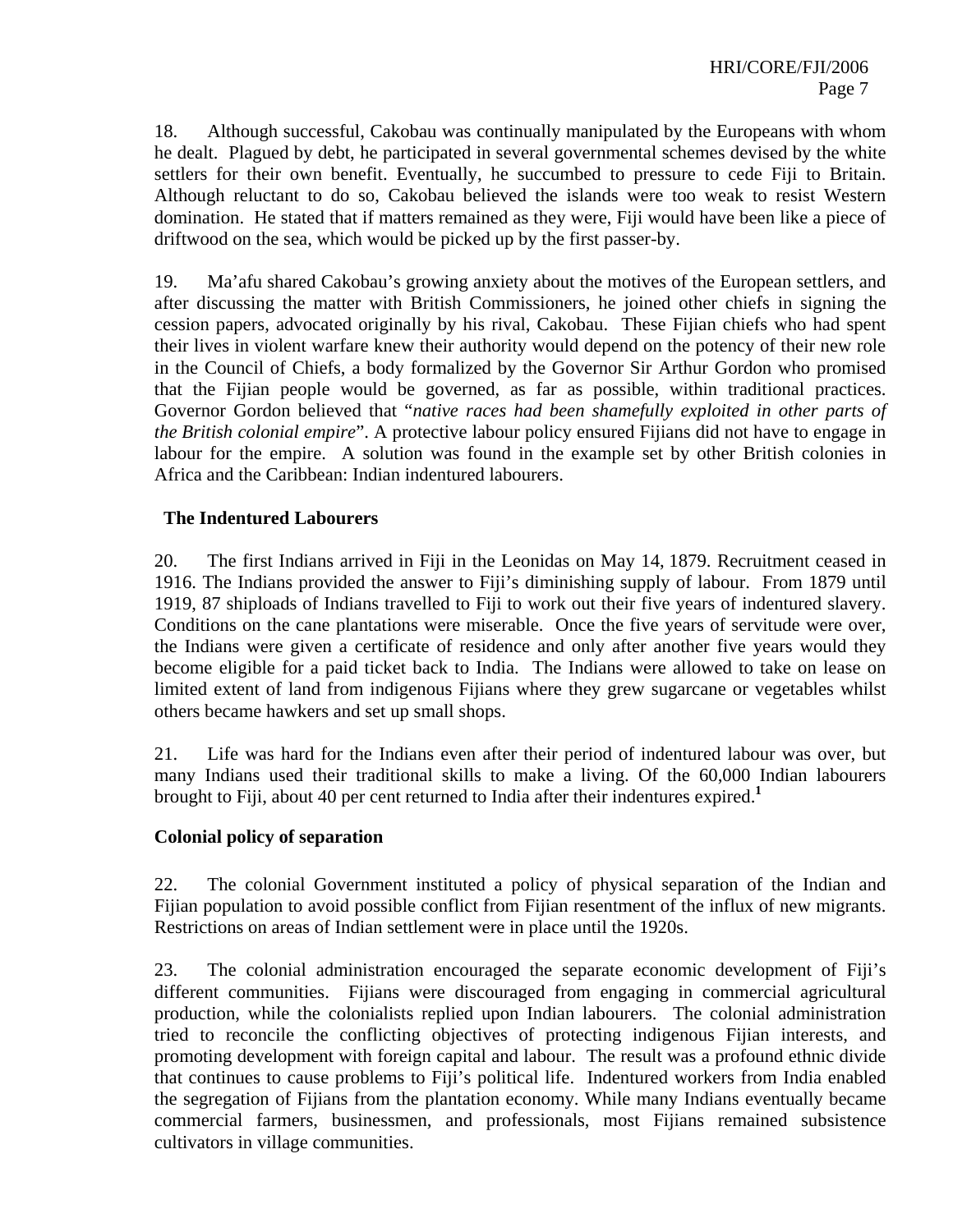## **The Twentieth Century**

24. The twentieth century brought about important economic changes in Fiji as well as the maturation of its political system. Fiji developed a major sugar industry and established productive copra milling, tourism and secondary industries. As the country now diversifies into small-scale industries, the economy is strengthened and revenues provide for expanded public works, infrastructure, health medical services and education.

25. The country's central position in the region has been strengthened by recent developments in sea and air communications and transport. Today, Fiji plays a major role in regional affairs and is recognized as the focal point of the South Pacific.

## **Fiji a Democratic State**

26. Fiji is a sovereign democratic State. A British colony from cession in 1874 to 1970 when it gained independence, Fiji became a Republic in 1987 following two coups d'état. The 1987 military takeover of Parliament was led by Lieutenant-Colonel Sitiveni Rabuka one month after the election of Fiji's first ever multi-racial Government. After the takeover, negotiations began between indigenous Fijian leaders to form a new and more acceptable Government; however, in November of the same year, Rabuka intervened again and appointed himself as Prime Minister.

27. In 1990, Rabuka's Government introduced a new Constitution which was alleged to be a racist document as it entrenched indigenous Fijian dominance of Parliament. However, it did provide for measures of democracy to be restored, and elections were subsequently held in 1992 and 1994. At the same time, and to his credit, Prime Minister Rabuka set up a three-member commission to review the 1990 Constitution, and conduct consultations across the country.

28. The Constitutional Review Commission submitted its report in 1996, and a new Constitution, based on the Commission's recommendations, was enacted in 1997, with unanimous support in Parliament. This Constitution introduced a strong Bill of Rights. It instituted a more equitable voting system and a requirement for power sharing between the major political parties. The 1997 Constitution has been described by international lawyers as one of the most advanced constitutions in the world.

29. However, in the first general election under the new Constitution, held in 1999, both Rabuka's party and the main opposition party experienced a dramatic decline in their support. This led to the emergence of new political leaders and the election of Fiji's first Indo-Fijian Prime Minister, Mahendra Chaudhry, as the head of a multi-ethnic coalition. Mr. Chaudhry, was appointed as the fourth Prime Minister of Fiji. The Government was overthrown one year after its election.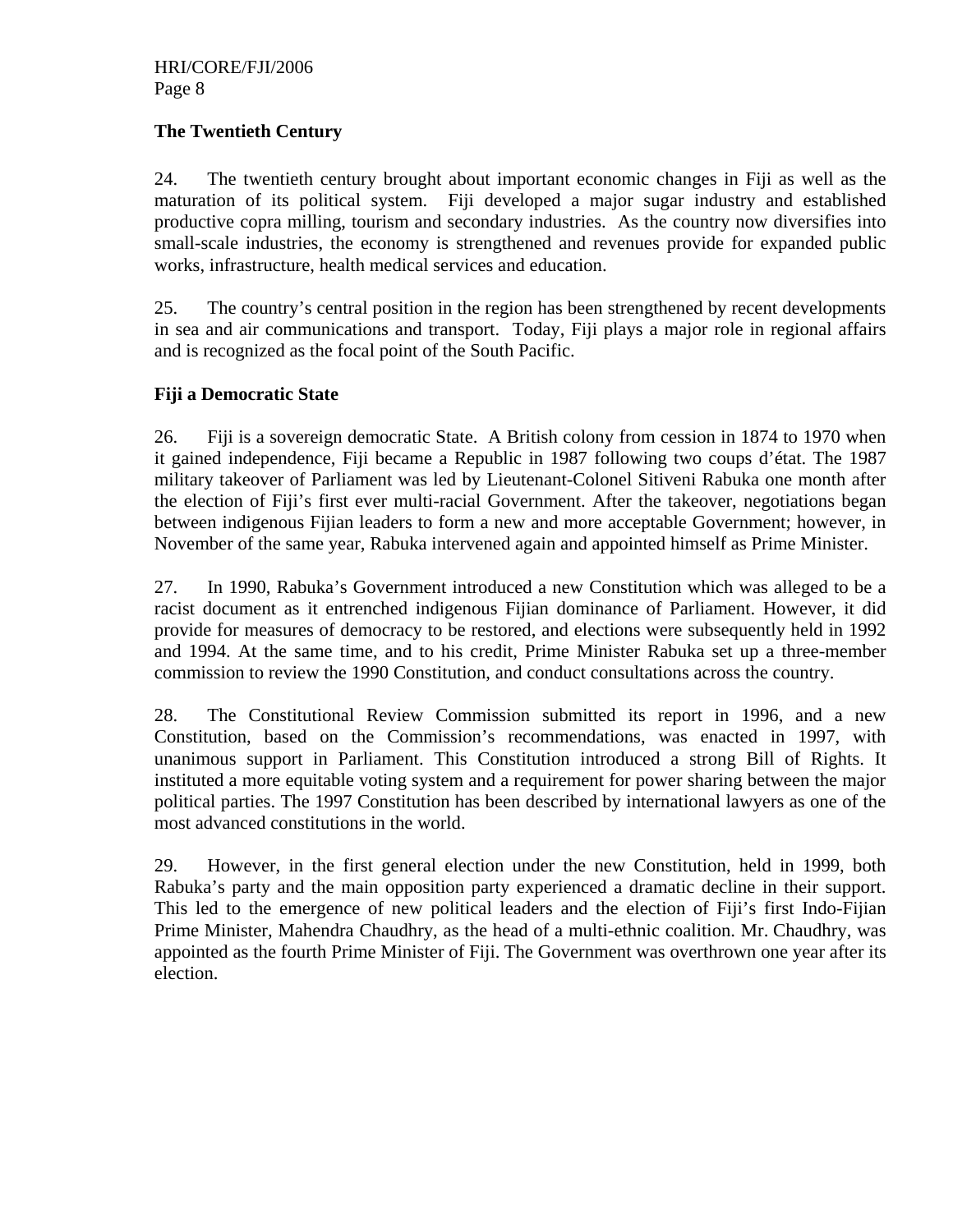#### **Attempted Coup d'état on May 2000**

30. On 19 May 2000, a civilian coup attempt took place with the backing of a few soldiers from the Counter Revolutionary Warfare Unit (CRWU) of the Republic of Fiji Military Forces (RFMF) who stormed the Parliament and took Prime Minister Mahendra Chaudhry and his Cabinet as hostage. The President declared a state of emergency and purported to prorogue Parliament for six months pursuant to section 59 (2) of the Constitution.

31. On 29 May, the Commander of RFMF abrogated the Constitution and assumed executive authority. The President, Ratu Sir Kamisese Mara, was asked to step aside. The Vice-President, Tui Vuda Ratu Josefa Iloilo, was appointed as the Interim President. An interim administration comprising of 20 Ministers and 8 Assistant Ministers was appointed and Laisenia Qarase was appointed as the Interim Prime Minister.

32. A three-day meeting of the Great Council of Chiefs (GCC) took place on 8, 9 and 13 March 2001. GCC appointed Ratu Josefa Iloilo as President and Bau Chief Ratu Jope Seniloli as Vice-President. Tui Vuda Ratu Josefa Iloilo was sworn in as Fiji's third President and Commander-in-Chief of the armed forces on 15 March 2001.

#### **Caretaker Government and August 2001 Elections**

33. Even before the Interim Government had been installed, court action was underway to challenge its legitimacy. The action was brought by an Indo-Fijian farmer, named Chandrika Prasad, who had fled his land for fear of being attacked by indigenous Fijian looters.

34. Prasad filed his case against the State in the High Court on 4 July 2000. He sought declarations that the 1997 Constitution remained in force and that the pre-coup Government led by Mahendra Chaudhry was still the lawful Government of Fiji. The High Court decided the case in November 2000, and found in favour of Prasad. It held that the Constitution had not been abrogated, but only temporarily suspended, and made orders for the re-instatement of the Chaudhry Government. The State appealed, taking the case up to the Court of Appeal, but in March 2001 the Court of Appeal confirmed the High Court's decision.

35. The Interim government called a general election for August and September 2001. The Qarase Party, the Soqosoqo ni Duavata ni Lewenivanua (SDL) won majority of the seats and returned as the elected Prime Minister.

#### **Post-coup legal development**

36. Dozens of people were charged, tried or sentenced for human rights-related crimes and other offences linked to the 2000 coup and army mutiny.

37. Among prominent indigenous leaders charged in 2003 for their role in the coup were Vice-President Ratu Jope Seniloli, Cabinet Minister Isireli Leweniqila, and Deputy Speaker of Parliament Ratu Rakuita Vakalalabure. A provincial leader, Ratu Inoke Takiveikata, was charged with inciting a post-coup mutiny at the military headquarters.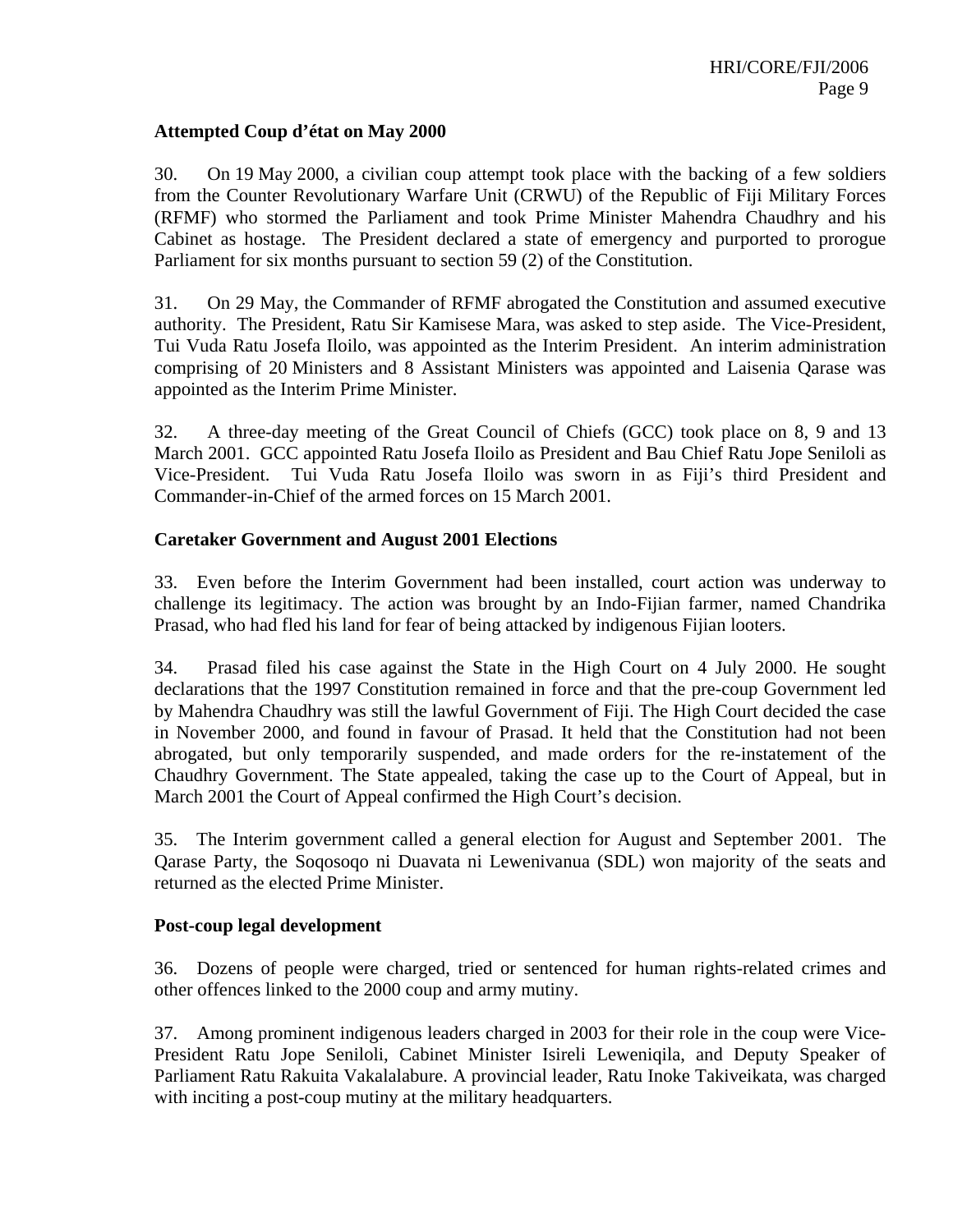38. George Speight, the Fijian coup leader was sentenced to death but then had his sentence commuted to life in prison. The President, Ratu Josefa Iloilo, signed a decree commuting the death sentence given to Speight to life. The commutation came after Speight pleaded guilty in the High court to treason at the start of his trial Suva.

39. In June, 2004 former politician Timoci Silatolu and journalist Jo Nata were sentenced to life imprisonment for treason in connection with their role in the coup. Others responsible for crimes committed during the coup effectively continued to enjoy impunity.

40. The people who were involved in the attacks of the Indians at Muaniweni Settlement during the 2000 coup de'tat were all charged. However In February, 2004 a magistrate acquitted nine indigenous villagers from the Muaniweni area. They had been charged in connection with some of the most violent and well-documented racist attacks against Indo-Fijian families during the coup. They were reportedly acquitted for lack of evidence following earlier allegations of witness intimidation. Ten indigenous Fijian coup suspects were acquitted on human rights grounds because a military prosecution witness failed to appear in court.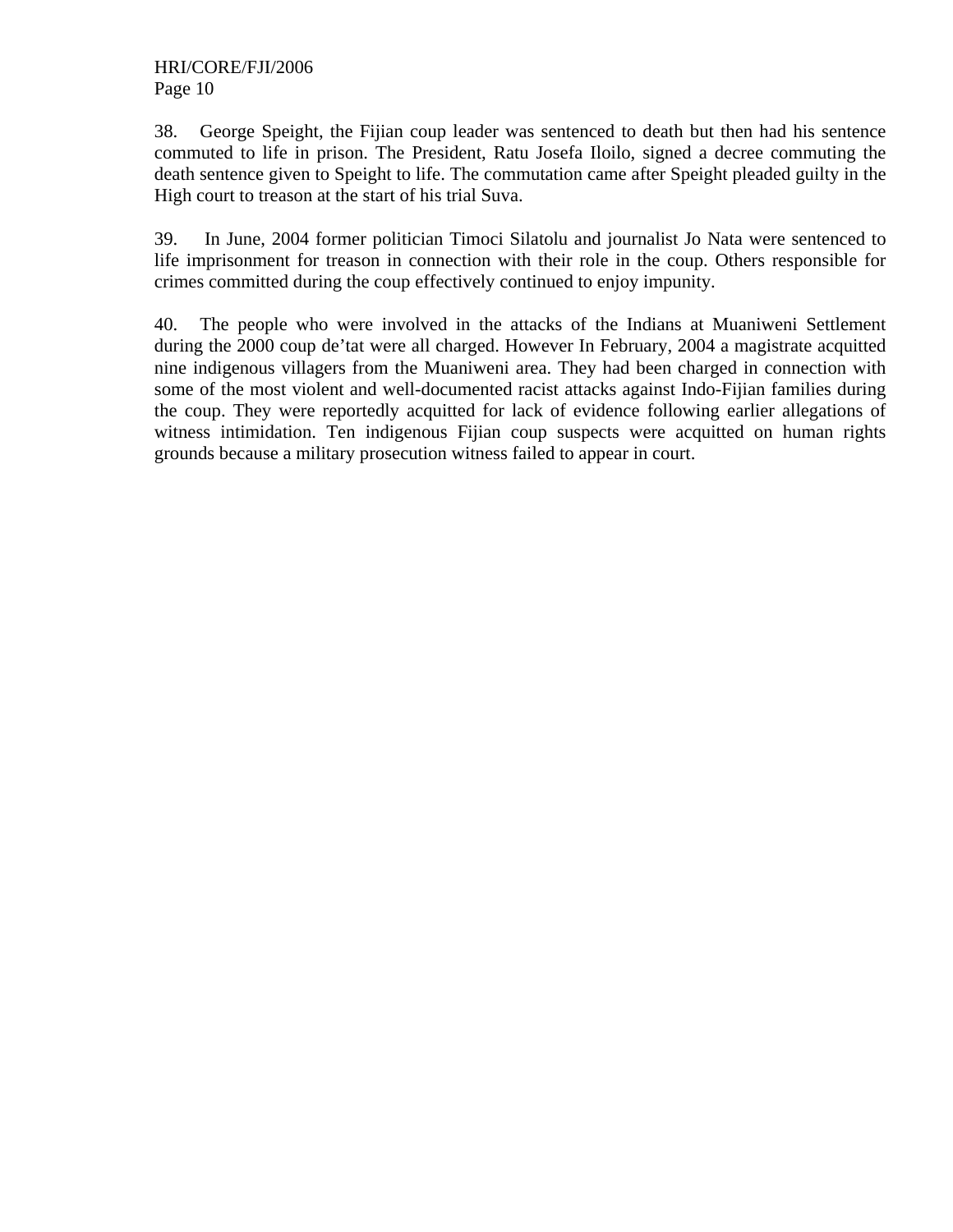#### **III. THE PEOPLE**

41. The population of Fiji is divided between native Fijians, Rotumans (1.2 percent) that make up 53 percent of the total population, and Indo-Fijians make up 40 percent.

Fiji Islands Bureau of Statistics - Key Statistics : March 2005 **POPULATION** 

#### 2.4 ESTIMATED POPULATION BY ETHNIC ORIGIN, SEX AND AGE AS AT 31ST DECEMBER 2001[p]

| Age<br>Group |         | Fijian  |         |         | Indian  |         |        | Others |        |         | Total   |         | $%$ of |
|--------------|---------|---------|---------|---------|---------|---------|--------|--------|--------|---------|---------|---------|--------|
| [Years]      | Male    | Female  | Total   | Male    | Female  | Total   | Male   | Female | Total  | Male    | Female  | Total   | Total  |
| Total        | 219,668 | 213,823 | 433,491 | 166,266 | 160,987 | 327,253 | 29,026 | 25,243 | 54,269 | 414,960 | 400,053 | 815,013 | 100 D  |
| $0 - 1$      | 5,488   | 5,130   | 10,618  | 2,380   | 2,293   | 4,673   | 508    | 431    | 939    | 8,376   | 7,854   | 16,230  | 2.0    |
| $1 - 2$      | 5,693   | 5,269   | 10,962  | 3,001   | 2,689   | 5,690   | 524    | 420    | 944    | 9,218   | 8,378   | 17,596  | 2.2    |
| $2 - 3$      | 5,331   | 5,014   | 10,345  | 2,601   | 2,481   | 5,082   | 476    | 434    | 910    | 8,408   | 7,929   | 16,337  | 2.0    |
| $3 - 4$      | 5,340   | 5,034   | 10,374  | 2,573   | 2,419   | 4,992   | 463    | 395    | 858    | 8,376   | 7,848   | 16,224  | 2.0    |
| $4 - 5$      | 5,217   | 4,931   | 10,148  | 2,698   | 2,608   | 5,306   | 498    | 438    | 936    | 8,413   | 7,977   | 16,390  | 2.0    |
| $5 - 9$      | 26,167  | 24,575  | 50,742  | 16,221  | 15,376  | 31,597  | 2,687  | 2,534  | 5,221  | 45,075  | 42,485  | 87,560  | 10.7   |
| $10 - 14$    | 25,339  | 23,712  | 49,051  | 17,656  | 16,850  | 34,506  | 2,607  | 2,371  | 4,978  | 45,602  | 42,933  | 88,535  | 10.9   |
| $15 - 19$    | 23,035  | 21,803  | 44,838  | 18,010  | 16,893  | 34,903  | 2,478  | 2,423  | 4,901  | 43,523  | 41,119  | 84,642  | 10.4   |
| $20 - 24$    | 19,810  | 19,364  | 39,174  | 16,754  | 15,074  | 31,828  | 2,618  | 2,308  | 4,926  | 39,182  | 36,746  | 75,928  | 9.3    |
| 25-29        | 17,034  | 16,957  | 33,991  | 14,394  | 13,060  | 27,454  | 2,550  | 2,317  | 4,867  | 33,978  | 32,334  | 66,312  | 8.1    |
| $30 - 34$    | 15,528  | 15,463  | 30,991  | 13,279  | 12,348  | 25,627  | 2,527  | 2,175  | 4,702  | 31,334  | 29,986  | 61,320  | 7.5    |
| 35-39        | 14,268  | 13,933  | 28,201  | 12,736  | 12,215  | 24,951  | 2,321  | 1,967  | 4,288  | 29,325  | 28,115  | 57,440  | 7.0    |
| 4044         | 12,455  | 12,082  | 24,537  | 11,716  | 11,422  | 23,138  | 2,110  | 1,629  | 3,739  | 26,281  | 25,133  | 51,414  | 6.3    |
| 4549         | 10,290  | 10,020  | 20,310  | 9,806   | 9,872   | 19,678  | 1,831  | 1,417  | 3,248  | 21,927  | 21,309  | 43,236  | 5.3    |
| 50-54        | 8,265   | 8,171   | 16,436  | 7,653   | 7,888   | 15,541  | 1,565  | 1,187  | 2,752  | 17,483  | 17,246  | 34,729  | 4.3    |
| 55-59        | 6,590   | 6,676   | 13,266  | 5,489   | 5,979   | 11,468  | 1,174  | 901    | 2,075  | 13,253  | 13,556  | 26,809  | 3.3    |
| 60-64        | 5,120   | 5,323   | 10,443  | 3,791   | 4,311   | 8,102   | 787    | 648    | 1,435  | 9,698   | 10,282  | 19,980  | 2.5    |
| 65-69        | 3,671   | 3,995   | 7,666   | 2,440   | 2,935   | 5,375   | 514    | 449    | 963    | 6,625   | 7,379   | 14,004  | 1.7    |
| 70-74        | 2,411   | 2,810   | 5,221   | 1,515   | 1,924   | 3,439   | 380    | 335    | 715    | 4,306   | 5,069   | 9,375   | 1.2    |
| $75 +$       | 2,616   | 3,561   | 6,177   | 1,553   | 2,350   | 3,903   | 408    | 464    | 872    | 4,577   | 6,375   | 10,952  | 1.3    |

*Source: Bureau of Statistics.*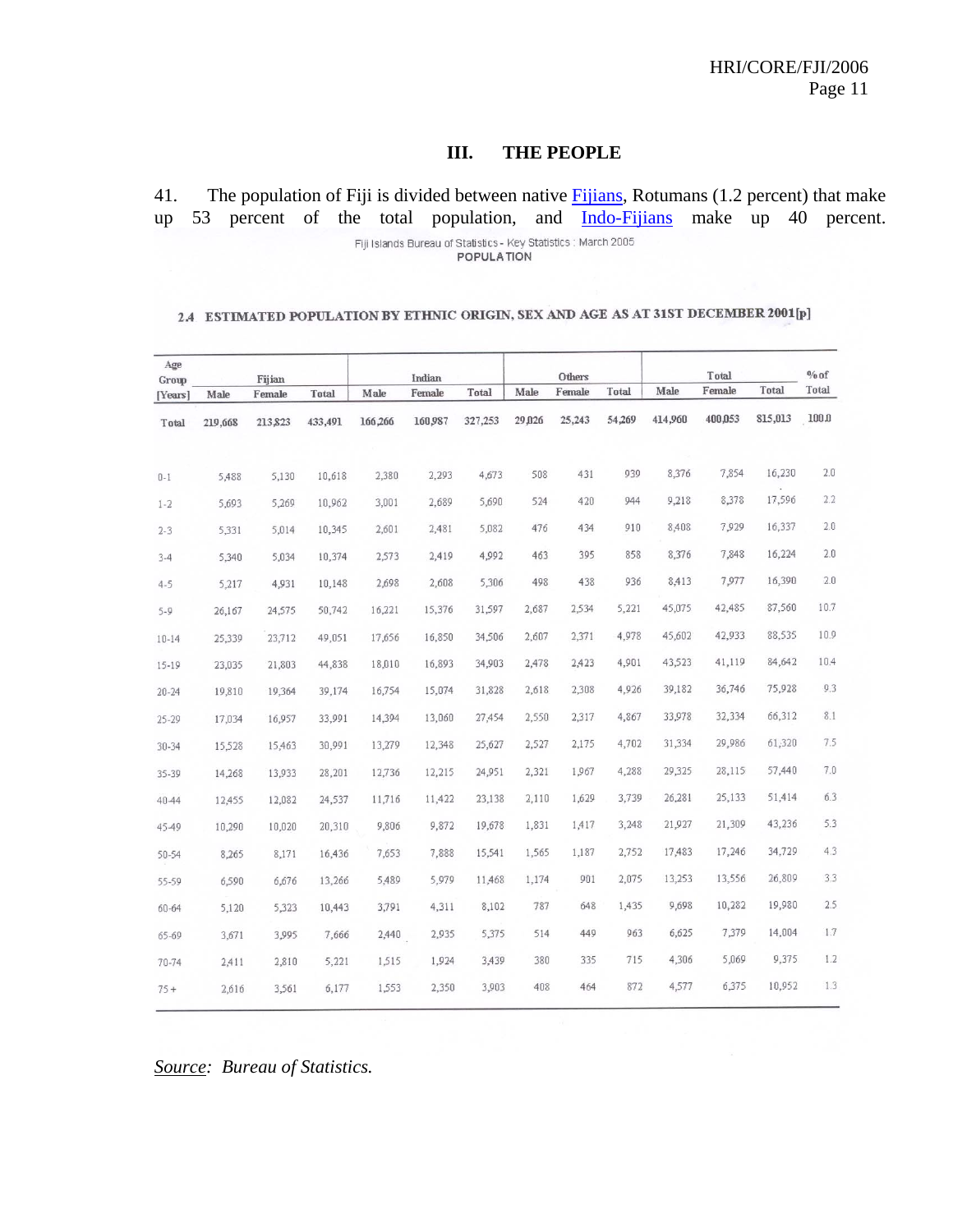## **Indigenous Fijians**

42. Indigenous Fijians are the largest ethnic group in Fiji and currently make up 53 per cent of the population. The community, however, is far from homogeneous. It comprises a number of distinct ethno-linguistic groupings divided into numerous communities, groups and clans. Uneven development between rural and urban areas, and central and remote islands, has also led to large economic disparities within the indigenous community. Periodically, indigenous Fijians from different regions have asserted claims for greater autonomy on the basis of these separate histories and economic conditions. These conditions have proved to be quite challenging for those indigenous political leaders appealing for ethnic solidarity.

43. There is a perception that as a group indigenous Fijians are the poorest in the country. In many areas, including educational performance, and representation in commercial and certain economic sectors of the economy, indigenous Fijians are underrepresented.

#### **Indo-Fijians**

44. Indo-Fijians constitute the second largest ethnic community. Like the indigenous community, the Indo-Fijian community is far from uniform. The first Indians to arrive in Fiji came under the indenture system. Following the indenture period, many remained as tenant cane farmers, while those who could afford it left farming and became wage labourers, ran small businesses or trained to become professionals. During the inter-war years, a new monied class of Gujarati Indians in search of economic opportunities arrived in Fiji. By the 1960s, the Gujarati Indians had come to rival Europeans for dominance of the economy. Indo-Fijians currently living in Fiji tend to identify themselves as part of the Gujarati community or as individuals whose families arrived during the indenture period; in some cases, the two groups have little regard for each other. Religion plays an additional role in the divisions within the Indo-Fijian community. While the majority of Indo-Fijians are Hindus, the community also includes Christians and Muslims. The numerical dominance of people of Indian Hindu origins has been a source of some tension. There have been periodic claims for separate political representation by Muslims of colonial Indian origin.

#### **The Banaban community**

45. The Banaban community owns Rabi Island, off the coast of Vanua Levu, where most of its members live. Banabans are originally from Ocean Island (Banaba) in the British Gilbert and Ellice Islands colony. They first arrived as settlers (1,003 of them) in December 1945. The British Phosphate Commission, with funds from the Banaban Trust Fund, purchased Rabi from the British colonial Government in Fiji, for the resettlement of Banabans. In the period from 1945 to 1995, the population of Rabi grew from 1,003 to over 5,000.

46. The plight of Banabans in Fiji has its roots in one of the worst instances of colonial exploitation in the South Pacific. Phosphate was discovered on Banaba in 1900. The Pacific Islands Company (PIC), which discovered the phosphate, persuaded the British Government to annex Banaba. It acquired land for mining of phosphate at extremely low prices in 1912. It also set up the Banaban Trust Fund into which it deposited royalties for use by the Banaban community. In 1916 Banaba/Ocean Island was made part of the Gilbert and Ellice Islands colony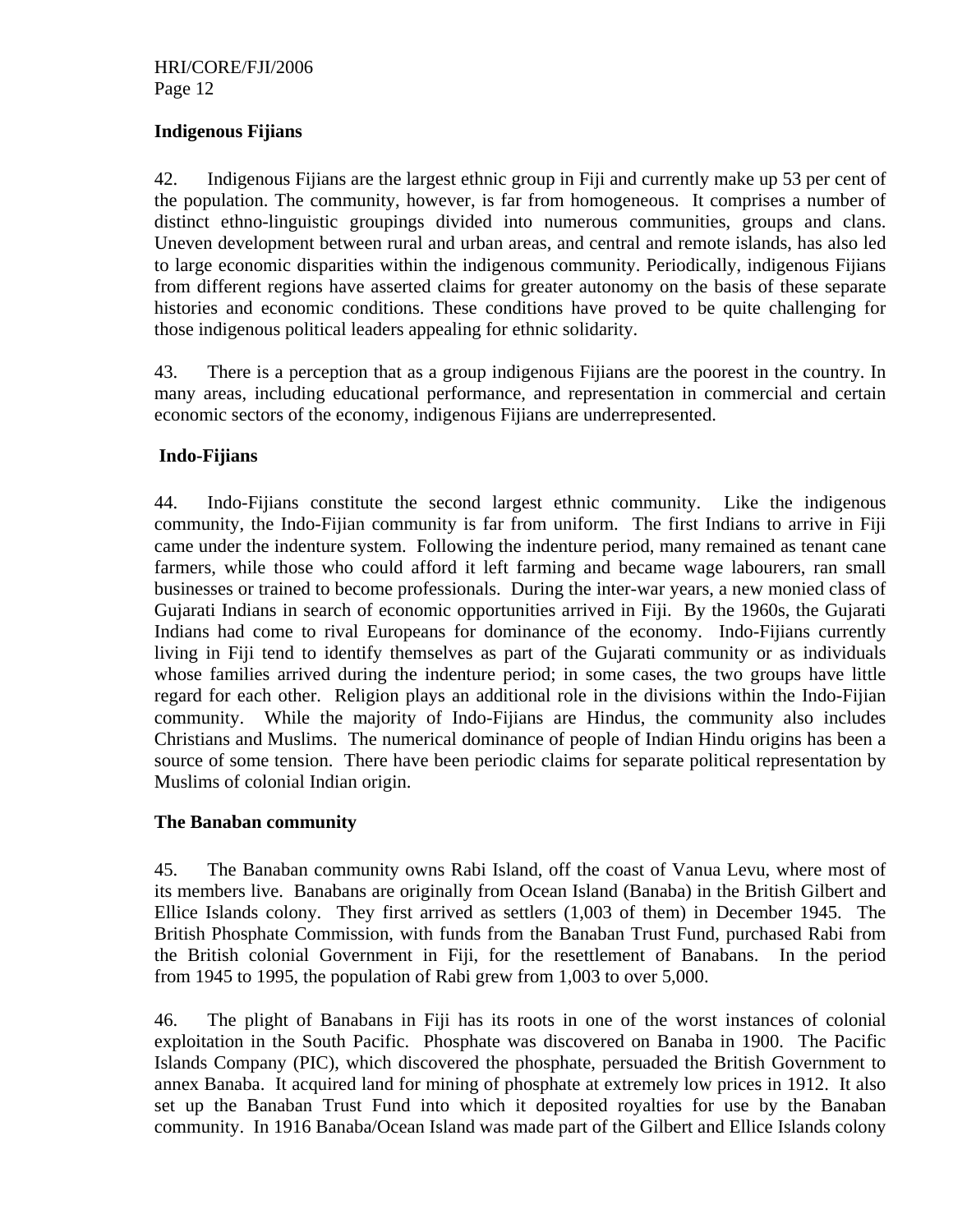without consultation or the consent of its people. In 1920, the Australian, British and New Zealand Governments acquired the interests of PIC in Banaba; thereafter the phosphate industry was run on a commercial basis by the British Phosphate Commission. Over time, it increased its mining area, destroying the subsistence base for the community, and paid extremely low rates of compensation.

47. In 1947, a statement of intention was signed between a team of British officials and Banaban leaders, declaring that the Banabans would live on Rabi in the Fiji Islands. As a result of this statement, the Banaban Settlement Ordinance of 1945 was formulated, providing for the administration of Rabi through the Rabi Island Council. Banabans on Rabi became subject to Fijian tax and were entitled to the services provided by the Fijian Government. The British Phosphate Commission extended its lease over the remaining land. The Ordinance also established the Banaban Trust Fund Board which was replaced by the Banaban Settlement Act when Fiji became independent.

48. Failure to reach agreement on compensation led the Banaban community to initiate legal action against the British Phosphate Commission and the British Government. The courts decided that the British Government had been guilty of moral negligence. This ruling compelled the British Government and the Phosphate Commission to negotiate a settlement. The Banabans were offered F\$ 10 million, which was placed in trust and regulated by the Banaban Settlement Act, which is entrenched under Fiji's 1997 Constitution.

49. Because of its access to its own developmental funds, this minority community was largely excluded from the mainstream developmental process. Since the 1980s all indicators for the social well-being of the community have shown a serious decline.

#### **The Chinese community**

50. The Chinese presence in Fiji dates back to the mid-eighteenth century when people from China travelled to the region in pursuit of bêche-de-mer (sea cucumber) and sandalwood, much valued commodities in China. The number of Chinese in Fiji increased after World War I. New settlers provided labour for the booming banana export industry in the 1920s and 1930s. Many of them went on to produce bananas and other products on leased lands. The 1930s and 1940s saw another Chinese migration to Fiji. For the first time, many Chinese began applying for citizenship. The community gradually increased from the end of World War II. However, Fiji's independence had left many Chinese with a feeling of uncertainty, and between 1968 and 1974 nearly 20 per cent of them left Fiji.

51. Chinese began to enter the commercial sector, mainly as independent traders, as early as the 1940s. By the mid-1970s, the community was firmly established in retailing and other industries. Equally, members of the community have done well in paid employment. In 1996, over 40 per cent of its economically active members were employed as legislators, professionals, senior officials and technicians. This compared with 15 per cent for indigenous Fijians and 22 per cent for Indo-Fijians.

52. These achievements reflect the educational attainment of Chinese students in relation to the indigenous Fijian and Indo-Fijian populations. For example, 18.5 per cent of Chinese adults had attained post-secondary qualifications in 1996, compared with 6.5 per cent for Indo-Fijians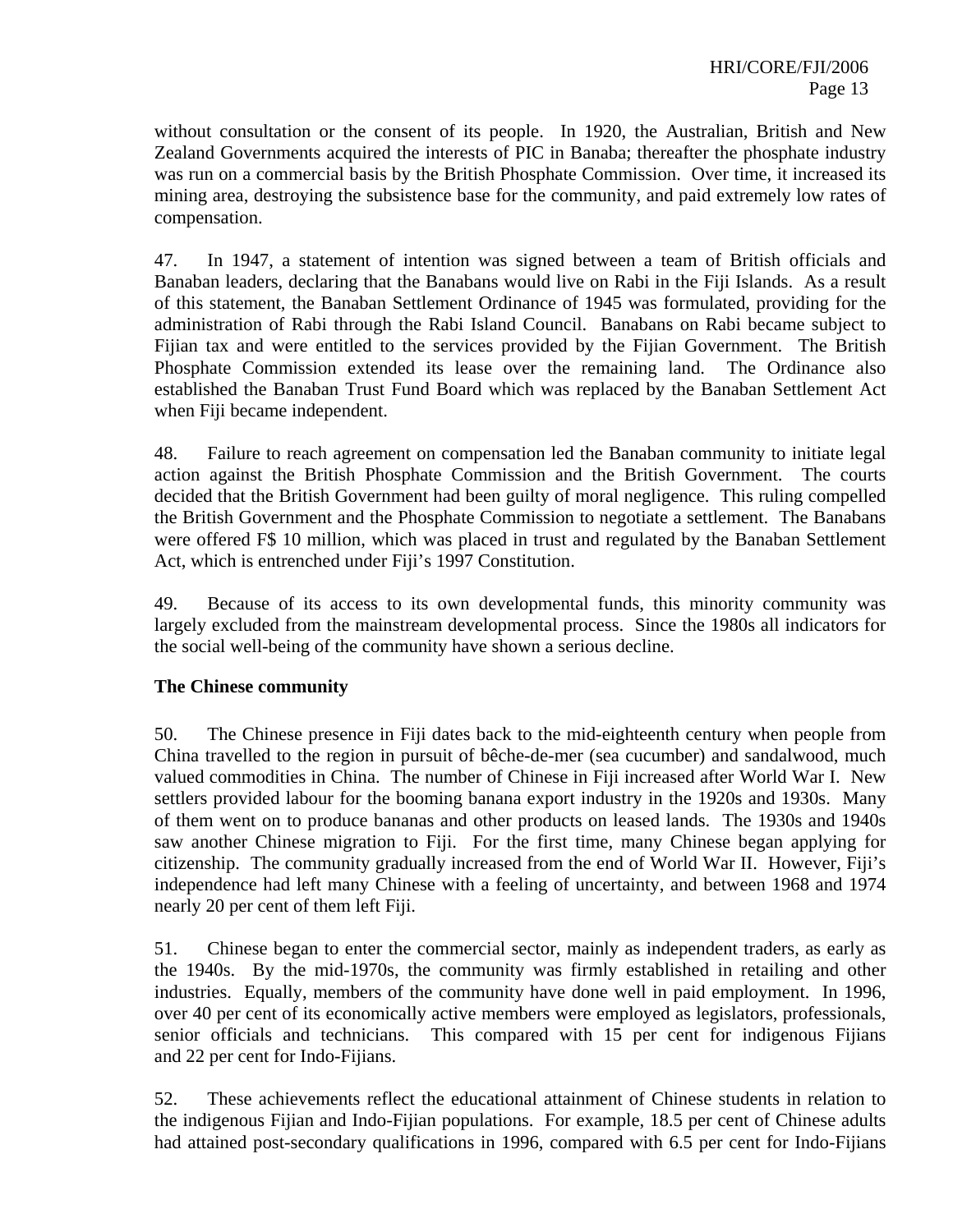and less than 5 per cent for indigenous Fijians. This reflects the importance attached by Chinese families to higher education.

53. Despite its general economic success, the Chinese community has remained politically marginal. This has been one of the reasons behind its extremely high emigration rates. But since the early 1990s, an estimated 2,500 Chinese have come to Fiji. On the whole, the status of the community is different from that of the other smaller communities. Its success in education and business has opened opportunities for emigration. Although the Chinese community's political representation is marginal at best, the community enjoys a higher income and runs its own educational and cultural institutions. Its comparatively better economic position domestically, and a higher rate of emigration, have acted as safety valves during periods of political turbulence. If the energies and resources of this once vibrant community are to be harnessed for Fijian society as a whole, the Constitution and policies need to promote their sense of belonging as equal citizens.

## **The Rotuman community**

54. Rotuma is a remote island approximately 500 km north of Viti Levu Island. Rotuma was officially ceded to Britain in 1881 after religious "wars" broke out between two different groups: Roman Catholics and Wesleyan Methodists. This led Rotumans' chiefs to ask Britain to annex the island. However, Britain decided in 1881 that Rotuma would be administered through the Colonial Office in Fiji. Because of limited economic and educational opportunities, Rotumans sought education and employment on Viti Levu from the early colonial period. In 1981, the total population of Rotumans was 8,078; of these only 2,578, or 32 per cent, were living on Rotuma Island compared with 3,235, or 56 per cent in 1966. The proportion of the community living outside of Rotuma has been steadily increasing.

55. The patterns of migration have changed, however. In the 1930s, Rotumans mostly left Rotuma to work in the gold mines. Recently, Rotumans have left their island to take up tertiary education in Viti Levu and for highly skilled occupations. In 1996, over 30 per cent of Rotumans were engaged in legislative, professional and technical occupations - a considerably higher rate than Indo-Fijians and indigenous Fijians. Significantly, a higher percentage of Rotuman students complete post-secondary education than indigenous Fijians. Yet, Rotumans feel that successive Governments have neglected their community. They cite erratic shipping to the island, poor infrastructure and the subsequent lack of economic and educational opportunities, some of which are due to the island's marginal influence over the national decision-making process.

56. The 1997 Constitution provides several mechanisms through which the community can broaden its political influence. It guarantees Rotumans a seat in Parliament and provides for the appointment of a Rotuman senator. Additionally, the open seats provide opportunities for the community on the mainland to influence election outcomes. Moreover, the Rotuma Act and the Rotuman Lands Act are entrenched in the Constitution. Finally, the Constitution's social justice provisions provide a basis for enhancing the social and economic well-being of the most disadvantaged within the community, especially those on the island of Rotuma.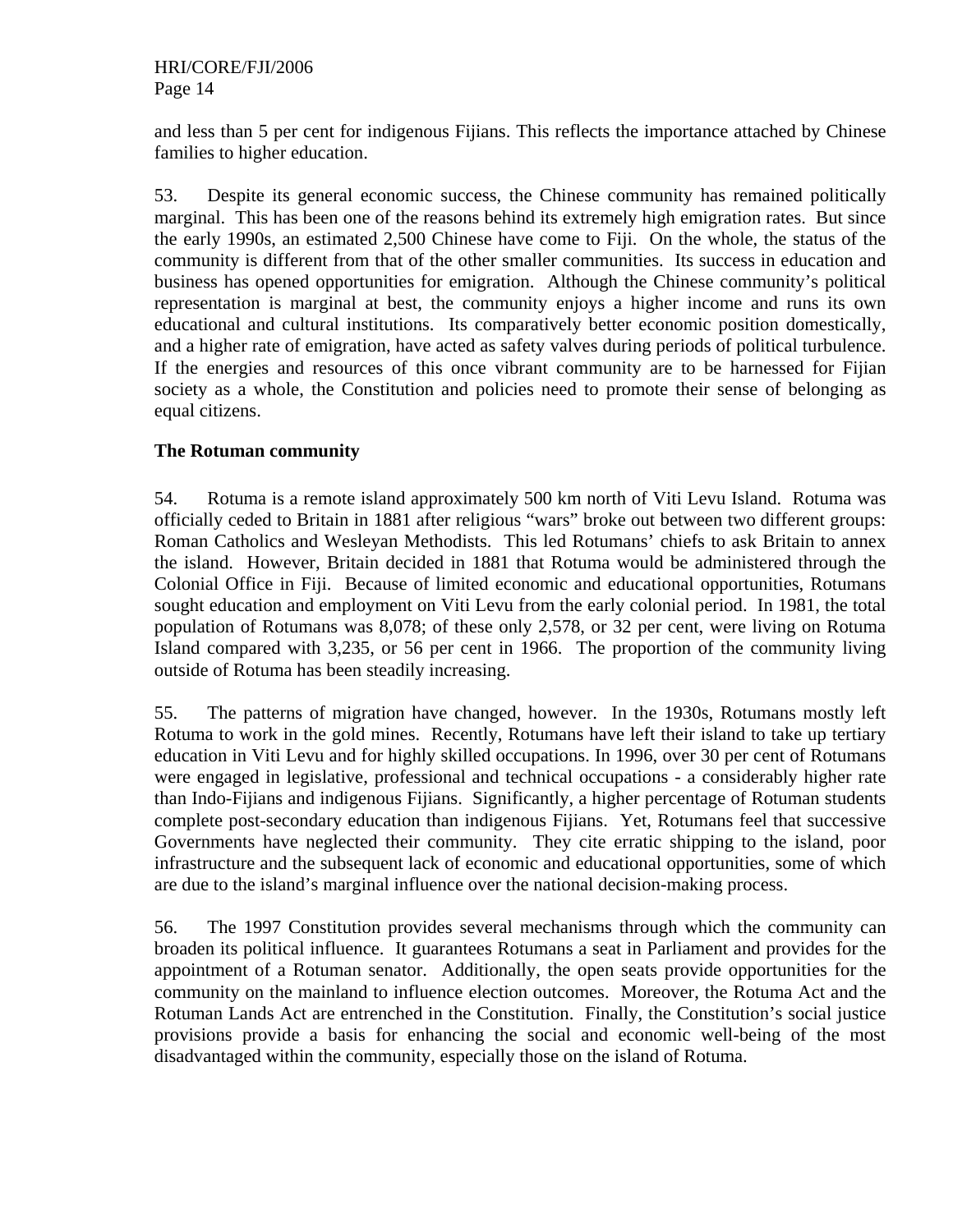#### **The European and part-European communities**

57. Fiji's European and part-European communities trace their origin to the early 1800s when settlers began to establish a commercial presence. Following colonization, their numbers grew as trading opportunities expanded. Throughout the colonial period, the European and part-European communities enjoyed a relatively privileged position through their dominance of commerce and colonial administration. They also had enjoyed direct representation in the colonial legislature.

58. Under the 1970 Constitution, the European community was guaranteed a level of political representation that was disproportionately larger than its population. Since then, the Europeans have largely supported the Alliance Party, and its elected members were well represented in the Cabinet at senior levels. Europeans received reduced representation under the 1990 Constitution, raising their concerns about their identity and sense of belonging.

59. Overall, the European community continues to have the highest income. Just under 50 per cent of the economically active European and part-European population are in high-wage legislative, professional and technical occupations. Europeans' emigration rates are the highest of all the minority communities, following similar trends in the Chinese and Indo-Fijian communities.

#### **The Melanesian communities**

60. The Melanesian communities, comprised of the descendants of the Solomon Islands and Ni-Vanuatu, were brought into Fiji effectively as slave labour in the early nineteenth century. Most of their descendants live in relatively closed communities in Suva, Lautoka and Levuka, over 60 per cent of all households belonging to these communities live below the official poverty line. Only a tiny number are either in higher-paying occupations, or have professional or higher education qualifications.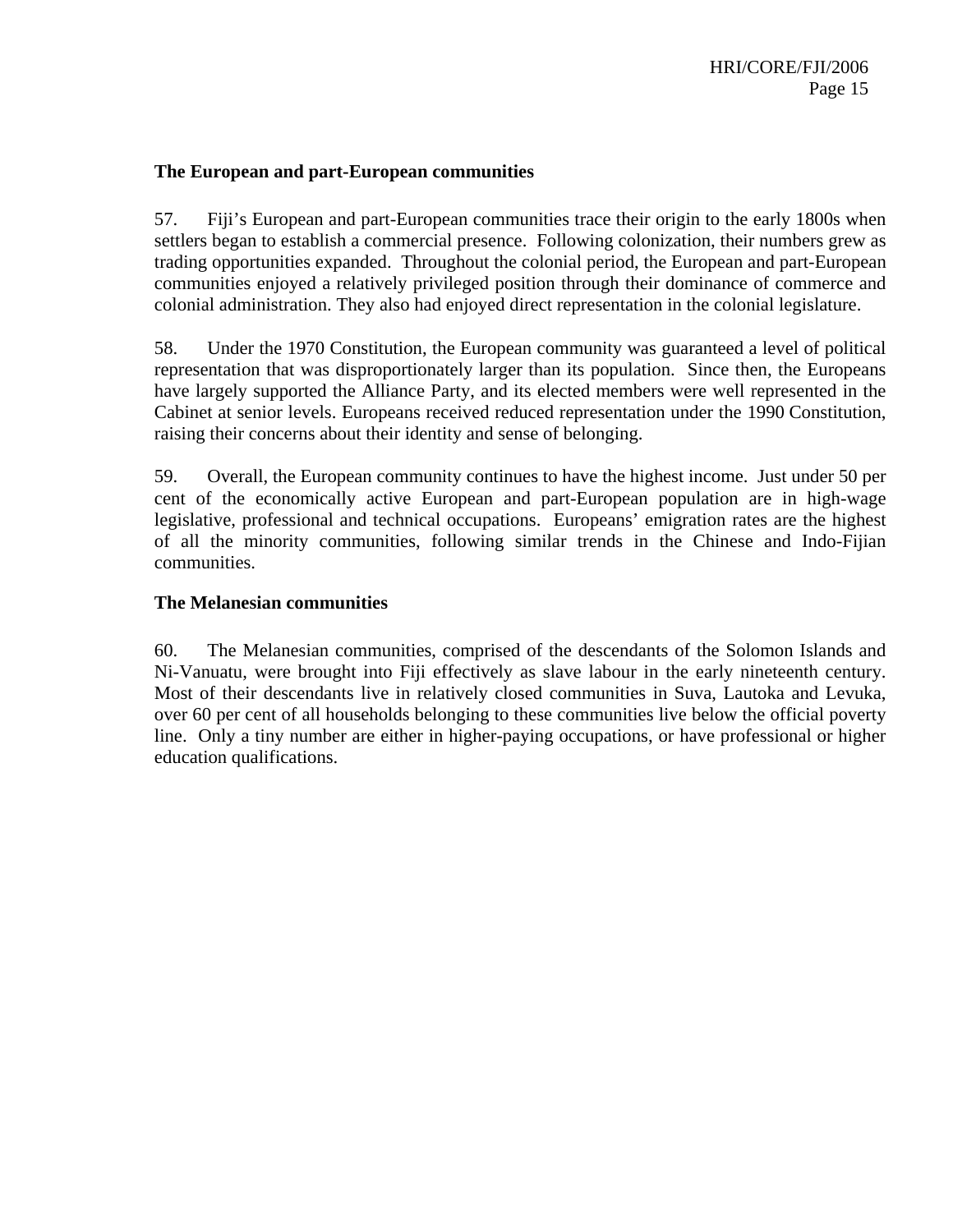#### **Recent Emigration of skilled professionals**

61. The recent emigration of skilled professionals has severely affected the nation. Figures from the Bureau of Statistics are tabulated below:

| <b>OCCUPATION</b>                                                           |          | 1997                        | 1998       | 1999 | 2000 | 2001   | 2002   | 2003 | 2004 |
|-----------------------------------------------------------------------------|----------|-----------------------------|------------|------|------|--------|--------|------|------|
| Professional, Technical and Related<br>Workers                              |          | 502                         | 578        | 658  | 823  | 977    | 802    | 795  | 414  |
| <b>Administrative and Managerial</b><br>Workers                             |          | 230                         | 290        | 258  | 371  | 398    | 368    | 384  | 269  |
| Clerical, Supervisors and Related<br>Workers                                |          | 349                         | 464        | 425  | 479  | 544    | 521    | 518  | 309  |
| <b>Sales Workers</b>                                                        |          | 137                         | 116        | 139  | 140  | 151    | 127    | 134  | 118  |
| <b>Service Workers</b>                                                      |          | 94                          | 95         | 115  | 109  | 119    | 128    | 119  | 93   |
| <b>Agriculture, Animal Husbandry Forest</b><br>Workers & Fishermen          |          | 74                          | 112        | 98   | 102  | 111    | 90     | 85   | 66   |
| Production Workers, Transport,<br><b>Equipment Operators &amp; Laborers</b> |          | 486                         | 476        | 451  | 469  | 554    | 489    | 570  | 409  |
| <b>Workers Not Classifiable</b>                                             |          | 2621                        | 2698       | 2693 | 2782 | 3462   | 2955   | 3166 | 2188 |
| <b>TOTAL</b>                                                                |          | 4493                        | 4829       | 4837 | 5275 | 6316   | 5480   | 5771 | 3866 |
| <b>NET MIGRATION</b>                                                        |          | 2003<br><b>JAN-JUN 2004</b> |            |      |      |        |        |      |      |
| Fijian                                                                      | $-1,603$ |                             |            |      |      |        | $-205$ |      |      |
| Indian                                                                      |          |                             | $-7, 160$  |      |      | $-908$ |        |      |      |
| Others                                                                      |          |                             | $-2, 373$  |      |      |        | 1,492  |      |      |
| <b>Total</b>                                                                |          |                             | $-11, 136$ |      |      |        | 379    |      |      |

## **FIJI CITIZENS EMIGRATED BY OCCUPATION, 1997 – August 2004**

(Source: Bureau of Statistics, 2002, 2005)

## **IV. THE LAND**

#### **Land administration**

62. Fiji's land tenure system has its roots in the Deed of Cession which provides:

"That the absolute proprietorship not shown to be now alienated so as to become bona fide the property of Europeans or other foreigners or now in the actual use or occupation of some Chief or tribe or not actually required for the probable future support of some Chief or Tribe shall be whereby declared to be vested in Her Majesty, heirs and successors."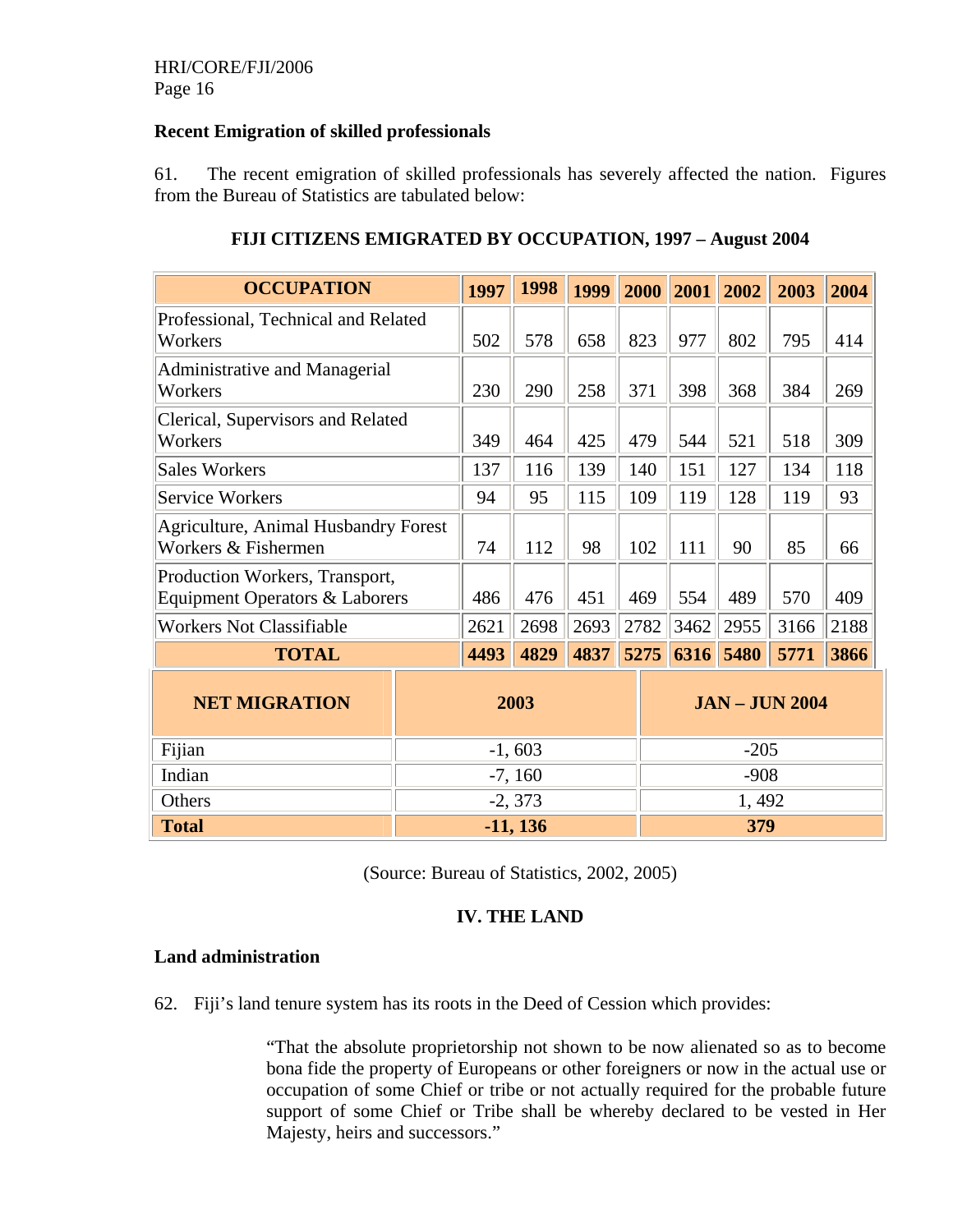63. Under the Deed of Cession, the Crown was the absolute owner or *ultimus haeres* of all lands in Fiji, except private freehold lands and native land which is defined as land in actual use or occupation by chiefs and their subjects, together with land which the chiefs and their subjects may actually require from time to time for their probable future use and support. The Lands Commission, established soon after cession, determined the ownership of land which has largely remained until today. The Lands Commission determined claims by Europeans and other foreigners who had acquired land prior to cession in a bona fide manner. The Lands Commission also recognized the protection of native forms of tenure systems<sup>2</sup> - the *mataqali* was recognized as the main landowning unit in Fijian society.

64. Only 8 per cent (415,000 acres) of all land in Fiji is private freehold, 2 per cent is held by the State (still referred to as Crown Land) and the remaining 90 per cent being native land. This is in contrast to many other countries where the indigenous owners were dispossessed through colonization.

65. Native land is owned in trust by the Native Lands Trust Board (NLTB) established in 1940 under the *Native Land Trust Act*. Native land is inalienable by sale. NLTB administers land that is not required for occupation by the members of a *mataqali* and in effect has power to lease the land without the consent of the *mataqali*. Some of the excess land has historically been used for growing sugar cane and other crops, commonly by descendants of indentured Indians. More recently coastal land has been used for tourism schemes.

66. In April 2002, amendments to the *Native Land Act* and *Native Land Trust Act* were passed by Parliament. These facilitate the transfer of State land to the Native Land Trust Board in trust for landless Fijians to be given land which was unclaimed at cession and landowning units called *Yavusa* to take back the land of smaller landowning units, *mataqali* whose members were extinct at cession. These two pieces of legislation for the transfer of *State Schedule A* and *State Schedule B* lands to the Native Land Trust Board were introduced by the SVT Government of Sitiveni Rabuka (February 1999 and were before the Joint Parliamentary Committee Stage in May 1999 when general elections were held) and had also been placed before Parliament by the coalition Government of Mahendra Chaudhry in October 1999 and were also before a Joint Parliamentary Committee when the coup attempt occurred.

67. *State Schedule A* land is land which belonged to extinct *mataqali* and were controlled and administered by the State. When the *Native Lands Ordinance* was enacted in 1880, the Crown had already provided for the situation where a *mataqali* became extinct. This was contained in section 13 of that Ordinance which provided that:

> "If any *mataqali* should cease to exist by the extinction of its members the land shall fall to the Crown as *ultimus haeres* (ultimate heirs) to be allotted to the *Qali* of which it was part, or other divisions of people which may apply for the same, or retained by the Crown or dealt with on such terms as the Governor may deem expedient."

The Lands Commission established that there were lands that were vacant at Cession and to which no valid claim had been made. From the outset after Cession, the British Colonial Administration, on behalf of the British Crown, adopted a sympathetic approach. Fijians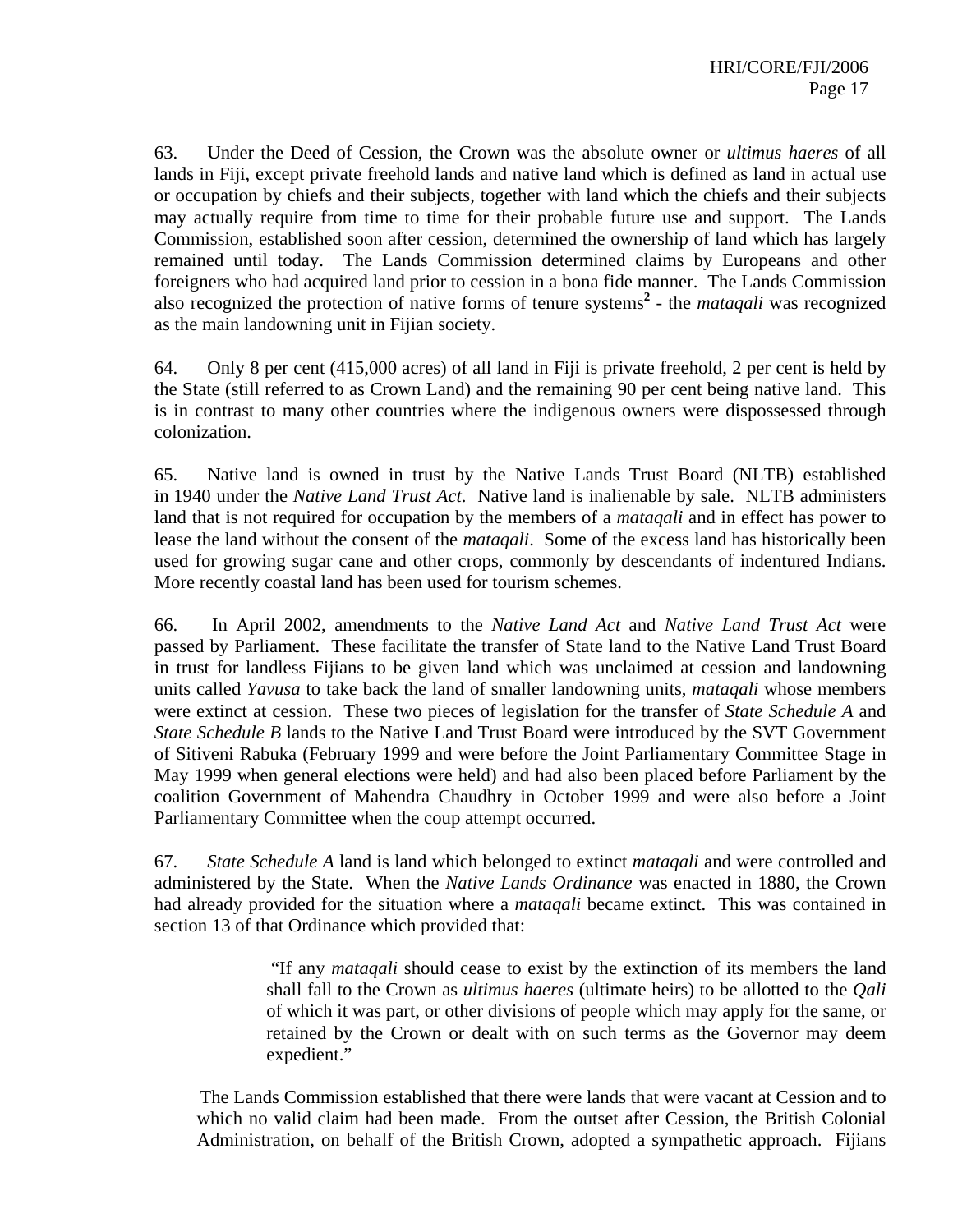were assured that "their lands were theirs and would never be taken from them". The Crown laid no claim to this category of land, but for administration purposes, control of *Schedule B* land was vested in the Crown, as there was no other body, at that time, to look after the interests of the native landowners.

68. The transfer facilitates the full and speedy compliance of the State with its obligation under section 18 (1) of the *Native Land Trust Act*. That section provides that "If the President is satisfied that the land belonging to any *mataqali* is insufficient for the use, maintenance or support of its members, it shall be lawful for the President, by proclamation, to set aside such Crown land or land acquired for or on behalf of Fijians by purchase, as in his opinion may be required for the use, maintenance or support of such *mataqali*. Any area so set aside shall be deemed to be a native reserve." The processing of all claims to extinct *mataqali* lands or vacant lands from landless Fijians or those with insufficient lands, for maintenance and support, can then be done in one central location, i.e. NLTB and not, as hitherto, in both NLTB and the Ministry of Lands.

69. With the enactment in 1940 of the *Native Land Trust Act* (Cap. 134), and the establishment of the Native Land Trust Board, it would have been reasonable for the crown to have transferred to NLTB control over *State Schedule A* and *State Schedule B* land. This was not done, creating an anomaly in land administration that is now addressed by the transfer. These lands are to be allotted by NLTB for the benefit of Fijians who do not have sufficient lands for their maintenance and support, and to Fijians who are landless. According to records in the Native Lands Commission, some 223 *tokatoka* and *mataqali* in seven provinces in Fiji do not own lands. The details are as follows:

| <b>Province</b> | No. of unit              | <b>Male</b> | <b>Female</b> | <b>Total</b> |  |
|-----------------|--------------------------|-------------|---------------|--------------|--|
|                 | <b>Tokatoka/Mataqali</b> |             |               |              |  |
| Cakaudrove      |                          | 3           | $\Omega$      | 3            |  |
| Macuata         | 10                       | 124         | 100           | 224          |  |
| Lomaiviti       | 98                       | 1 2 9 0     | 1 1 9 0       | 2 4 8 0      |  |
| Rewa            |                          | 3           | 11            | 14           |  |
| Nadroga         | 12                       | 117         | 121           | 238          |  |
| Ba              | 59                       | 872         | 784           | 1656         |  |
| Ra              | 42                       | 454         | 451           | 905          |  |
| Total           | 223                      | 2863        | 2657          | 5 5 2 0      |  |

## **Details of mataqali which do not own land**

70. Ownership of native land is retained by the native landholders, and the agricultural land is administered under the *Agricultural Landlord and Tenant Act* (ALTA) of 1976. There are a few native leases for agricultural purposes that have 999-year terms. State land is governed by the *Crown Lands Act*, and administered by the Lands and Surveys Department of the Ministry of Lands. However "native land" is not owned by indigenous Fijians in the context as that of a freehold interest in contemporary society, it is merely held in a group trust, meaning the ordinary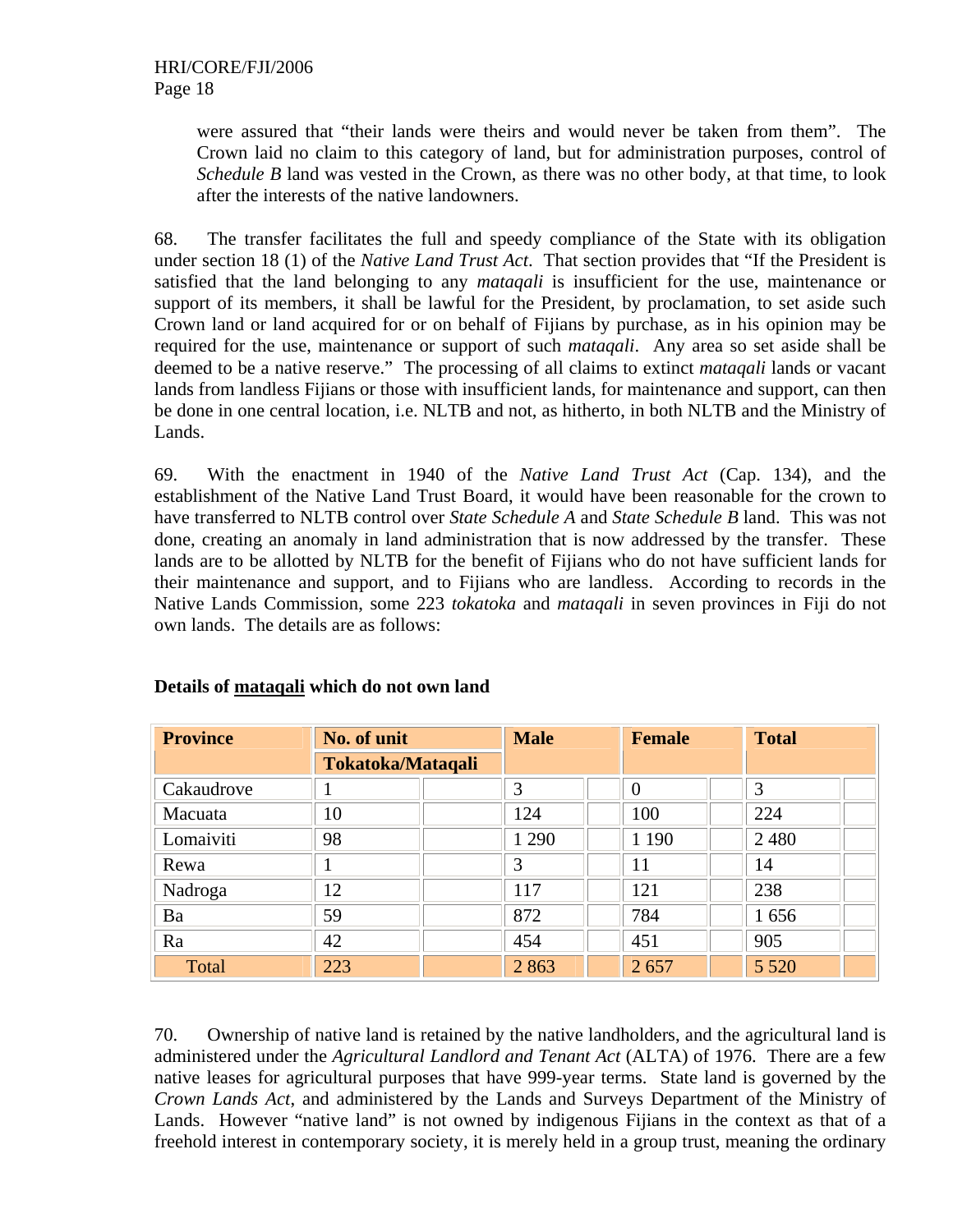Fijian cannot sell it or use it as security for a loan. It is not owned at an individual level and can never be considered as personal property as there is no individual title to it.**<sup>3</sup>**

71. In Fiji, as in other societies the world over, land holds a special place. There is a sense of belonging and interconnectedness between the Fijian and the land (*Vanua*). In the Fijian language, *Taukei* which is how Fijians refer to themselves and *Kai Vanua* means literally "land people" and "owner". Like many other indigenous groups, Fijians view the land with sacredness and spirituality. Philosophically and spiritually, there is a deep-rooted belief in stewardship of the land. It is accepted that the present generation has a responsibility in respect of the land that relates to the spirit of their forefathers along with the expectations of their descendants, in addition to the needs of the present generation.

72. Some 420,000 hectares of native land are leased out to 24,700 tenants for agriculture, commerce and industry.

| <b>Province</b> | <b>Freehold</b><br>land | <b>State</b><br>administrated<br>land | <b>Native</b><br>land | <b>Native</b><br>land<br><b>leased</b> | % of<br>native<br>land<br><b>leased</b> | <b>Total</b> |
|-----------------|-------------------------|---------------------------------------|-----------------------|----------------------------------------|-----------------------------------------|--------------|
| Ba              | 10,323                  | 34,525                                | 203,505               | 77,706                                 | 38%                                     | 248,354      |
| Bua             | 17,725                  | 286                                   | 117,086               | 33,144                                 | 28%                                     | 135,097      |
| Cakaudrove      | 50,512                  | 4,483                                 | 216,454               | 22,711                                 | 10%                                     | 271,449      |
| Kadavu          | 1,717                   | 51.05                                 | 45,328                | 2,188                                  | 5%                                      | 47,096       |
| Lau             | 4,490                   | 315.65                                | 44,933                | 1,133                                  | 3%                                      | 49,738       |
| Lomaiviti       | 5,583                   | 678                                   | 29,903                | 2,551                                  | 9%                                      | 36,164       |
| Macuata         | 12,595                  | 4,054                                 | 178,230               | 67,475                                 | 38%                                     | 194,880      |
| Nadroga/Navosa  | 6,205                   | 3,752                                 | 206,578               | 45,236                                 | 22%                                     | 216,536      |
| Naitisiri       | 7,343                   | 4,290                                 | 144,414               | 21,000                                 | 15%                                     | 156,047      |
| Namosi          | 386                     | 11,241                                | 52,894                | 3,945                                  | 7%                                      | 64,521       |
| Ra              | 5,815                   | 2,145                                 | 98,682                | 29,289                                 | 30%                                     | 106,642      |
| Rewa            | 2,661                   | 344                                   | 21,380                | 1,483                                  | 7%                                      | 24,385       |
| Serua           | 12,297                  | 98.62                                 | 45,303                | 28,553                                 | 63%                                     | 57,699       |
| Tailevu         | 4,437                   | 1,364                                 | 86,434                | 23,059                                 | 27%                                     | 92,234       |

*Source: Native Land Trust Board cited on http://www.nltb.com.fj*

*Note*: Native Land leased does not include timber concessions which make up an area of approximately 304,000 hectares. The data was last updated in 2004.

73. The agricultural land was held on a 30-year lease under ALTA with rental set at 6 per cent of unimproved capital value. Some 13,140 agricultural leases began expiring in 1997; the majority of such leases (3,459) expired between 1999 and 2000. Under the 1999 Coalition Government led by Mahendra Chaudhry, ALTA became very controversial as some indigenous owners sought the return of their land. The Government offered compensation of \$28,000 to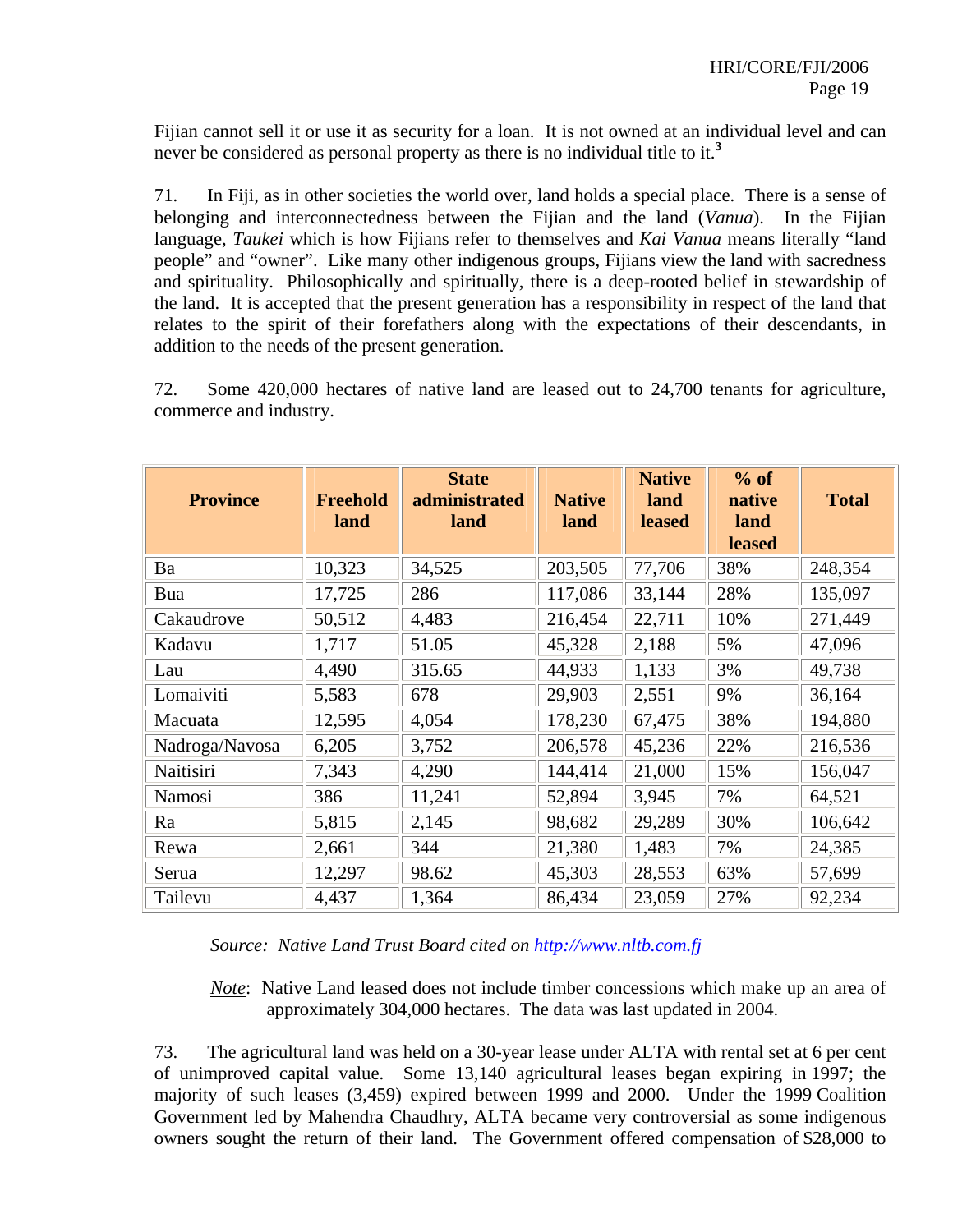farmers whose leases had expired and who did not wish to be resettled. This sum was controversial as it represented in many cases significantly more in dollar terms than the accumulated total received by landowners over the last 30 of 50 years of the lease.**<sup>4</sup>**

74. Native land has also been made available for major hotels and businesses that create a source of income for thousands of people. Landowners have also benefited from leasing out the land. Rental payments now amount to more than \$12 million per year and this is expected to increase in the years to come.

75. The uncertainty over the current contest for land results in an unsettled and volatile political situation, tenure insecurity, environmental insecurity and resultant institutional insecurity. This uncertainty together with other issues led to the unsuccessful coup attempt led by George Speight on 19 May 2000. The push by Mahendra Chaudhry's coalition Government for the retention of ALTA in opposition to the desire of many indigenous landowners advised by NLTB for more equitable and flexible lease arrangements under the *Native Land Trust Act* (NLTA) was a catalyst for the events leading up to the coup. In the run-up to the coup, there was much inflammatory and uninformed diatribe. The Government naively pushed for a tenant-driven solution while landowners saw ALTA as a threat to their ownership. Such is their legitimate right and it is their legal prerogative to repossess the land. The landowners saw the Chaudhry `government as attempting to challenge their rights and autocratically strive for a continuance of the pro-tenant (i.e. pro-Indian) status quo.**<sup>5</sup>**

76. The current impasse over the agricultural leases under the *Agricultural Landlord and Tenant Act* (ALTA) for sugar cane, Fiji's second largest export earner, whose farmers are mainly Indian Fijians, requires the balancing of the needs of the Fijian Landowning Units whose lands are currently leased for sugar cane production and the needs of the tenants leasing native land and whose leases will expire between 1997 and 2024.

77. The Government has formed a Sugar Industry ALTA Task Force comprised of industry stakeholders, including the Native Land Trust Board, the Sugar Cane Growers Council, the Fiji Sugar Corporation. The main aim and focus of this Task Force is to discuss and find an amicable solution to the ALTA/NLTA legislation impasse.

78. A Sugar Industry ALTA Task Force Sub-Committee was also formed to carry out the following tasks:

- To facilitate a speedy preparation of lease titles;
- To issue sugar cane contracts in a timely manner;
- To formulate FAS application forms;
- To create awareness and educate landowners and ex-ALTA tenants on the Farming Assistance Scheme and Resettlement Programmes.

79. The Government is committed to ensuring that the solution that is developed is one that is acceptable, fair and just to both the landowners and the tenants.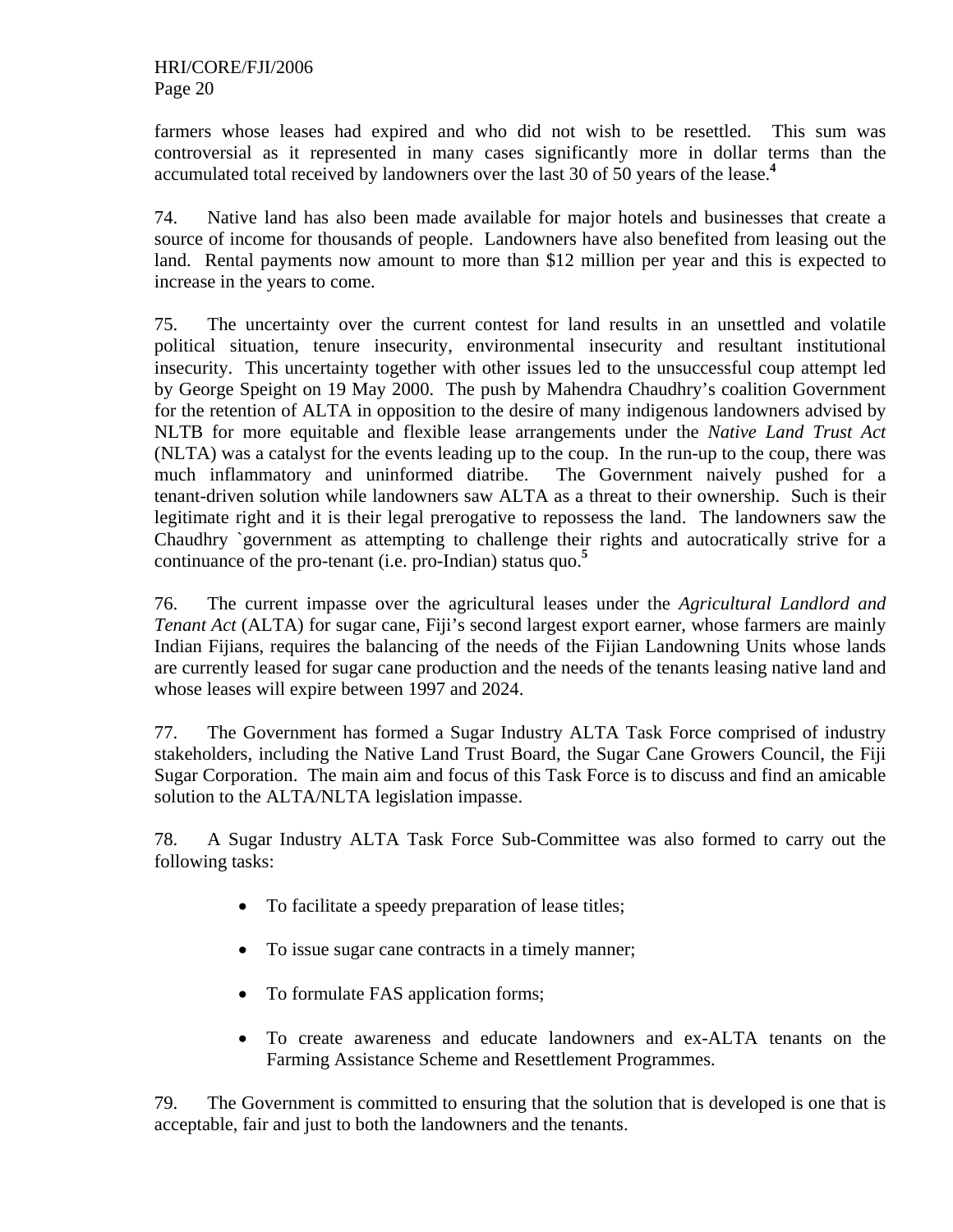80. To this end, in October 2001 the Department held three consultation meetings with stakeholders, such as NLTB, FAB, *Roko Tuis*, Regional Development, MASLR, Youth and Sports, and Fiji Sugar Corporation, on divisional basis, with the aim of discussing and developing a system whereby the Fijian Affairs Board/*Roko Tuis* could take the leading role in organizing Provincial Task Forces with a proactive approach to dealing with the expiry of ALTA leases and to increasing awareness of the Farming Assistance Scheme and Resettlement Programmes among our rural communities. These in turn will reduce the uncertainties that currently exist in our farming community.

81. The *Land Conservation and Improvement Act* **(LCIA)** provides for the establishment of the Land Conservation Board, whose main function is to exercise general supervision over Fiji's land and water resources. The Act is a very important legislation that is fundamental to Fiji's commitment to global and regional support for the sustainable use of its land and water resources. Fiji is committed to the sustainable use of its land and water resources and is a signatory to the various international agreements and conventions like the *Rio Declaration* or *Agenda 21*, the *United Nations Framework Convention on Climate Change*, and the *United Nations Convention on Biological Diversity*. MASLR is the focal point for the United Nations to combat desertification/land degradation in Fiji. The commitment of the Ministry of Land and Mineral Resources to the affirmative action and sustainable uses of Fiji's land and water resources is reflected in its participatory land-use planning programme which is based on old Tikina or District boundaries. This is to enhance the full support and involvement of the landowning units in the planning, decision-making and sustainable uses of their resources to optimize benefits. The analysis of various biophysical and socio-economic data is a prerequisite for a successfully formulated participatory land-use plan. The focus of the programme is the development of the Tikina of Nagonenicolo Participatory Land-Use Plan as a pilot project.

#### **V. GENERAL POLITICAL STRUCTURE**

#### **A. The Legislature**

#### **Constitution**

82. The *Constitution Amendment Act of 1997*, amending the 1990 Constitution, came into force on 25 July 1998. The adoption of the new Constitution in October 1997 led to Fiji's readmission as a member of the Commonwealth and the restoration of full relations with many trading and diplomatic partners, after its exclusion following the two coups d'état of 1987. The 1997 Constitution places great emphasis on fundamental rights, freedoms and representation, and is in conformity with the major United Nations instruments relating to land rights, customs, traditions and cultural inheritance.

#### **Constitutional documents since independence from the United Kingdom**

83. Since independence from the United Kingdom in 1970, Fiji has had three Constitutions. Our first Constitutional Documents are contained as a schedule of the *Independence Order 1970* made by the Queen in Council on 30 September 1970, after the enactment of the *Fiji Independence Act 1970* on 23 July 1970 by the United Kingdom Parliament. In pluralist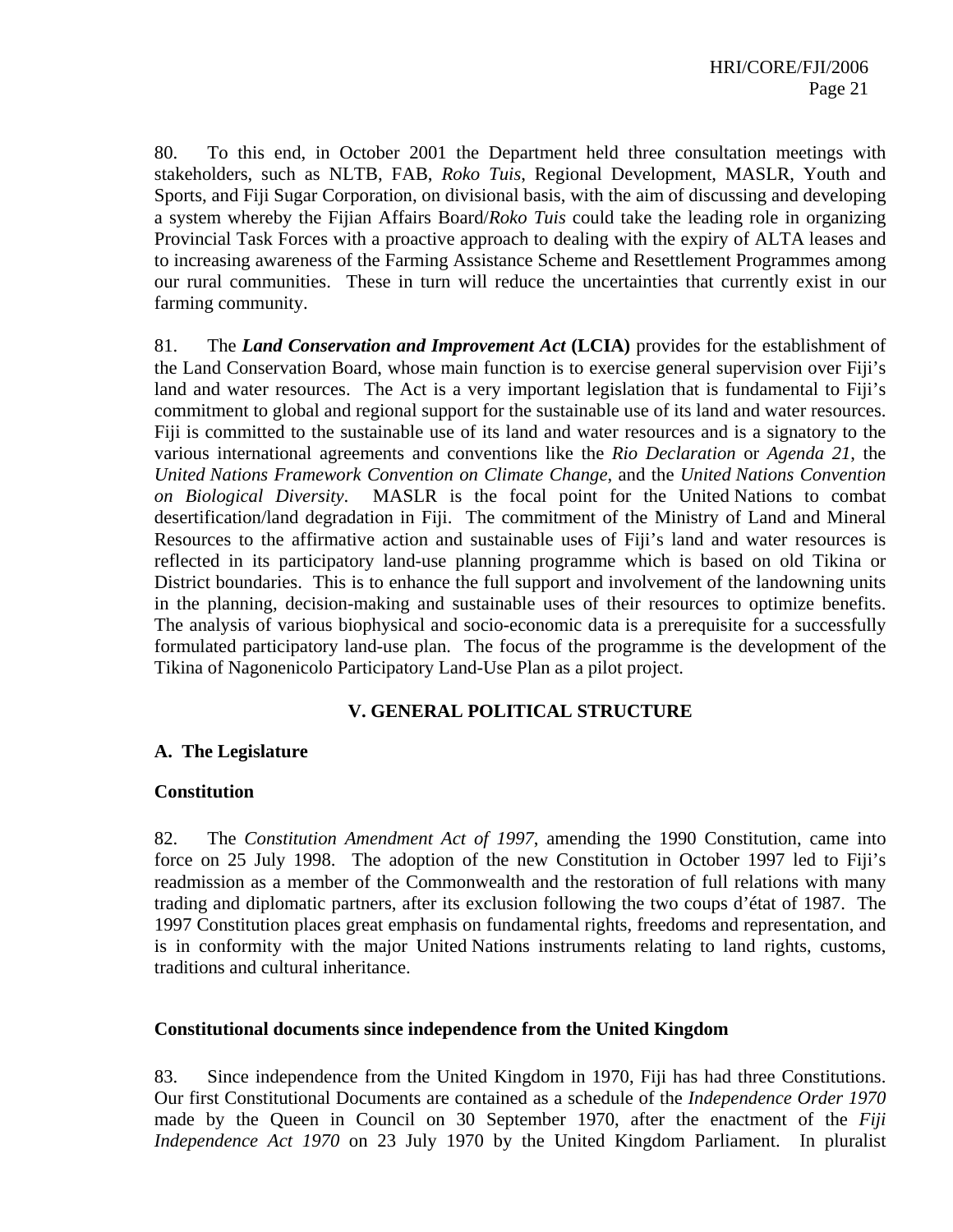societies, such as Fiji, the Constitution is of more than usual importance, for during the formative period of the nation, it provides a broad framework for the development of mutual relations among the various communal groups and, more importantly, it indicates the thinking and attitudes of the majority indigenous community (who believe that they have an inherent right to political dominance) towards the other communities and the inherent problems of communalism and nation-building.<sup>6</sup> This was written when Fijians at the 1966 census comprised 42.4 per cent of the population, less at that date than Fiji Indians.

84. At that time and to this day, Fiji Indians have a predominant share of economic and commercial power; there was a fear that if granted equal political rights, they would take over the country. This fear was recognized by the British colonial rulers who introduced the divisive system of communal representation and communal electoral rolls. Then as it is today, different communities are represented by their own kind.

85. An important feature of the 1970 Constitution is that it provides entrenchment provisions for matters affecting Fijian land and customs from Parliamentary action. Under section 68 of the 1970 Constitution, the nine Acts or Statutes which govern native land and institutions**<sup>7</sup>** cannot be amended unless supported by a three-fourths majority in the House of Representatives and, if the amendment affected Fijian land, customs or customary rights, by at least six of the eight senators nominated by the Bose Levu Vakaturaga.

86. The 1970 Constitution was abrogated in a bloodless coup d'état on 14 May 1987 led by then Lieutenant Colonel Sitiveni Rabuka.

87. Our second Constitution was promulgated on 25 July 1990 by decree of the first President of the Republic of Fiji, Ratu Sir Penaia Ganilau. The 1990 Constitution was promulgated to restore parliamentary government after the 1987 military coup.**<sup>8</sup>** This Constitution provided for its review before the end of seven years after the date of its promulgation, and in 1995 a three-member Fiji Constitution Review Commission (FCRC) was appointed by the President. It was chaired by Sir Paul Reeves, former Governor-General of New Zealand and Anglican Archbishop with former Speaker of the Fiji Parliament, Mr. Tomasi Vakatora, an Indigenous Fijian, and Australian national University academic Dr. Brij Lal, an Indo-Fijian, to be its other members.

#### **The Fiji Constitution Review Commission**

88. The terms of reference of FCRC required a review "with a view to promoting racial harmony and national unity and the economic and social advancement of all communities", and one which bears in mind international human rights standards. On 6 September 1996, FCRC presented to His Excellency the President, its report titled "*Fiji Islands: Towards a United Future*". FCRC recommended the retention of a 70-member House of Representatives, but with 45 seats opened for all races. It also recommended 12 Fijian communal seats, 10 for Indians, 2 for general voters and 1 for Rotumans.

89. However, a 25-member Joint Parliamentary Select Committee (JPSC) was appointed by the Prime Minister on 10 September 1996 to consider and deliberate upon the report of FCRC.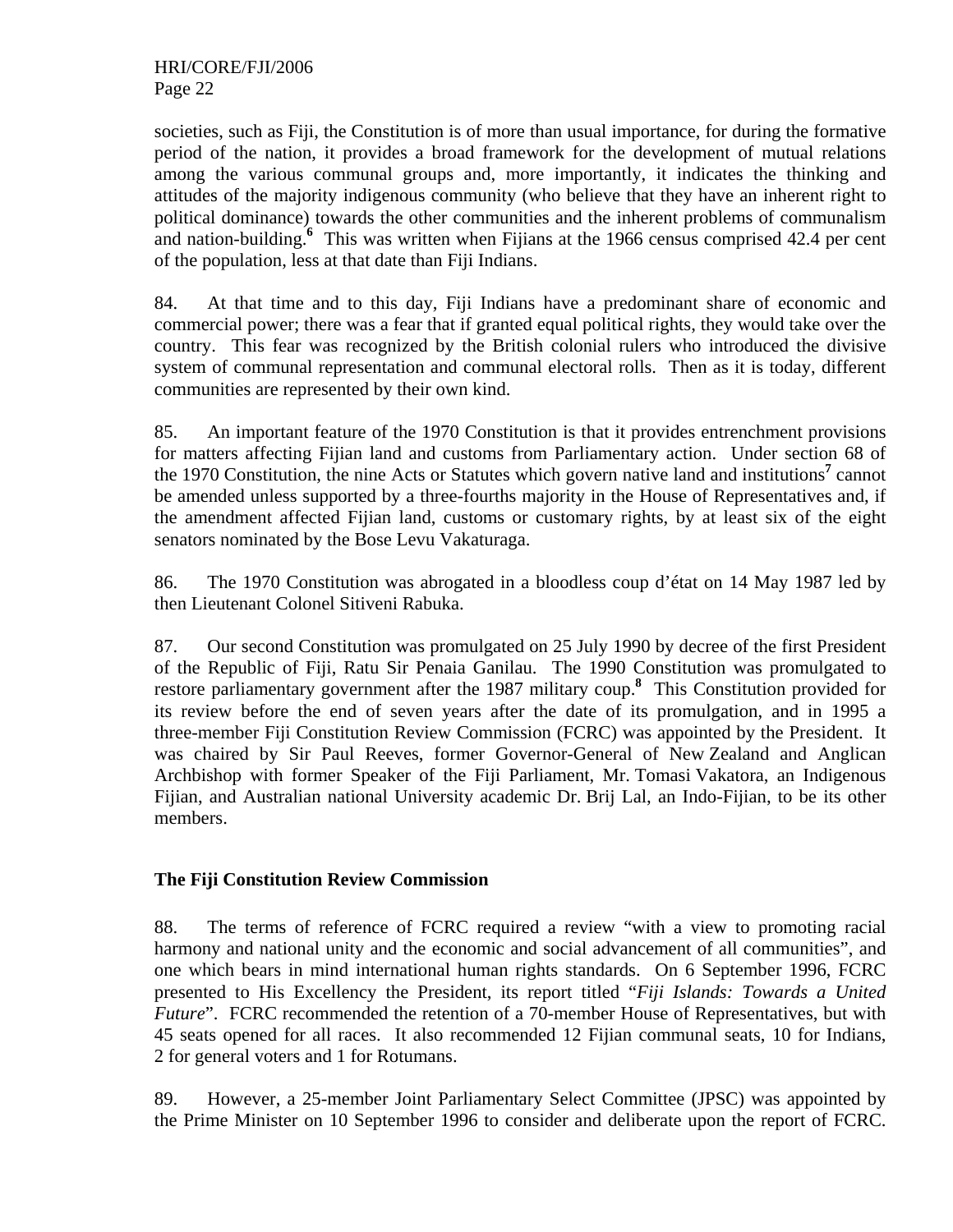Of the 694 recommendations of the report, JPSC adopted 577, amended 40 and totally rejected/made redundant 77.

#### **Parliament**

90. Fiji's Parliament largely follows the procedure and customs of the British Westminster system. All three constitutions provide for two Houses of Parliament - an elected House of Representatives and an appointed Senate.**<sup>9</sup>** The current composition of the elected members of the House of Representatives is dictated by the ethnic composition and distribution of the population. In this respect the Constituency Boundaries Commission, established under section 75 of the 1997 Constitution, determines the boundaries of constituencies for the election of members to communal seats and open seats.**<sup>10</sup>**

91. The President appoints the 32 Senators. The Senate has no power to initiate or veto legislation; it only has the power to debate and delay it. Fourteen indigenous Fijians are appointed on the advice of the Great Council of Chiefs, nine on the advice of the Prime Minister, eight on the advice of the leader of the Opposition and one from Rotuma appointed on the advice of the Rotuma Island Council.

#### **Parliament under the 1970 Constitution**

92. Under the 1970 Constitution, there were 52 elected members broken down as follows: 12 Fijians; 12 Indians; 3 general electors (elected from Fijian, Indian and general elector rolls, respectively) and 10 Fiji, 10 Indian and 5 general elector members (elected from the national rolls).

93. The Senate comprised 22 members, 8 nominated by the *Bose Levu Vakaturaga*, 1 by the Council of Rotuma, 7 by the Prime Minister and 6 by the leader of the Opposition.

#### **Parliament under the 1990 Constitution**

94. The number of the elected members of the House of Representatives under the 1990 Constitution increased by one. There were 72 members, with the following composition: 37 Fijians (of whom 32 were elected from rural provincial constituencies and 5 from urban centres), 27 Indians, 1 Rotuman and 5 from other ethnic groups. The Senate consisted of 34 members of whom, 24 were nominated by the *Bose Levu Vakaturaga*, 1 by the Council of Rotuma and 9 by the President in his own deliberate judgement. In fact, these 9 were from other ethnic groups.

#### **Parliament under the 1997 Constitution**

95. The House of Representatives comprises 71 members - 25 are selected on open rolls, and 46 are elected on communal (ethnic) rolls. The candidates for the 25 open seats can come from any ethnic group. The candidates for the 46 communal seats are distributed as follows: Fijians 23, Indians 19, Rotumans 1 and others or general voters 3 seats. The Upper House or the Senate consists of members of whom 14 are appointed by the President on the advice of the Bose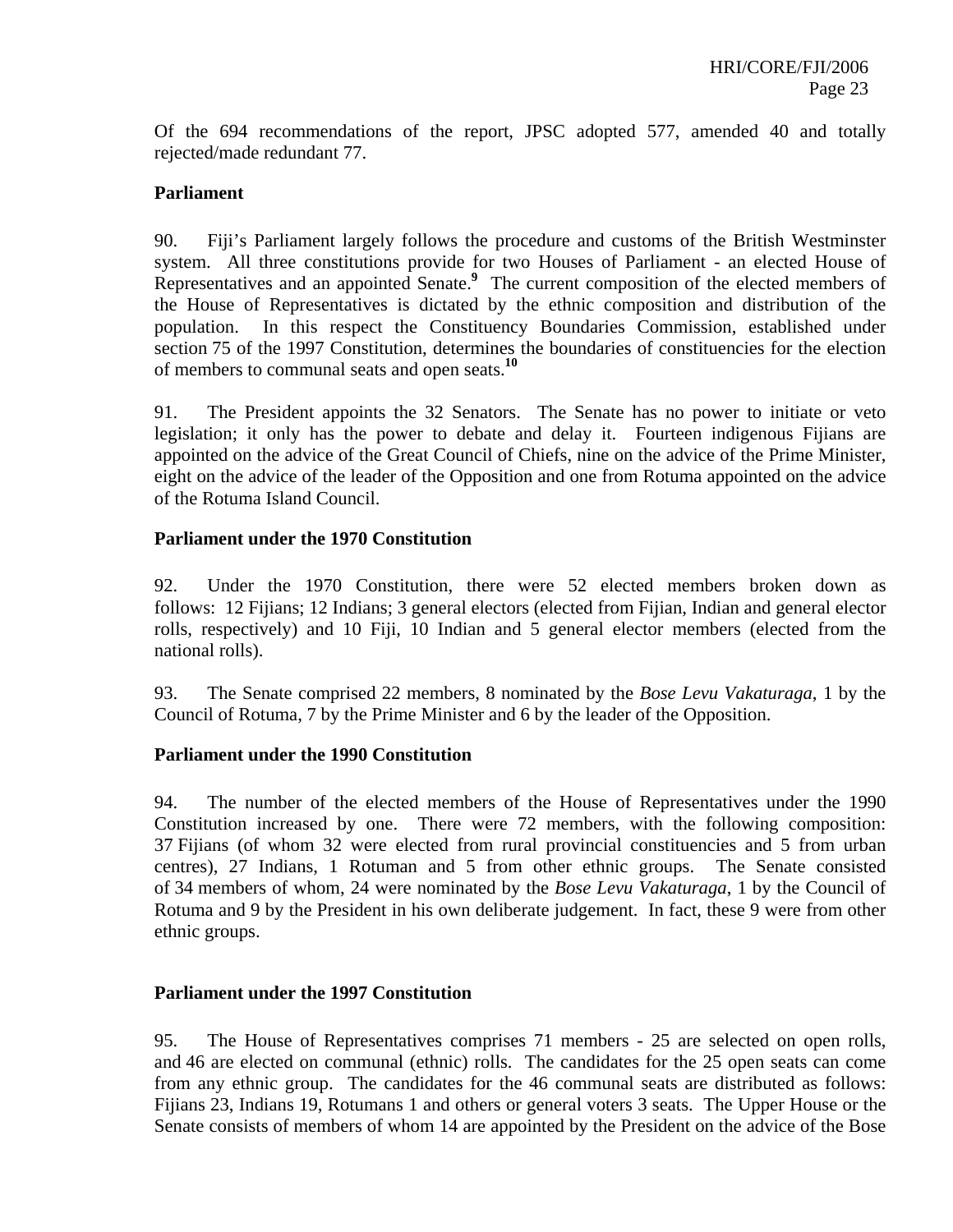Levu Vakaturaga, 9 by the President on the advice of the Prime Minister, 8 by the President on the advice of the leader of the Opposition and 1 by the President on the advice of the Council of Rotuma.

## **B. The Judiciary**

96. The judiciary is independent of the Government in its judicial functions, which are not subject to ministerial or Cabinet direction or control. The Constitution guarantees the independence of the judiciary by placing the appointment of judges in the hands of the President after consultation with the independent Judicial and Legal Services Commission. Members of the judiciary cannot be removed except under a complicated system of checks and balances.

97. The judiciary operate in the courts at various levels in the hierarchy. Fiji's highest court is the Supreme Court established by the Constitution, while the lowest court is the Magistrates Court from which appeal can be had to the High Court. From the High Court, one can appeal to the Court of Appeal, and thence to the Supreme Court.

98. The Magistrates Courts exercise both limited civil and criminal jurisdiction within the limits of the Division in which they are situated. Their jurisdiction also extends to territorial waters adjacent to the Division. The distribution of business between Magistrates Courts within a Division is subject to the direction of the Chief Justice. At the present time, there is a Chief Magistrate and 14 resident magistrates centred in the main towns.

99. In 1991, the Small Claims Tribunal Decree was enacted by legislation to transfer the resolution of small claims from the Magistrates Courts to the newly created Small Claims Tribunals. Under the Decree the Tribunals are divisions of the Magistrates Courts. The Tribunals have jurisdiction in respect of any claim not exceeding \$2,000 in value and such other jurisdiction as conferred on them by any other law.

100. The 1997 Constitution grants to the High Court original jurisdiction to hear and determine any question relating to the protection of fundamental rights and freedoms of individuals guaranteed in chapter IV, of the Bill of Rights. It has unlimited original jurisdiction to hear and determine any civil or criminal proceedings. It also has unlimited powers to hear and determine appeals in both criminal and civil matters from courts subordinate to it. The Fiji Court of Appeal, however, hears appeals generally from any person convicted of any offence from the High Court. The final appellate court is the Supreme Court which, under the Constitution, determines any appeal from a final decision or order of the Fiji Court of Appeal. It also has powers to review, modify, reverse or affirm such decisions or other orders, as it sees necessary in the interest of justice.

## **C. The Executive**

## **Executive Authority**

101. Under the 1997 Constitution, the executive authority of the State is vested in the President who is the Head of State, and who also symbolizes the unity of the State. As President he is also the Commander-in-Chief of the armed forces. The President is appointed by the *Bose Levu Vakaturaga* (The Great Council of Chiefs) after consultation by the Council with the Prime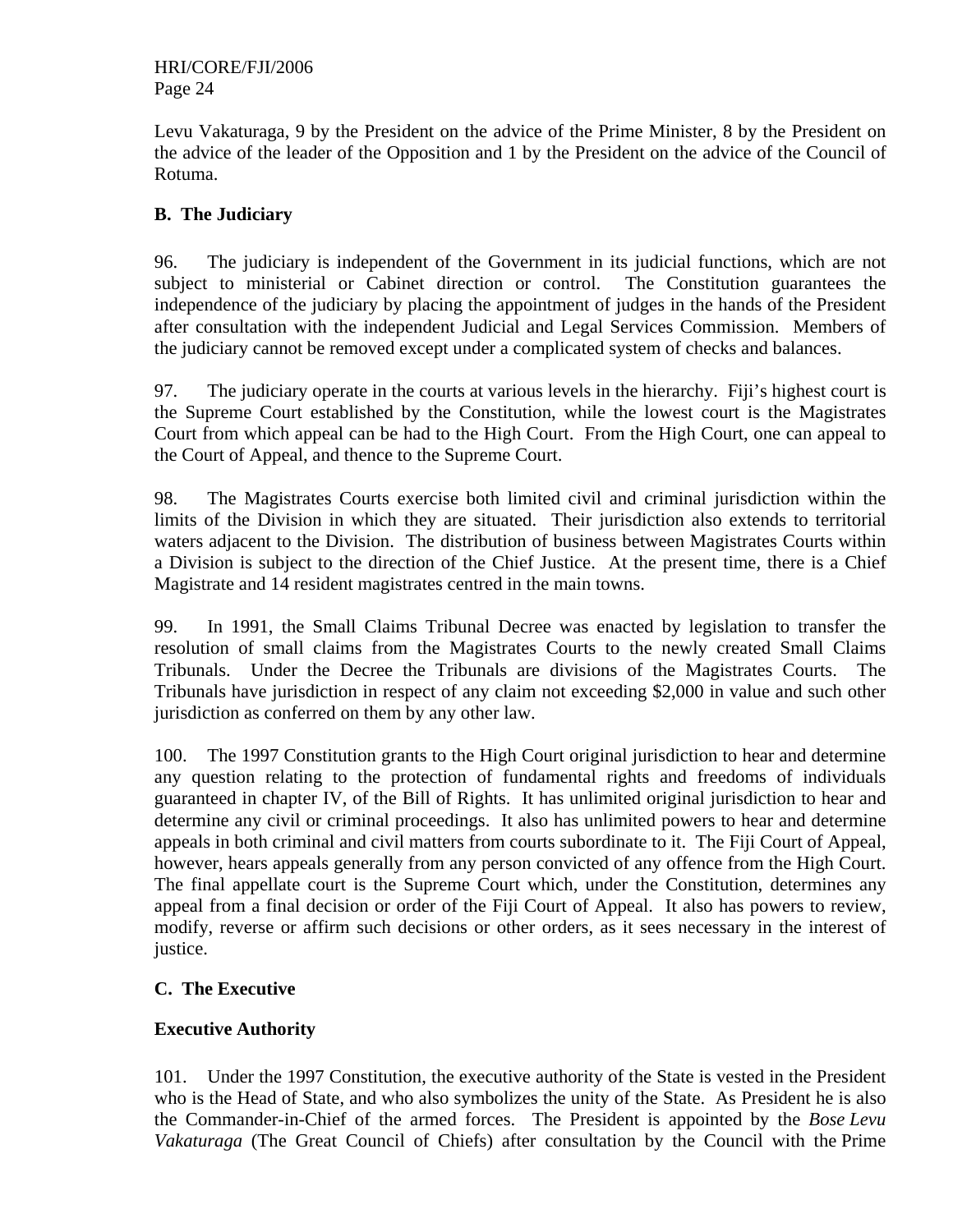Minister. The term of office for the President is five years. He is eligible for reappointment for one further term of five years, but is not eligible for reappointment after that. The President is assisted by Cabinet with the Prime Minister as Head of Government. The President, in his own deliberate judgement, appoints as Prime Minister the member of the House of Representatives who appears to him best able to command majority support in the House.

102. The 1997 Constitution provides for power-sharing by making it compulsory for any party which has eight or more seats in Parliament to be part of the Cabinet in proportion to their numbers in the House.

#### **Cabinet**

103. The Cabinet is made up of the Prime Minister and other ministers, including the Attorney-General. Government policies are made by the Cabinet, and special subcommittees coordinate and plan details of government activities. In addition, the Cabinet also advises the President on matters of government and is responsible to Parliament for any advice given to the President. The Cabinet decisions are put into effect by individual ministers and each minister is allowed considerable discretionary powers in the ordinary affairs of a department. These departments are staffed by a career public service, whose members do not relinquish their jobs on a change of government. The new public sector reform aims to bring about a change in the quality of service provided by the public service.

#### **Government Departments**

104. About 17 ministries or government departments conduct the affairs of the Government, and the minister who heads a department is responsible to Parliament for its activities. These departments are staffed by a career public service, whose members do not relinquish their positions on a change of government. The Public Service Commission (PSC) has made good progress with the civil service reforms where corporate planning has been the major drive in the clarification of departmental objectives and outputs. From early this year, PSC has delegated its constitutional and statutory powers to Permanent Secretaries and Heads of Departments who have signed Performance Agreements for their respective Departmental accountabilities. PSC, in consultation with ministries and staff associations, is also devising a new Performance Management System that will link wage and salary increases to public sector performance and productivity.

105. The country has a well-developed system of local government. City and town councils fall under the general supervision of the Ministry of Housing, Urban Development and Environment. Suva and Lautoka have city councils, while Nadi, Ba, Tavua, Sigatoka, Rakiraki, Labasa, Nausori, Levuka, Savusavu and Lami have town councils. Municipal councils have the power to levy rates in order to fund operating and capital developments. The Government helps local bodies with technical services, town planning, grants and loans. Each municipal council is headed by a mayor and elected councillors.

#### **Fijian Administration**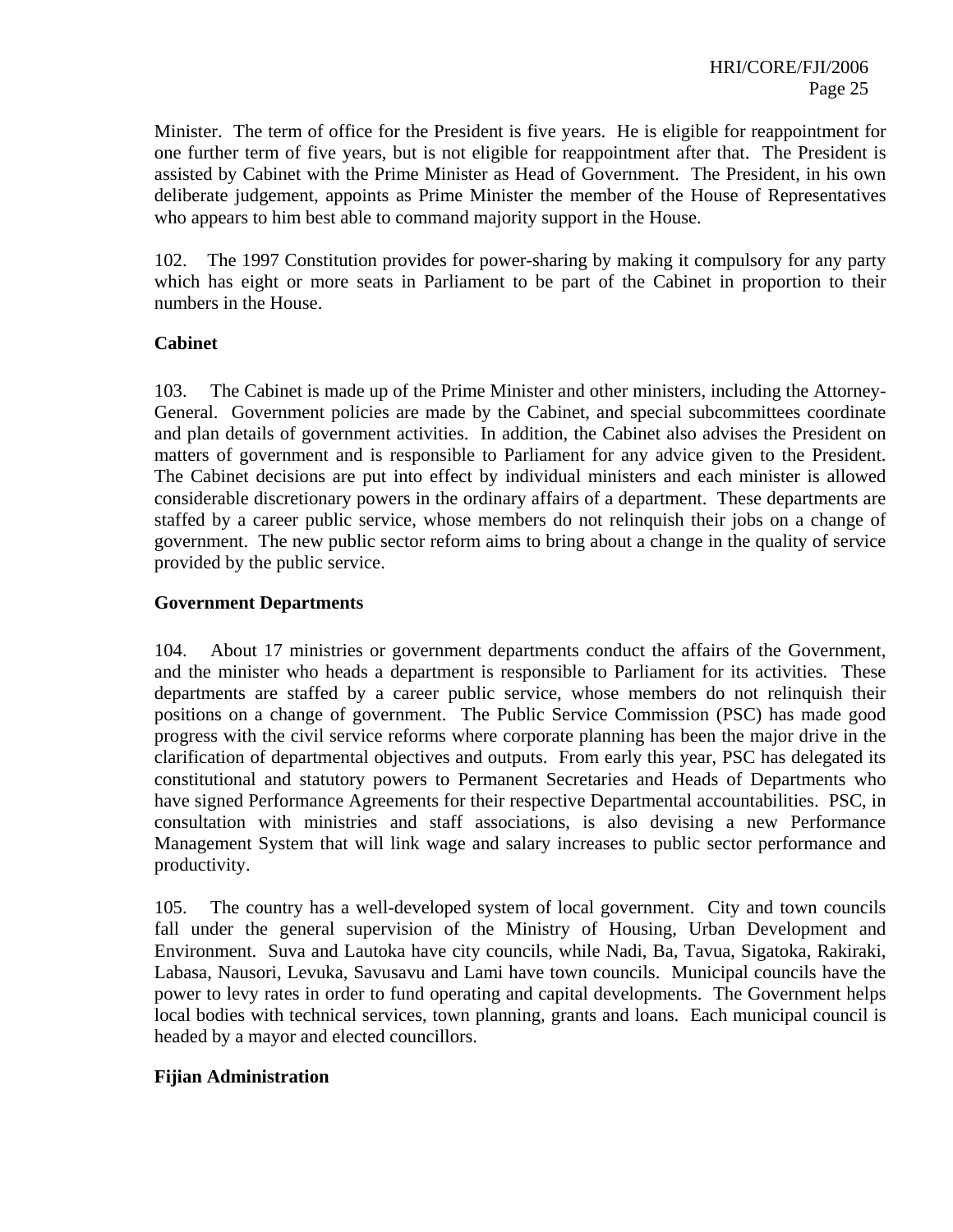106. The system of colonial government established in Fiji after cession was an attempt to incorporate native chiefs into governmental positions. In contrast to French and other Pacific colonies in the late nineteenth century where indigenous political institutions were simply bypassed, in Fiji a serious attempt was made to keep the spirit of indigenous institutions alive. Sir Arthur Gordon, the first governor and John B. Thurston the second governor genuinely sympathized with the Fijian people and sought to identify and preserve those features of traditional society and organization which they considered to be valuable. The Council of Chiefs was the most crucial element in the native administration they created. The work of the council in codifying and revising Fijian customs provided the foundation for the retention of village life in Fiji, the continuation of chiefly authority in internal Fijian affairs and the preservation of a distinct Fijian culture and economy despite external change in the country.

## **Bose Levu Vakaturaga (The Great Council of Chiefs)**

107. The *Bose Levu Vakaturaga* (BLV), or the Great Council of Chiefs, is the highest assembly of the traditional chiefs of Fiji, with a small number of specially qualified commoners, who meet at least once a year to discuss matters of concern to the Fijian people.

108. The Great Council of Chiefs is a constitutional body in the Republic of the Fiji Islands, established under Section 116 of the *1997 Constitution*. It actually predates the Constitution by many years, having been established by the British colonial rulers as an advisory body in 1876, two years after Britain had annexed Fiji. The Constitution merely formalizes and codifies functions that the Council had long performed. It has continued in existence without interruption, although its composition and functions have varied over the years.

109. According to the Constitution, the Great Council of Chiefs has two major powers:

- It functions as an electoral college to elect the President and Vice-President of Fiji, for a five-year term. In certain circumstances prescribed by the Constitution, it may remove the President or Vice-President from office, in the case of felony, incompetence, negligence, or being unable to carry out their constitutional duties.
- It chooses 14 of the 32 members of the **Senate**. (Although Senators are ceremonially appointed by the President, his role is a mere formality: the Constitution obligates him to accept and appoint the 14 nominees chosen by the Council, as well as 18 Senators nominated by other institutions (Prime Minister 9, Leader of the Opposition 8, Council of Rotuma 1). Filling nearly half of the seats in the Senate, the nominees of the Great Council of Chiefs have an effective veto if they vote as a block, as they are almost certain to be joined by enough of the other Senators to muster a majority. They do not always vote as a block, however: Fiji's chiefs are a very diverse body. In practice, the Great Council of Chiefs delegates its prerogative of choosing Senators to Fiji's fourteen *provincial councils*, with each province choosing one Senator.

110. In addition to these constitutionally mandated functions, the Great Council of Chiefs has other roles that may from time to time be prescribed by law. In addition, it is considered almost compulsory for the government to consult and secure the approval of the Council before making major changes to the Constitution, although nothing in the Constitution requires it to do so.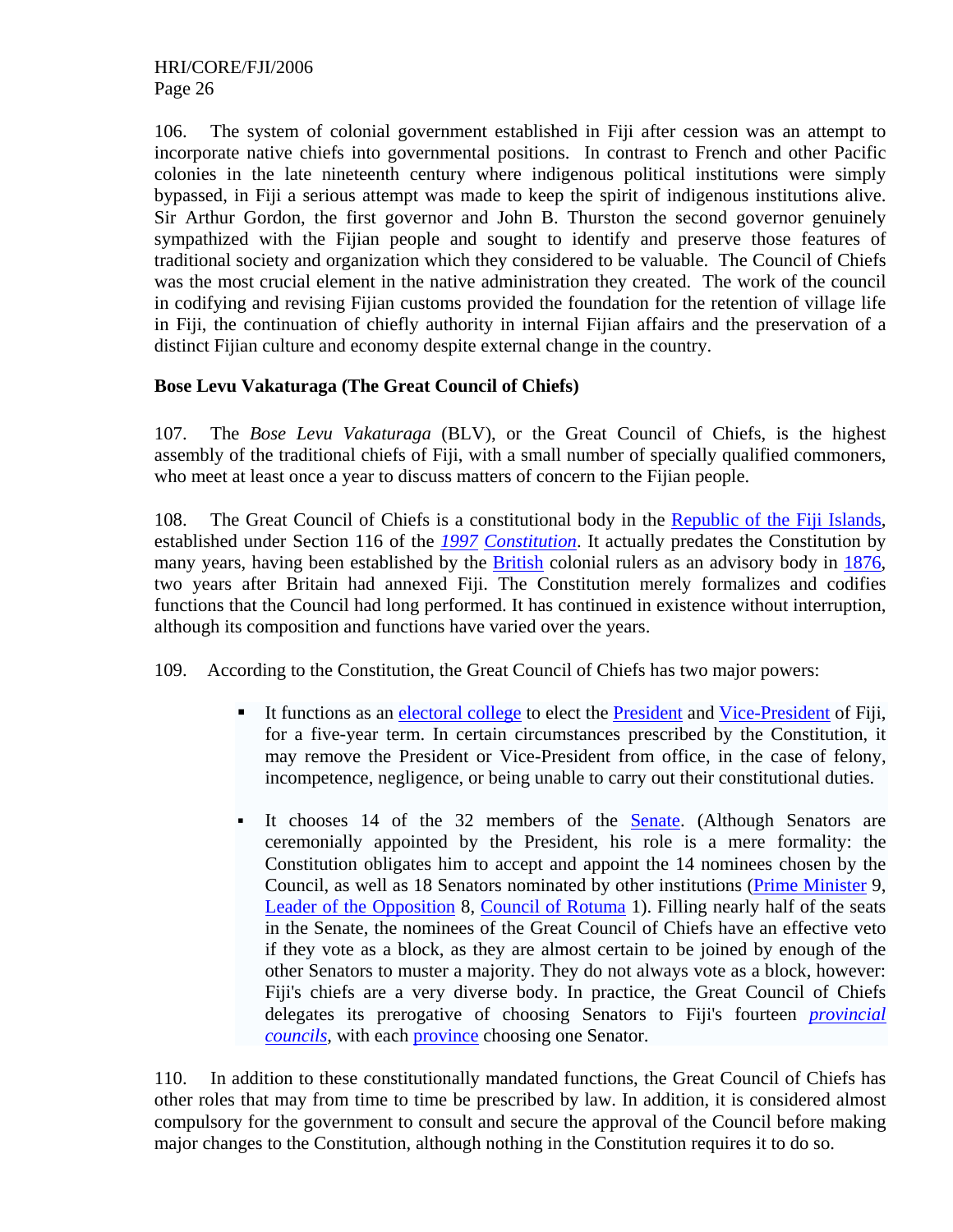#### **MINISTRY OF FIJIAN AFFAIRS**

1

111. The Ministry of Fijian Affairs facilitates the link between the Government, the Fijian Affairs Board (FAB) and the Great Council of Chiefs (GCC) and other related institutions in policy formulation, legislative assistance, budgetary provisions and implementation of programmes aimed at attaining greater well-being and good government of the indigenous Fijians. It has various Departments that include the following:

 (a) Native Lands and Fisheries Commission - Ascertains and determines lands which are rightful and hereditary property of Fijians in accordance with the provisions of the *Native Lands Act* (Cap 133), Fijian customs and usage, and the provisions of the Fisheries Act (Cap 158);

 (b) Fijian Education Unit (FEU) - Ensures that funds provided for Fijian education are used in such manner as to enhance the opportunities available to Fijians to attain tertiary and professional qualifications. FEU also provides funds for textbooks for both primary and secondary schools;

 (c) Institute of Fijian Language and Culture - Ensures the production of the Fijian Monolingual Dictionary research documentation, consultation with interests groups and presentation to various forums for endorsement. It also researches and documents all aspects of the indigenous culture through audio and video media and written publications;

 (d) Centre for Appropriate Technology and Development - Provides short- and long-term technical and vocational training courses, seminars and workshops for rural participants;

(e) Statutory Authorities - Fijian Affairs Board and the Native Lands Trust Board.

112. Fiji is divided into 14 provinces which are themselves composed of still smaller administrative units, the basic one of which is the village (*koro*). At the head of a village is the *turaga-ni-koro*, elected or appointed by the villagers. Several *koros* form a *tikina*, and administrative sub-unit of a province, while a province (*yasana*) consists of a number of *tikinas*. Each province is governed by a council with an executive head (*roko tui*) whose appointment has to be approved by the Fijian Affairs Board, which must also approve all rates and by-laws applied by the provincial council. The Fijian Affairs Board is regarded as the guardian of the Fijian administrative system and many other aspects of Fijian custom. This system of local government is exclusively Fijian.

#### **VI. THE ECONOMY**

113. Fiji's economy has performed very well since 2001 due to appropriate fiscal and monetary policies. In the last four years, the economy has grown at an average rate of 3.5 percent. Last year's GDP growth estimated at 4.1 percent.<sup>\*</sup> Growth was broad-based across all sections, with

Growth for 2003 and 2004 is still estimated at 3.0 percent and 4.1 percent, unchanged from April 2005. The Fiji Islands Bureau of Statistics is expected to release provisional GDP for 2003 and 2004 in late 2005.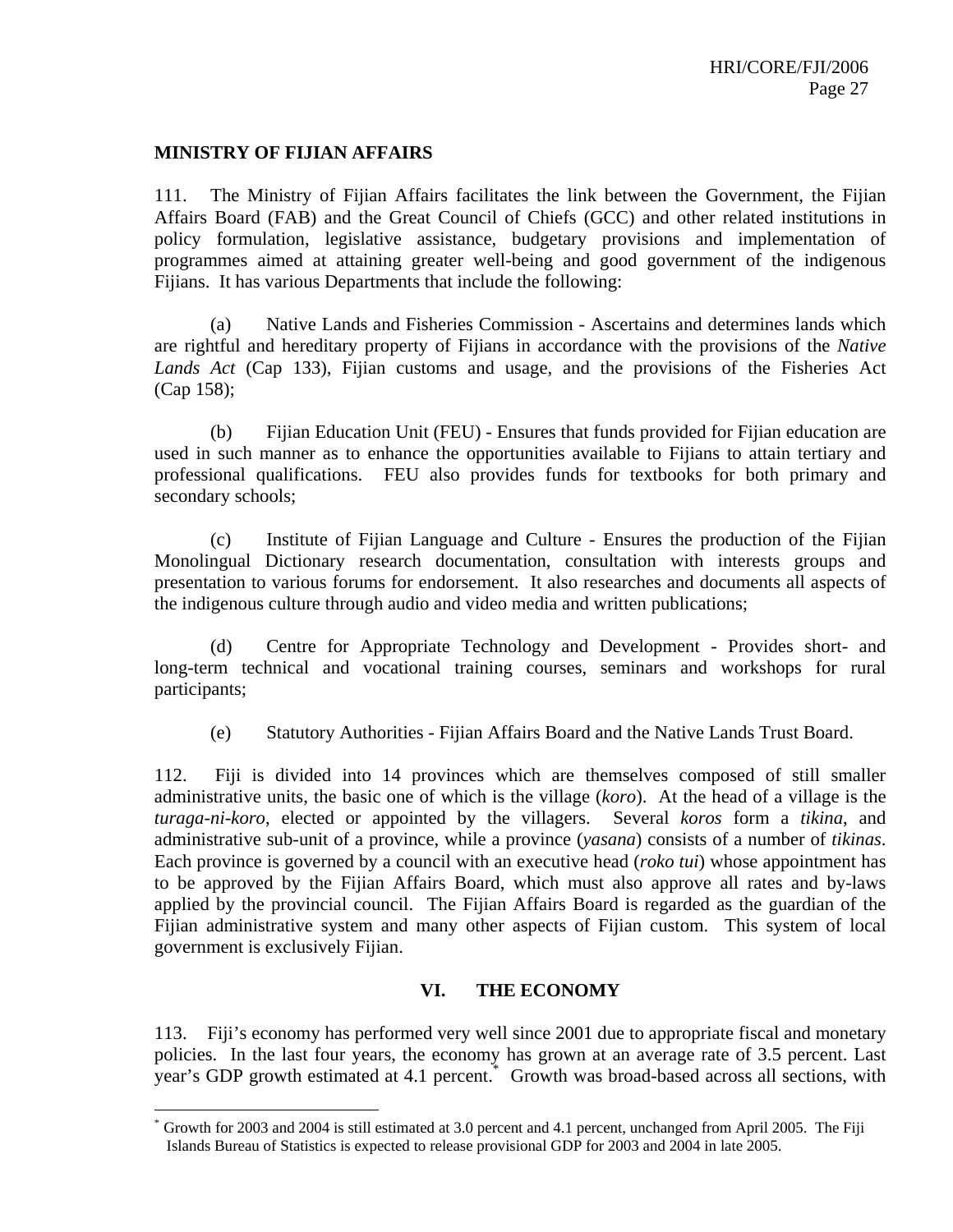resilient growth in visitor arrivals and strong domestic demand providing the impetus to growth. However, a growth of less than 2 percent is projected for 2005 and 2006, reflecting the impact of loss of preferential trade arrangements in the Garment and Sugar industries.

114. Tourism, agriculture, garment, construction and mining have remained the back bone of Fiji's productive sector. Tourism has been a dominant industry over the years. A new record was established in 2004, as visitor arrivals exceeded a little over 500,000. The introduction of low cost carriers and intensive marketing efforts by key industry players contributed towards this success.

115. The sugar industry recorded an unexpected upturn in production in 2004, as output surpassed 2003 levels. However, the industry still faces several challenges. These include the ongoing non-renewal of land leases, deterioration in sugarcane quality and quantity from the effects of drought, mill inefficiencies and the loss of preferential sugar prices from the EU. Nonetheless, reforms of the sugar industry are being implemented and it is hoped that the restructure will address these challenges.

116. The garment industry has been a successful industry, surpassing sugar as the biggest export earner since 1997. In 2004, garment accounted for 22 percent of domestic exports. However, the industry now faces increasing international competition, particularly with the expiry of the US preferential trade arrangements on January 1, 2005 and stiff competition from Asian competitors. A drop in production of close to 40 percent on an annual basis is anticipated this year from the closure of the largest garment factory.

117. The construction sector is gaining momentum since 2002, mainly driven by tourism related projects in the private sector. Led by the rise in construction activities, investment levels improved marginally and were estimated to have been slightly above 16 percent of GDP in 2004. This was complemented by the good growth experienced in other partial indicators of investment, such as import of investment goods, lending for investment purposes and domestic cement sales.

118. Gold output rose, due largely to better quality ore extracted at the mine. This, coupled with strong international gold prices, has resulted in an increase in export earning in 2004. However, this year the mining industry faces some major challenges and output is expected to fall dramatically. Nonetheless, the mine has undertaken a major organisational restructure to revive output to desirable levels.

119. Domestic demand remained strong during 2001 to 2004, reflecting upbeat consumer confidence. Retail sales recorded a healthy growth over the years, as net Value Added Tax (VAT) collections reached record levels. The buoyancy in consumption was also supported by growing remittances from abroad, increased currency in circulation and higher lending to the wholesale & retail trade industry, as well as to households. Imports of consumption goods remained fairly high over the review period.

## **Financial Sector**

120. In line with the favourable performance in the real sector over the last 4 years, the outturn in the financial sector has also been positive. This is reflected largely in the increased level of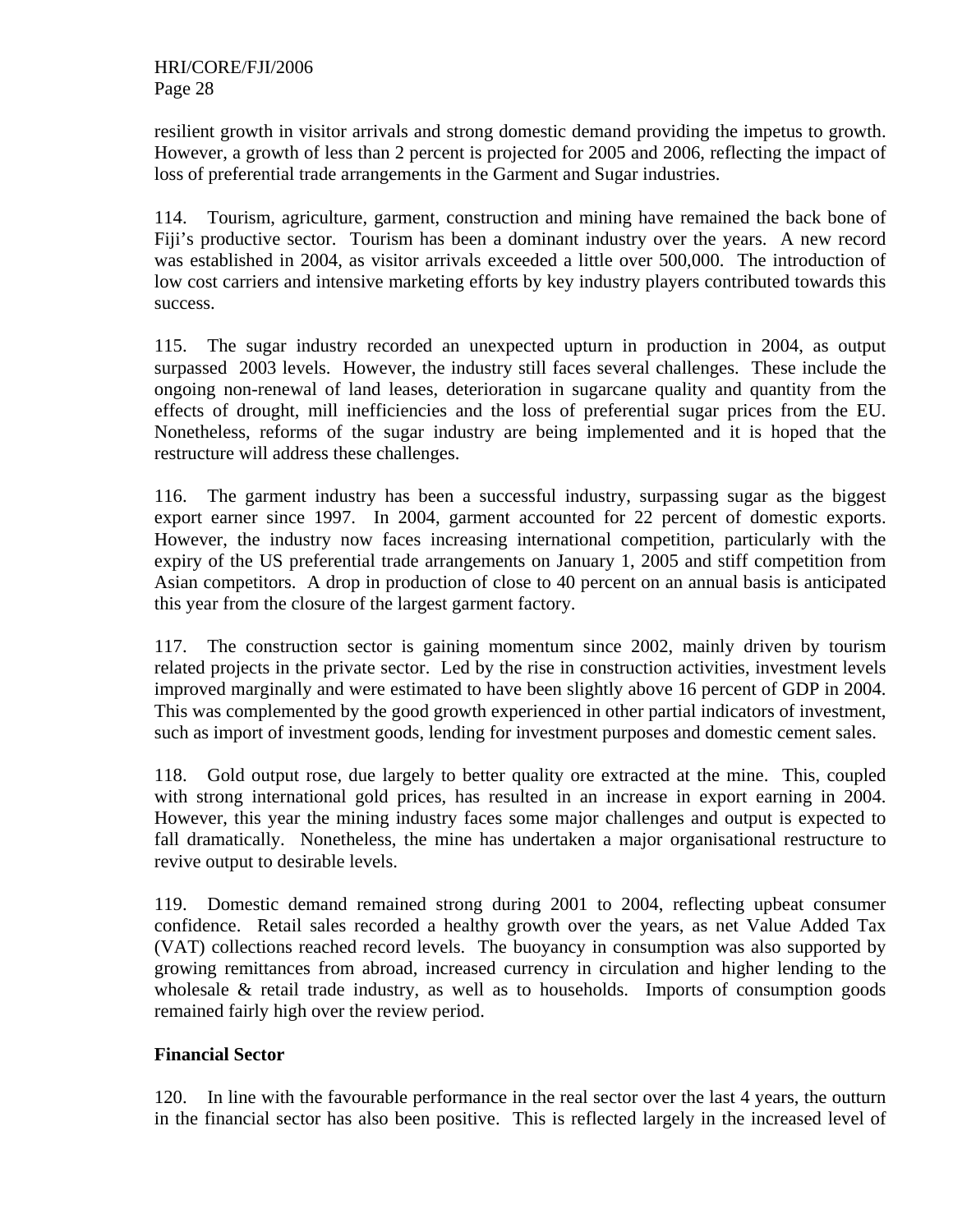financial intermediation between financial institutions, businesses and households and subsequently the notable increase in monetary and credit aggregates during this period.

121. The accommodative monetary policy stance of the Reserve Bank since 2001 contributed to the downward trend in interest rates and supported the recovery of the economy. Interest rates are currently hovering at historical lows and together with competition amongst financial institutions, has been a major factor influencing the demand for funds in the economy. Total assets in the financial system have been growing consistently since 2000 and the outturn in prudential indicators such as asset quality and capital adequacy has generally been positive.

122. Exchange rate movements have been stable over the past 4 years, supported by a peg to the currencies of our five major trading partners (Australian dollar, New Zealand dollar, US dollar, Eurozone Euro and the Japanese yen).

123. In 2003, the operations of the Fiji National Provident Fund (FNPF), the largest financial institution in Fiji by assets came under the supervisory ambit of the Reserve Bank. The move resulted in the central bank now effectively supervising around 92 percent of the financial system.

#### **Labour Market**

124. Labour market conditions have generally improved from depressed levels experienced in 2000. Partial indicators for employment, including job advertisements, have generally trended upwards from 2001 to 2003, propped up by consecutive good growth in these years. For 2004, in particular, new taxpayer registrations were at record levels. Survey results also suggested that employers' recruitment intentions were also higher on an annual basis. Notably, growth in employment last year was broad-based and accompanied by a slowdown in emigration levels, particularly in the high skills categories. So far this year, labour market conditions are firm, however, partial indicators point to a slowdown in the employment situation.

## **Inflation**

125. Fiji continues to enjoy low and stable rates of inflation. The country's inflation rate averaged around 2.9 percent between 2001 and 2004. In 2004, inflation was 3.3 percent, relatively lower than the previous year given that the impact of the higher VAT rate in 2003 fell out of calculation. So far this year, inflation has ranged between 1.3 - 3.5 percent as the effects of current high oil prices have been partially offset by weaker prices of domestically produced goods and services. The year-end inflation rate is projected to be between 3 - 4 percent.

#### **Foreign Reserves**

126. Foreign reserves have remained at comfortable levels in the past years. In 2004, foreign reserves were around \$1,046m, equivalent to around 4.7 months of imports of goods and nonfactor services or 7.1 months of imports of goods only. During the year, foreign reserves have fallen, mainly on account of higher payments for oil imports and large capital investment items. Nevertheless, at the end of September 2005, foreign reserves remained adequate at \$940m,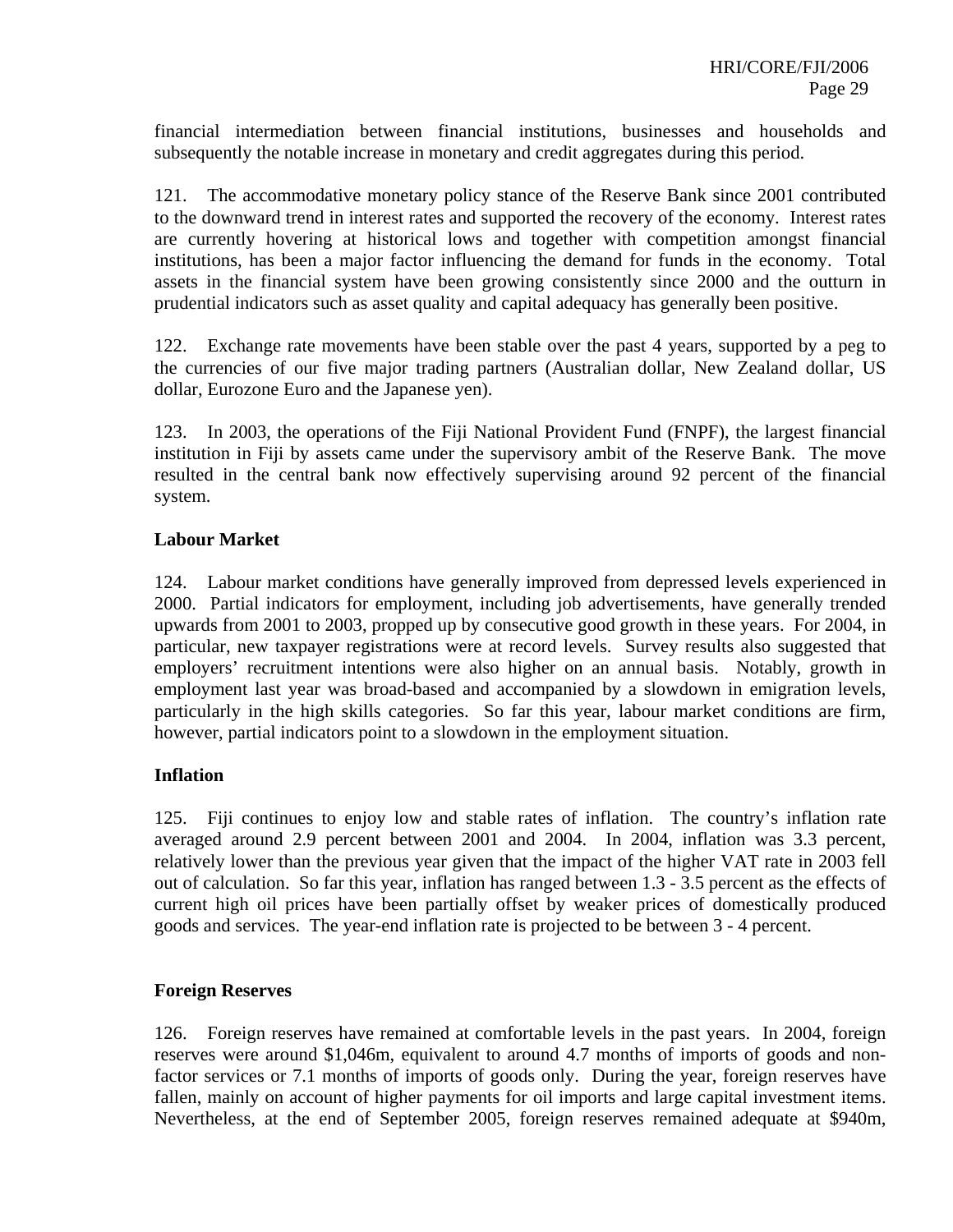## HRI/CORE/FJI/2006 Page 30

sufficient to cover 3.9 months of imports of goods and non-factor services or 5.3 months of imports of goods only.

## **The economy - key financial indicators**

| <b>GROSS DOMESTIC PRODUCT</b>                            |                                                    | 2000        | 2001             | 2002          |  |  |
|----------------------------------------------------------|----------------------------------------------------|-------------|------------------|---------------|--|--|
| Gross Domestic Product (current prices) per capita       |                                                    | 3764.0      | 3926.0           | 4168.0        |  |  |
|                                                          |                                                    |             |                  |               |  |  |
| Gross Domestic Product (constant prices) per capita      |                                                    | 3221.6      | 3288.2           | 3383.8        |  |  |
| Gross Domestic Product (current prices) (FJD<br>million) |                                                    | 3049.1      | 3199.5           | 3442.9        |  |  |
| million)                                                 | Gross Domestic Product (constant 1995 prices) (FJD | 2609.5      | 2679.9           | 2795.0        |  |  |
|                                                          |                                                    |             |                  |               |  |  |
| <b>LABOUR MARKET</b>                                     |                                                    | <b>Male</b> |                  | <b>Female</b> |  |  |
|                                                          |                                                    |             |                  |               |  |  |
| Legislators, Senior Officials and Managers               |                                                    | 3,497       |                  | 714           |  |  |
| Professionals                                            |                                                    | 7,591       |                  | 7,988         |  |  |
| <b>Technicians and Associates</b>                        |                                                    | 6,606       |                  | 2,734         |  |  |
| <b>Clerks</b>                                            |                                                    | 6,790       | 8,117            |               |  |  |
|                                                          | Service Workers and Shop and Market Sales Workers  | 9,730       |                  | 4,945         |  |  |
| Skilled Agricultural and Fishery Workers                 |                                                    | 890         | 23               |               |  |  |
| <b>Craft and Related Workers</b>                         |                                                    | 10,914      | 1,589            |               |  |  |
| Plant and Machinery Operators and Assemblers             |                                                    | 9,942       |                  | 8,065         |  |  |
| <b>Elementary Occupations</b>                            |                                                    | 13,623      |                  | 4,212         |  |  |
| <b>Armed Forces</b>                                      |                                                    | 3,131       |                  | 32            |  |  |
|                                                          |                                                    |             |                  |               |  |  |
| <b>Consumer Price Index</b>                              | <b>Annual Average Inflation</b><br>Rate            |             | <b>All Items</b> |               |  |  |
| 1994                                                     | 0.6                                                |             | 100.8            |               |  |  |
| 1995                                                     | 2.2                                                |             | 103.0            |               |  |  |
| 1996                                                     | 3.1                                                | 106.1       |                  |               |  |  |
| 1997                                                     | 3.4                                                | 109.7       |                  |               |  |  |
| 1998<br>5.7<br>116.0                                     |                                                    |             |                  |               |  |  |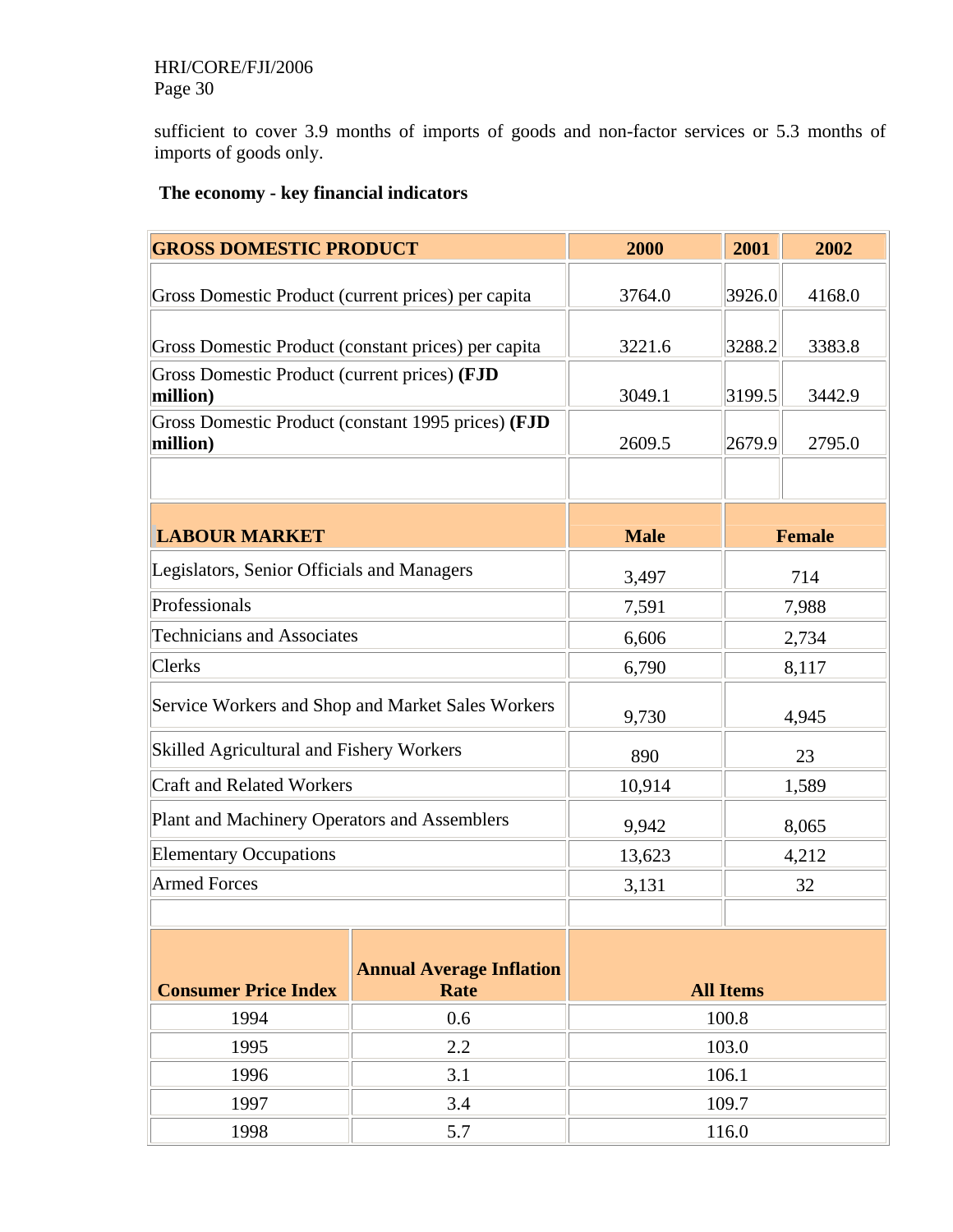| 1999 | 2.0 | 118.3 |
|------|-----|-------|
| 2000 | l 1 | 119.6 |
| 2001 | 4.3 | 124.7 |
| 2002 | 0.8 | 125.6 |
| 2003 | 4.2 | 130.9 |
| 2004 | 2.8 | 134.6 |
|      |     |       |

| <b>Government Finance</b>                           | 2001        | 2002     | 2003    | 2004     |
|-----------------------------------------------------|-------------|----------|---------|----------|
| <u>(\$ million)</u>                                 |             |          |         |          |
| Total revenue and grants                            | 833.4(r)    | 973.2    | 1,001.9 | 1,106.6  |
| Total expenditure<br>(excluding loan<br>repayments) | 1,053.3(r)  | 1,136.2  | 1,065.1 | 1,231.8  |
| Net headline balance                                | $-219.9(r)$ | $-163.0$ | $-63.2$ | $-125.2$ |

|                                     |          |          | <b>Annual</b>                       | Quarterly |                                       |                |
|-------------------------------------|----------|----------|-------------------------------------|-----------|---------------------------------------|----------------|
| <b>Balance of Payments (FJD</b>     |          |          |                                     | 2004      |                                       |                |
| million)                            | 2000     | 2001     | 2002                                | 2003[p]   | Q <sub>1</sub>                        | Q <sub>2</sub> |
|                                     |          |          |                                     |           | <b>Fiji's Current Account Summary</b> |                |
| <b>Balance on Goods</b>             | $-394.6$ | $-425.3$ | $-586.4$                            | $-802.7$  | $-255$                                | $-261.3$       |
| Exports (FOB)                       |          |          | 1,170.90 1,133.20 1,112.30 1,156.80 |           | 227.8                                 | 252.8          |
| Imports (FOB)                       |          |          | 1,565.50 1,558.50 1,698.70 1,959.50 |           | 482.8                                 | 514.1          |
| <b>Balances on Services</b>         | 339.8    | 383.8    | 567.5                               | 882.7     | 138.1                                 | 133.9          |
| Exports of services                 |          |          | 1,008.90 1,023.10 1,174.90 1,439.40 |           | 290.4                                 | 315.6          |
| Imports of services                 | 669.1    | 639.3    | 607.4                               | 556.7     | 152.3                                 | 181.7          |
| <b>Balance on Income</b>            | $-128.1$ | $-198.6$ | $-163.2$                            | $-170.8$  | $-57.4$                               | $-62.2$        |
| Income from non-residents           | 123      | 48.8     | 34                                  | 43.7      | 15.3                                  | 17.5           |
| Income to non-residents             | 251.1    | 247.4    | 197.2                               | 214.5     | 72.7                                  | 79.7           |
| <b>Balance on Current Transfers</b> | 213.6    | 276.2    | 312.6                               | 347.4     | 49.1                                  | 113.9          |
| Inflow of current transfers         | 268.2    | 336.9    | 370.1                               | 432.3     | 71.1                                  | 132.5          |
| Outflow of current transfers        | 54.6     | 60.7     | 57.5                                | 84.9      | 22                                    | 18.6           |
| <b>Balance on Current Account</b>   | 30.7     | 36.1     | 130.5                               | 256.6     | $-125.2$                              | $-75.7$        |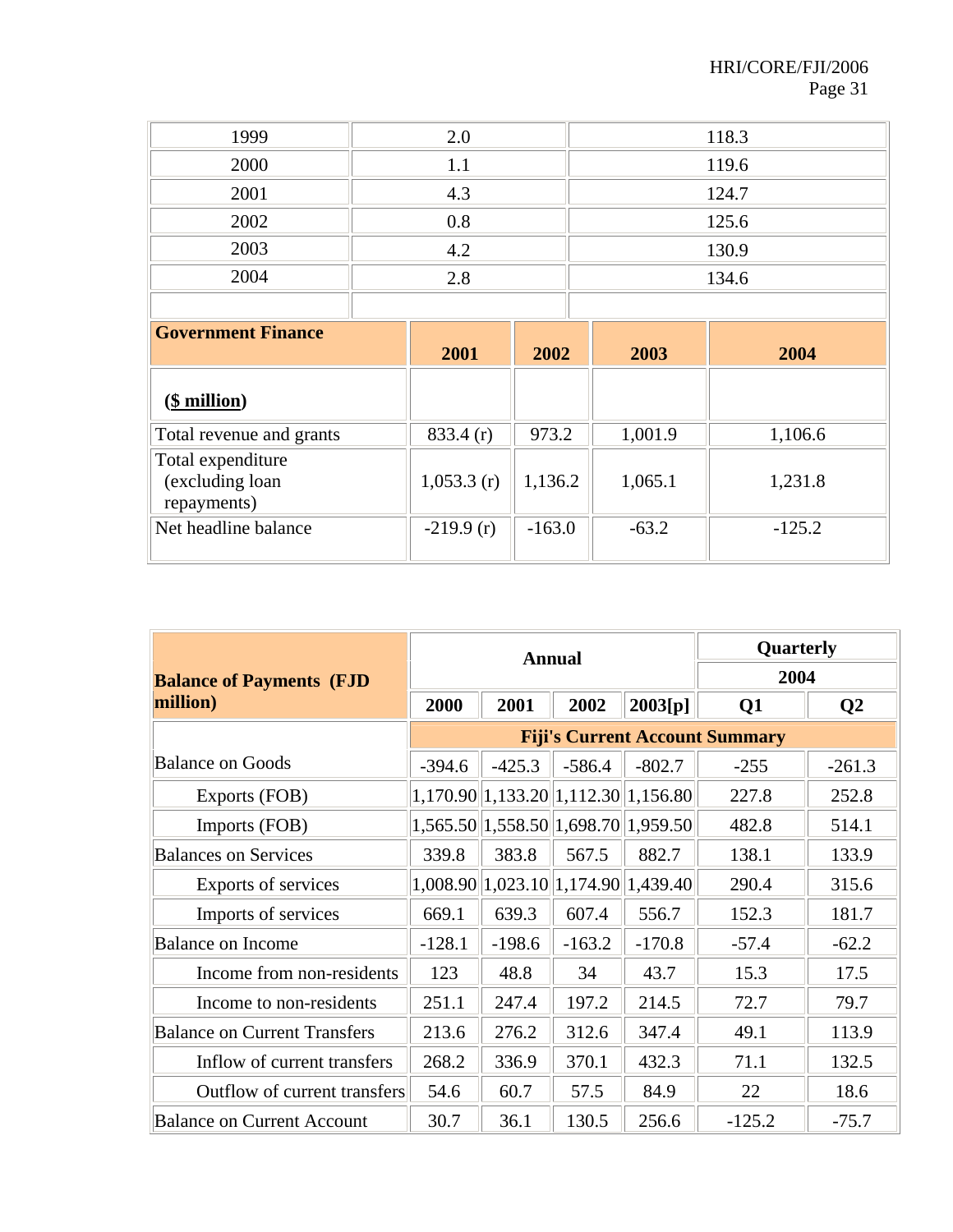|                                     | <b>Fiji's Capital Account Summary</b> |          |          |                                 |                                         |         |  |
|-------------------------------------|---------------------------------------|----------|----------|---------------------------------|-----------------------------------------|---------|--|
| <b>Balance on Capital Account</b>   | $-33.8$                               | $-11$    | $-4.4$   | 18.4                            | 3.3                                     | 6.2     |  |
| Capital transfers inflow            | 18.1                                  | 34.8     | 30.3     | 60.8                            | 14.5                                    | 15.4    |  |
| Capital transfers outflow           | 51.9                                  | 45.8     | 34.7     | 42.4                            | 11.2                                    | 9.2     |  |
|                                     |                                       |          |          |                                 | <b>Fiji's Financial Account Summary</b> |         |  |
| <b>Balance on Financial Account</b> | 18.2                                  | 103.1    | 123.4    | 14.6                            | $-13.4$                                 | 23.7    |  |
| Fiji Investment Abroad              | 45.8                                  | 52.1     | 67.5     | 102.7                           | 15.9                                    | 35.7    |  |
| Direct investment                   | $-4.8$                                | $-6$     | $-3.8$   | $-7.1$                          | 0.2                                     | $-0.1$  |  |
| Portfolio investment                | 27.4                                  | $-9.1$   | $-2.5$   | $-8$                            | 47.2                                    | 20.5    |  |
| Other investment                    | 23.2                                  | 67.2     | 73.8     | 117.8                           | $-31.5$                                 | 15.3    |  |
| Foreign Investment in Fiji          | 71.8                                  | 20.8     | $-32.5$  | $-88.4$                         | $-33.4$                                 | 18.3    |  |
| Direct investment                   | 76.2                                  | 98.4     | 39.3     | 43.2                            | $-27.3$                                 | 19.2    |  |
| Portfolio investment                | 9.6                                   | 12.1     | 4.9      | 2.2                             | 3.4                                     | 2.4     |  |
| Other investment                    | $-14$                                 | $-89.7$  | $-76.7$  | $-133.8$                        | $-9.5$                                  | $-3.3$  |  |
| Reserve assets                      | $-99.4$                               | 30.2     | 88.4     | 0.3                             | 4.1                                     | $-30.3$ |  |
|                                     |                                       |          |          | <b>Net Errors and Omissions</b> |                                         |         |  |
| <b>Net Errors and Omissions</b>     | $-15.1$                               | $-128.2$ | $-249.5$ | $-289.6$                        | 135.3                                   | 45.8    |  |

| <b>Money and Credit</b>                          | 2001    | 2002    | 2003    | 2004    |
|--------------------------------------------------|---------|---------|---------|---------|
| $$$ million)                                     |         |         |         |         |
| Narrow money                                     | 620.9   | 711.9   | 899.9   | 1,018.0 |
| Quasi-money                                      | 846.0   | 870.5   | 1,080.5 | 1,167.7 |
| Domestic Credit                                  | 1,332.2 | 1,391.7 | 1,662.8 | 1,871.2 |
|                                                  |         |         |         |         |
| <b>Exchange Rates (annual average per FJ \$)</b> |         |         |         |         |
| US <sub>s</sub>                                  | 0.43760 | 0.4741  | 0.5605  | 0.5977  |
| Pound stg.                                       | 0.30440 | 0.3186  | 0.3387  | 0.3215  |
|                                                  |         |         |         |         |
| <b>Interest Rates (per cent p.a.)</b>            |         |         |         |         |
| Lending Rate                                     | 8.19    | 7.89    | 7.39    | 7.03    |
| <b>Savings Deposit Rate</b>                      | 0.78    | 0.57    | 0.45    | 0.36    |
| Time Deposit Rate                                | 2.43    | 2.17    | 1.70    | 1.77    |
| 91-day RBF Note Rate (at book value)             | 1.25    | 1.25    | 1.19    | 1.75    |
|                                                  |         |         |         |         |
| <b>Foreign Exchange Reserves</b>                 |         |         |         |         |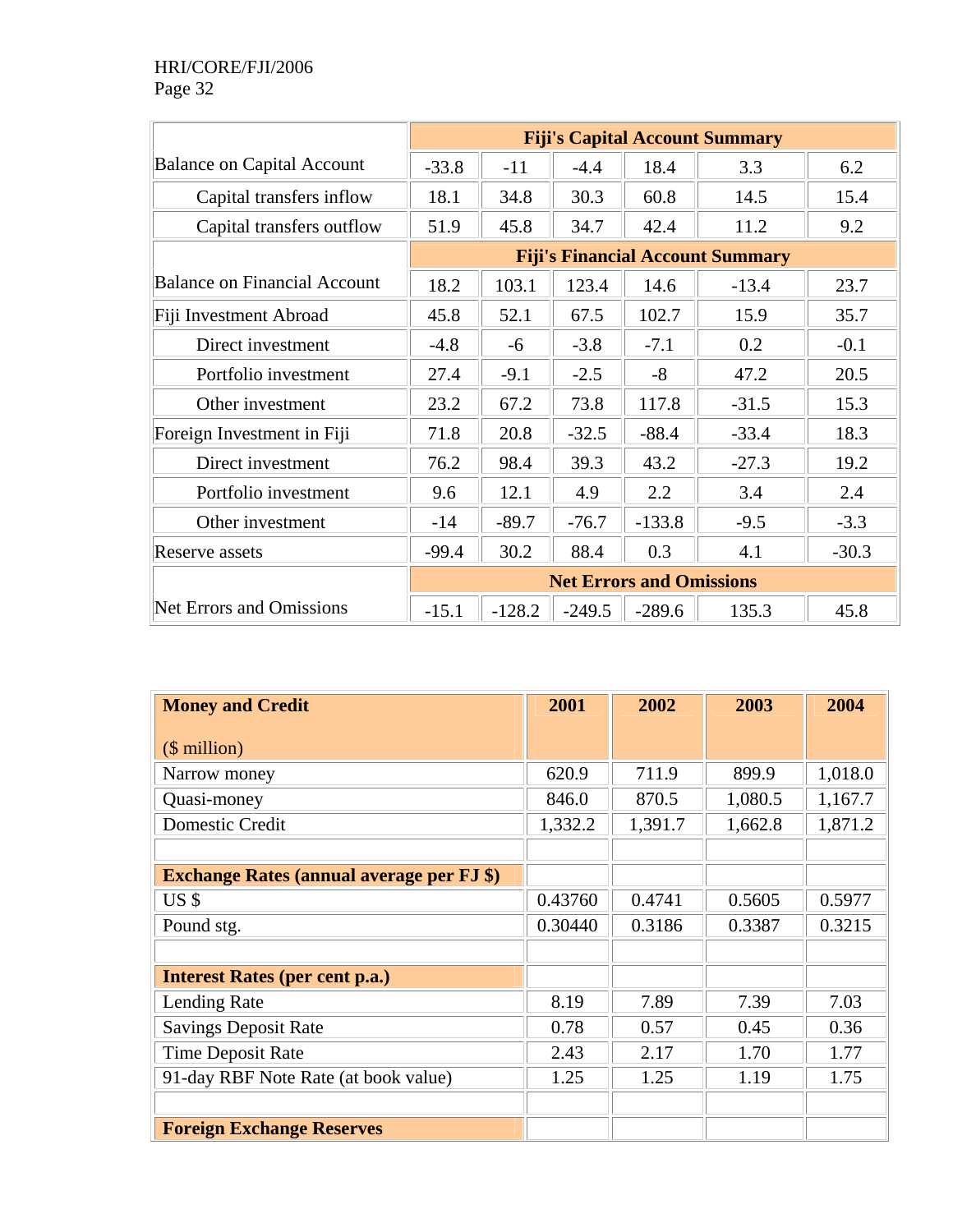| Gross Foreign Exchange Reserves (\$m)                | 994.4 | 902.1 | 943.6 | 1045.6 |
|------------------------------------------------------|-------|-------|-------|--------|
| Months of Imports (goods and non-factor<br>services) | 5.1   | 4.4   | 4.2   | 4.7    |
|                                                      |       |       |       |        |
| <b>Foreign Debt Outstanding (end of period)</b>      |       |       |       |        |
| Total (\$m)                                          | 520.0 | 501.0 | 466.9 | 462.6  |
| Debt Service Ratio (%)                               | 2.0   | 1.9   | 1.7   | 1.4    |

Source: Fiji Islands Bureau of Statistics & Reserve Bank of Fiji

## **VII. GENERAL LEGAL FRAMEWORK WITHIN WHICH HUMAN RIGHTS ARE PROTECTED**

#### **A. The law in Fiji - nature and composition**

#### **Legal history**

127. Up to the middle of the nineteenth century, Fiji, like other countries in the South Pacific region, was never a united political entity, either as a whole or even in a significant part of the country. At that time, many separate communities, although of similar racial origin, inhabited Fiji which was never unified politically. These separate communities were ruled by their individual leaders or chiefs, and were regulated partly by their customs and practices which had become well established, and partly by orders and commands of their leaders. As the nineteenth century advanced, leaders of exceptional prowess and intelligence managed to assert their dominance so effectively over large parts of the country that they could claim that these areas were under their governance. To exert their control over such extended areas, those dominant or paramount leaders could no longer rely upon the customs and practices of individual communities, nor upon the goodwill of individual chiefs and verbal arrangements made with individual chiefs. Accordingly, most dominant chiefs followed the suggestions of their European advisors and issued written constitutions and laws to apply throughout their extended kingdoms.

128. Written Constitutions and laws were issued in 1867 by Ratu Seru Cakobau, paramount chief of Bau and parts of Viti Levu, and also by the paramount chiefs of Bua, Cakaudrove and Lau. In 1871 Cakobau issued a more ambitious Constitution, which purported to be for all the Fiji Islands, while the Tui Lau and Tui Nayau promulgated a rival written constitution for the chiefdom of Lau in the eastern islands. In 1873 Cakobau enacted a further written constitution for the whole country, as short lived as its predecessor, coming to an end when the country was ceded to Great Britain as a colony on 10 October 1974.

129. While a British colony, constituent laws for the Fiji Islands were enacted in Letter Patent, Orders in Council and Royal Instructions issued by the British Crown. Changes were issued by appropriate amendments to the Letters Patent, Orders in Council and Royal Instructions issued by the British Crown. Local legislations were enacted by the Governor and were referred to as "ordinances". When it became obvious that the colony was to achieve self-governance or independence, Britain established constituent laws to increase the extent of self-governance.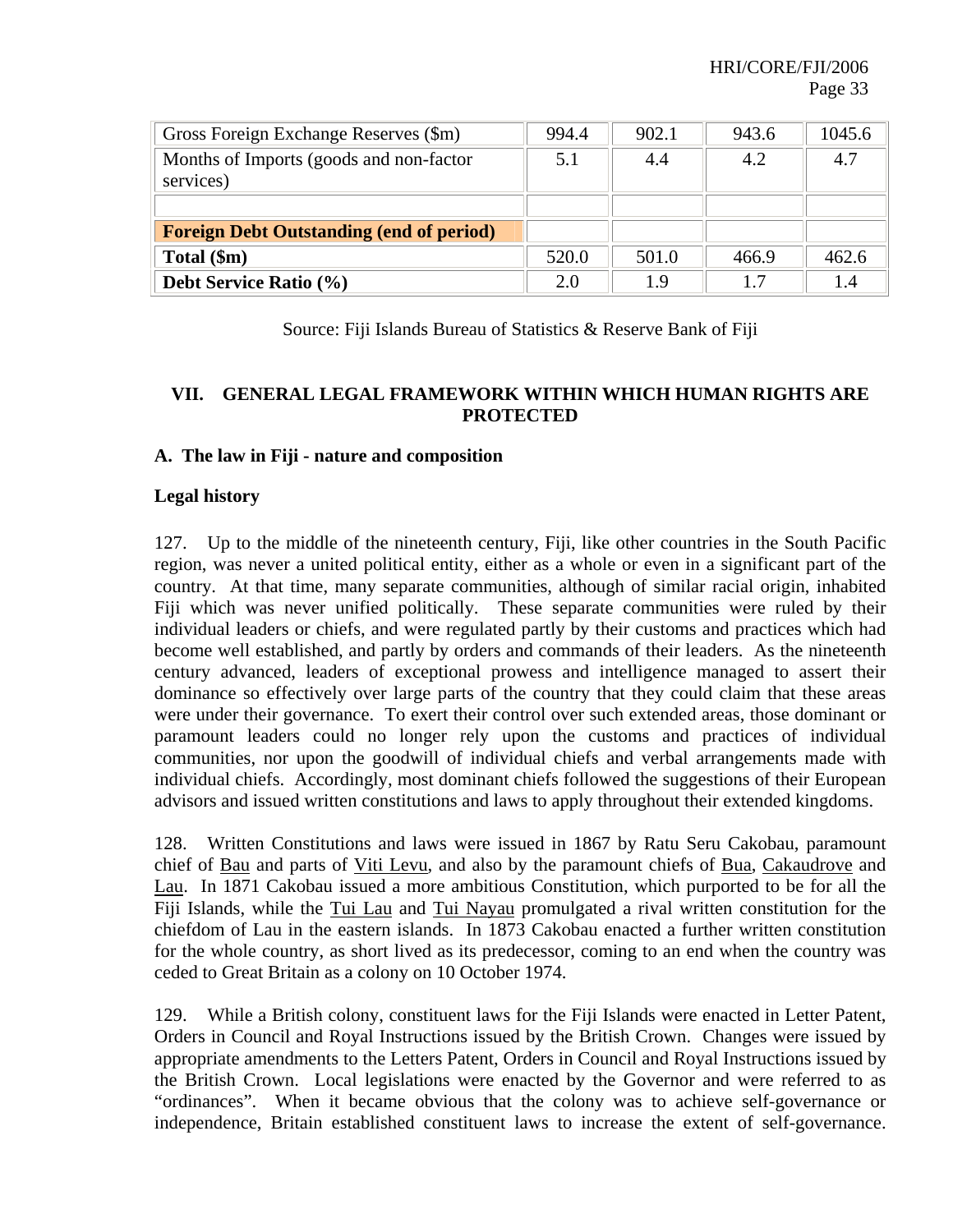Written constitutions were enacted in 1963 and 1966 by British Orders in Council to provide increasing self-government.

130. The Fiji Independence Order was issued by the Queen in Council in 1970, the written constitution (1970 Constitution) had been drafted in London by British officials after extensive discussions with local leaders and brought into force by the Order in Council made by the Queen. Existing laws were not rejected outright upon independence. Instead, they were "saved", a transitional step to avoid a vacuum pending the creation of "local" laws by the new legislature.

Saved laws included:

- (a) Legislation in force in England at a particular date;
- (b) Common law and equity;
- (c) "Colonial" legislation, i.e. ordinances enacted by the Governor-General before independence.

131. A successful military coup was staged in 1987, a drastic method of revocation of the 1970 Constitution. The military government abrogated the Constitution and then enacted decrees to govern. In 1990 a written Constitution was brought into force by decree of the President on the advice of the Cabinet. In 1997 this was replaced by a Constitution enacted by the Parliament of Fiji which came into force on 17 July 1998.

132. Section 195 (2) (d) of the *1997 Constitution Amendment Act* continues in force all written laws in force as if enacted or made under or pursuant to that Act. Section 195 (3) provides that English laws are to be construed with such modifications as are necessary to bring them into conformity with the Constitution. By virtue of the Supreme Court Ordinances 1975, existing laws included:

> The statutes of general application which were in force in England at the date when the colony obtained a local legislature, that is to say, on the second day of January 1875 … subject to the provisions of section 37 of this Ordinance … **(sect. 35)**;

> All imperial laws extended to the colony by this or any future ordinance shall be in force therein so far only as circumstances of the colony and its inhabitants and the limits of the Colonial jurisdiction permit, and subject to any existing or future ordinances of the colonial legislature and for the purpose of facilitating the application of the said laws, it shall be lawful for the court to construe the same with such verbal alteration not affecting the substance as may be necessary to render the same applicable to the matter before the court … **(sect. 37)**.

133. Statutes of general application have been defined by the Supreme Court **<sup>11</sup>** as being

"… used to distinguish public statues not necessarily binding upon all the population, for example, the Companies Act or the Friendly Societies Act on the one hand and the public statutes which on the other hand are binding upon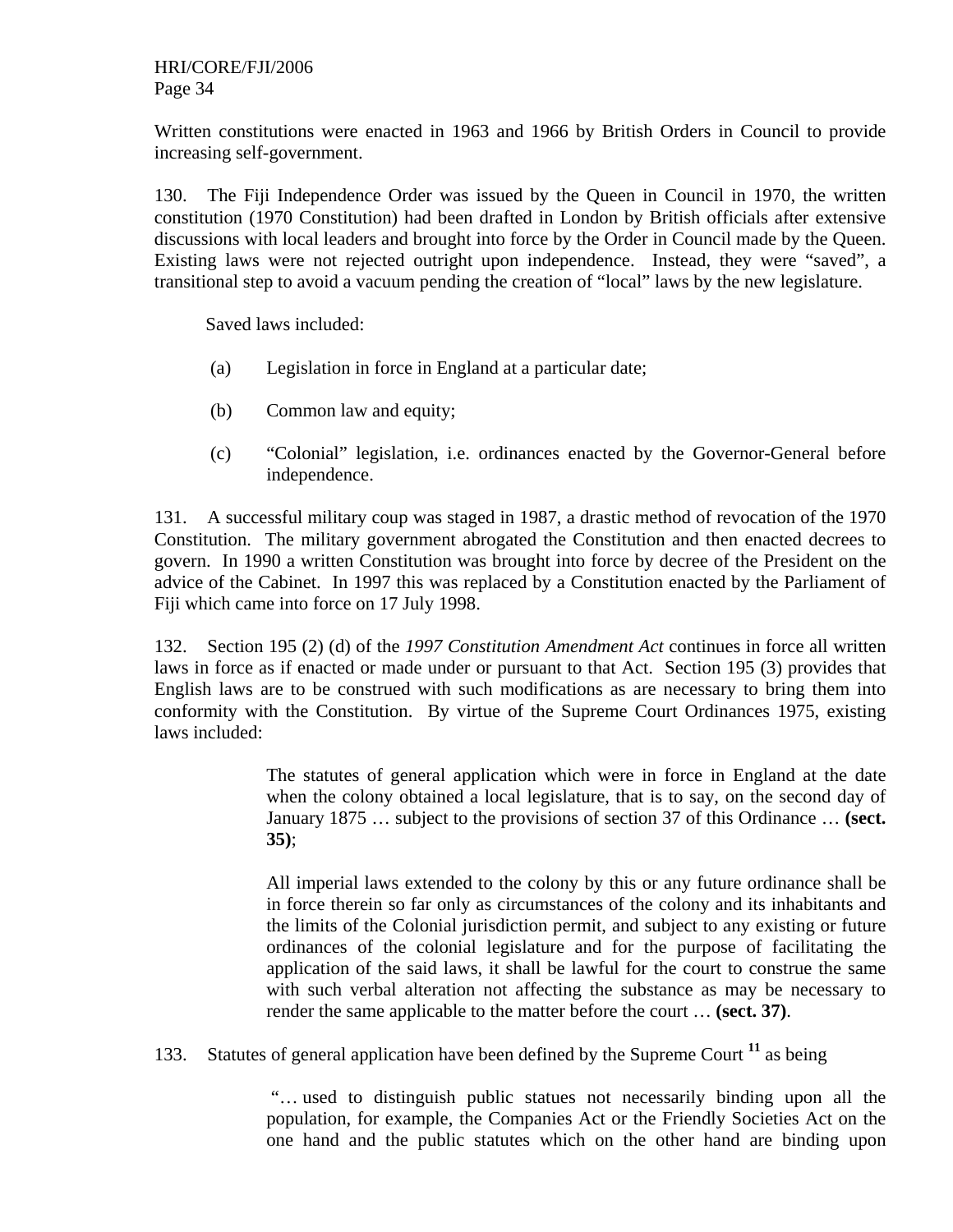everyone, for example the Offences Against the Person Act or similar legislation". A related question arises as to who bears the burden of proof in relation to the applicability of these Acts of "general application".

The Supreme Court held<sup>12</sup> that there is a general presumption in favour of general applicability, which throws the burden proof on to the party disputing. As for how these statutes of general application rank in relation to other types of law, it is clear that imperial legislation is inferior to the Constitution.

#### **Sources of law**

134. The law in the Republic of Fiji today consists of:

(a) Acts passed by the Parliament acting within the scope of its powers under the Constitution, together with delegated or subordinate legislation made under such Acts;

(b) Decrees promulgated by the Interim Government between 1987 and 1990;

(c) The Fijian common law, which developed from the English common law and is interpreted and enunciated by the Courts;

(d) Subsidiary legislation made by ministers, local government bodies and statutory authorities.

135. As mentioned earlier, Fiji was the subject of two military coups in 1987. In this period, three sources of law existed: (a) decrees issued by the Governor-General during the period of emergency from 14 May to September 1987; (b) decrees issued by the head of the interim military government; and (c) decrees issued by the President of the Republic of Fiji.

136. In *State v. Afasio Mua and Ors*,<sup>13</sup> the Chief Justice held that all statutes in force before the advent of the military government and the declaration of the Republic continued in full force, except as specifically repealed or amended by subsequent decrees.

#### **Customary law**

137. The *Native Lands Act* Cap 133 makes express provision for the customs or customary law to determine the basis of rights to customary land, that is, land owned in accordance with custom, by the courts or tribunals authorized to make such determinations. Section 3 provides that "**Native lands shall be held by native Fijians according to native custom as evidenced by usage and tradition**". Other situations where the courts have applied customary law in Fiji without express statutory authorization are indirect or interstitial applications, that is, where custom or customary law is taken into account as a factor within the scope of existing law. For example, where the court is provided a statutory discretion, a custom or customary law may often be a relevant factor to take into consideration when exercising that discretion. The Supreme Court so held in *R. v. Vodo Vuli*. **14**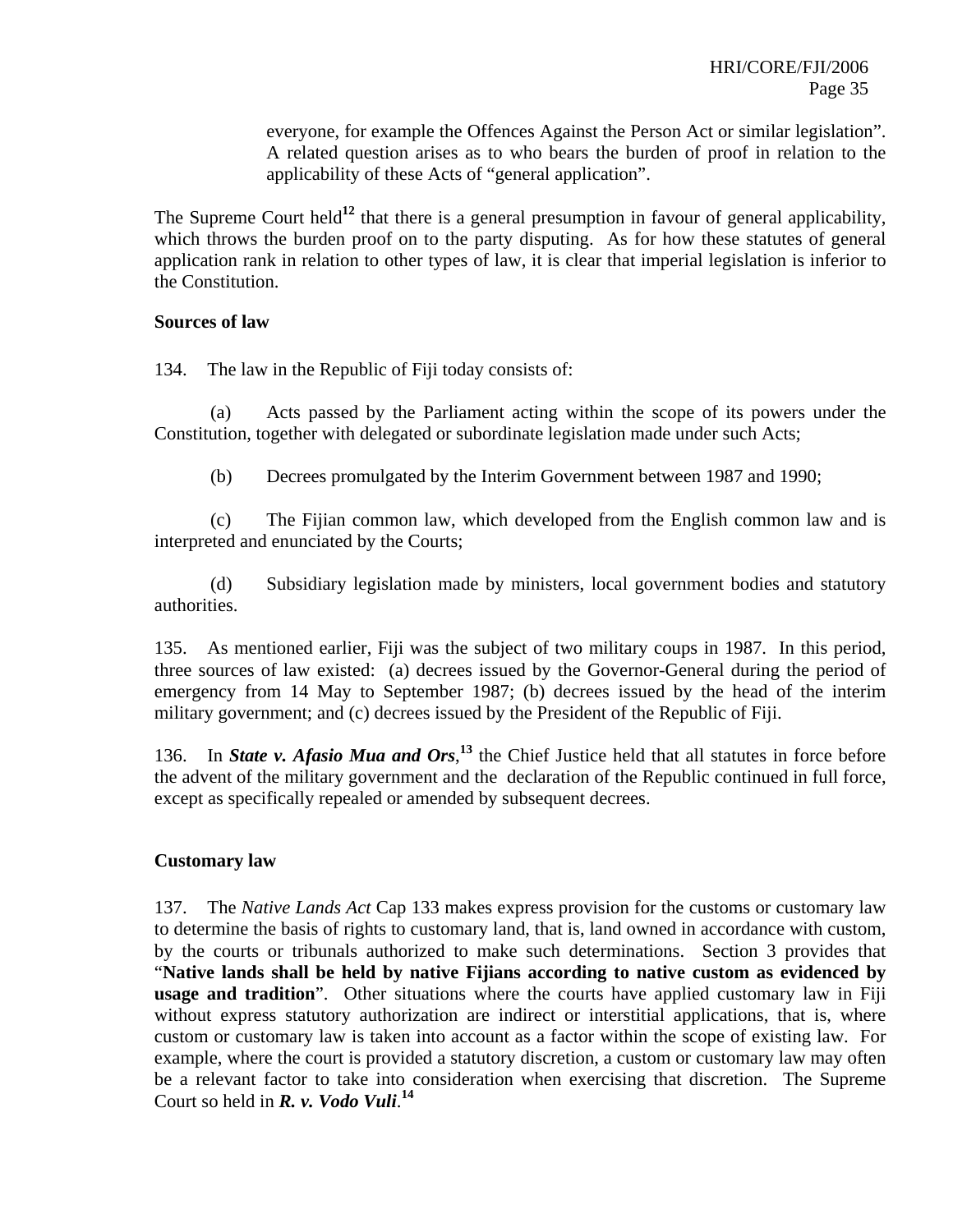#### **Common law and equity**

138. The principles of common law and equity were introduced, together with English Statutes of general application, in all countries of the South Pacific which were under the control of Britain or of the British Colonies of Australia and New Zealand during their period of dependency. The *Supreme Court Ordinance 1875*, which is still in force, having been continued by the 1997 Constitution, provides:

The common law, the rules of equity and the statutes of general application which were in force in England at the date when the colony obtained a local Legislature, that is to say, on the second day of January 1875 shall be in force within the colony (sect. 35);

All imperial laws extended to the colony by this or any future ordinance shall be in force therein so far only as the circumstances of the Colony and its inhabitants and the limits of the colonial jurisdiction permit, and subject to any existing or future Ordinances of the Colonial Legislature … (sect. 37).

139. The *Supreme Court Ordinance of 1875*, however, does not make explicit whether the cut-off date (the date on which common law and equity is introduced, from which it follows that changes to the common law and equity that occur in England or elsewhere are not binding) provided by section 35 refers only to English statutes of general application or whether it also applies to common law and equity. This has been interpreted by the courts in the Fiji Islands**<sup>15</sup>** as providing a cut-off date for both statutes of general application and common law and equity. This would seem to mean that any subsequent changes made to the common law and equity after the cut-off date would not be binding on the country, though no doubt very persuasive.

140. As for the status of common law and equity in relation to other types of law, it is obvious that they are subordinate to the Constitution and may be changed or abolished by clear terms in the Constitution. The Constitution being the supreme law to the extent that the principles of common law and equity conflict with the terms of the Constitution, they must be held to be modified or abolished. There being nothing in the *Supreme Court Ordinance 1875* to indicate a change from that relationship in England that clear words in legislation or subsidiary legislation could change or abolish the common law and equity, the principles of common law and equity in Fiji are subordinate to legislation and subsidiary legislation and may be modified or abolished by clear terms in them.

## **The Attorney-General**

141. The Attorney-General is the Government's principal adviser on the law, and represents the State in all civil cases. The Attorney-General holds a ministerial post. Since independence from the United Kingdom, the Attorney-General also holds the portfolio of the Ministry of Justice. It is the Director of Public Prosecutions who has responsibility for enforcing the criminal law. The Office of the Director of Public Prosecutions is a constitutional independent office; however, for administrative purposes, it comes under the Ministry of Justice. The Director of Public Prosecutions is concerned with instituting and prosecuting certain types of criminal proceedings,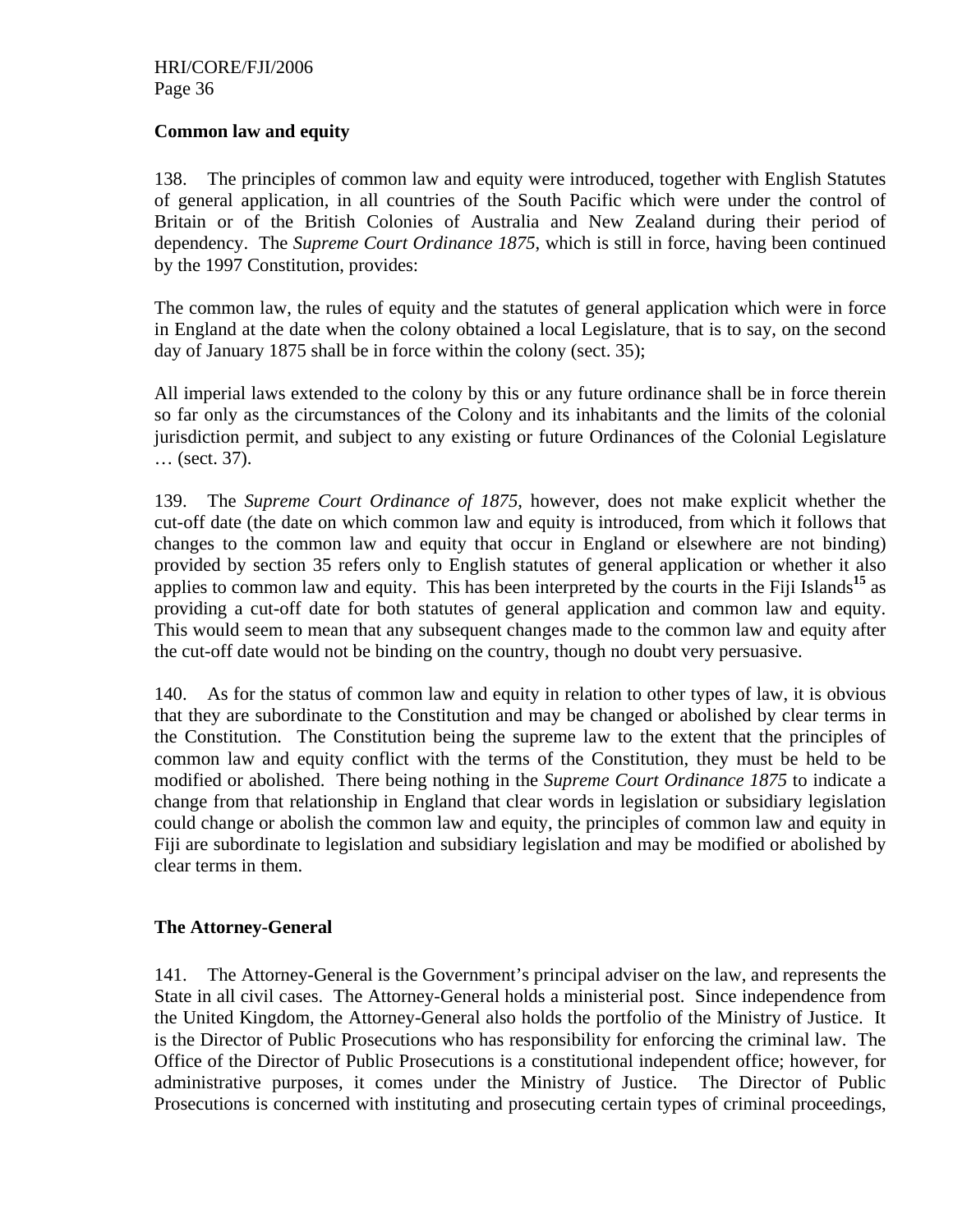but must exercise an independent discretion and must not be influenced by government colleagues.

142. The Minister for Justice is concerned with the administration of the courts, prisons and legal registries in the Fiji Islands. Prison policy and the administration of custodial centres are functions of the Prisons Department of the Ministry of Justice. The Prisons Department is headed by the Commissioner of Prisons who is appointed by the Judicial and Legal Service Commission. The Minister appoints to each prison establishment a board of visitors representing the local community who need to satisfy themselves as to the state of prison premises, administration and treatment of inmates. They are required to report to the Minister any abuse or matters of concern which come to their attention. Prisons are subject to inspection by Magistrates appointed by the Minister to whom he reports directly. All reports, including those which are critical, are taken very seriously by both ministers and the Commissioner of Prisons.

143. Responsibility for the treatment of offenders under 18 is shared between the Ministry of Social Welfare and the Ministry of Justice.

144. As provided in the Constitution, the Commission on the Prerogative of Mercy, which is chaired by the Attorney-General with two members from the community, is responsible for advising the President on whether there are exceptional grounds for exercising the prerogative of mercy to pardon a convicted person or to remit all or part of a penalty imposed by a court.

#### **The Criminal law**

145. The initial decision to begin criminal proceedings normally lies with the police, once they have brought a criminal charge. Certain "small" crimes are prosecuted by police prosecutors while others are the responsibility of the Director of Public Prosecutions. A private person may institute criminal proceedings in a few cases though this is extremely rare in practice.

#### **Criminal proceedings - trial**

146. Criminal trials take the form of a contest between the prosecution and the defence. Since the Constitution provides for the presumption of the innocence of an accused person until guilt has been proved, the prosecution is not granted any advantage, apparent or real, over the defence. A defendant (or accused person) has the constitutional right to a legal adviser and may be assisted by legal aid from public funds through the Legal Aid Commission. If remanded in custody, the person may be visited by a legal adviser to ensure a properly prepared defence.

147. The prosecution, except for minor charges, is required either automatically or on request to disclose to the defence all evidence against the accused on which the prosecution propose to rely. In addition, the prosecution must disclose any other material which is relevant to the issues in the case.

148. Criminal trials normally take place in open court, and the rules of evidence (concerned with the proof of facts) are rigorously applied. If evidence is improperly admitted, a conviction can be quashed on appeal. During the trial the defendant has the right to hear and cross-examine witnesses for the prosecution, normally through a lawyer; to call his or her own witnesses who, if they will not attend voluntarily, may be legally compelled to attend; and to address the court in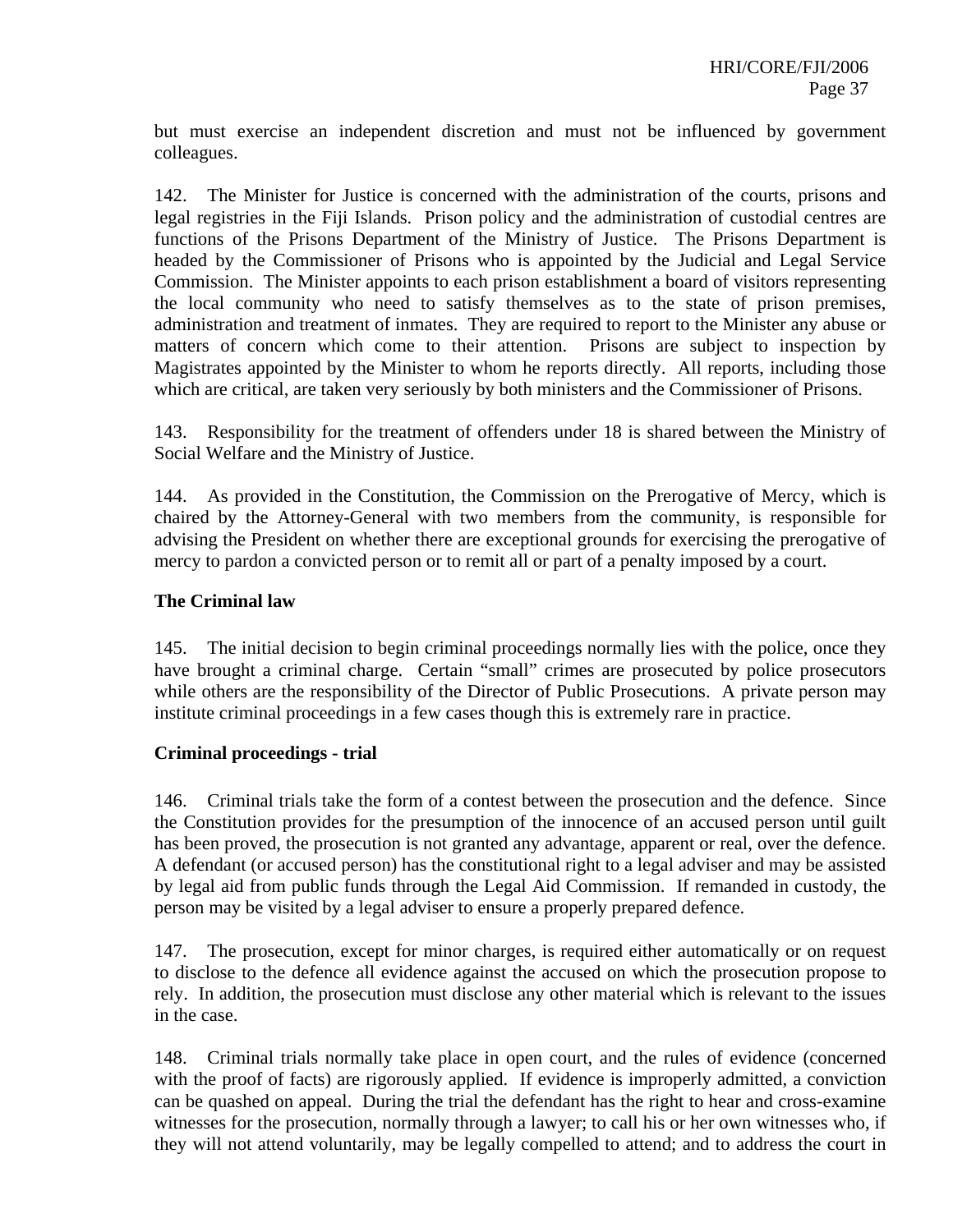person or through a lawyer, the defence having the right to the last speech at the trial. The defendant cannot be questioned without consenting to be sworn as a witness in his or her own defence. When he or she does testify, cross-examination about character or other conduct may be made only in exceptional circumstances; generally the prosecution may not introduce such evidence.

## **The Civil law**

149. The main subdivisions of the civil law of the Fiji Islands are: family law, the law of property, the law of contract and the law of torts (covering injuries suffered by one person at the hands of another, irrespective of any contact between them and including concepts such as negligence, defamation and trespass). Other branches of the civil law include administrative law (particularly concerned with the use of executive power), commercial law and industrial law.

## **Civil proceedings**

150. Civil proceedings are instituted by the aggrieved person; no preliminary inquiry on the authenticity of the grievance is required. Actions in the High Court are usually begun by a writ of summons served on the defendant by the plaintiff, stating the nature of the claim. A defendant intending to contest the claim informs the court. Documents setting out the precise question in dispute (the pleadings) are then delivered to the court.

151. Civil proceedings, as a private matter, can usually be abandoned or ended by compromise at any time. Judgements in civil cases are enforceable through the authority of the court. Most are for sums of money and may be enforced, in cases of default, by seizure of the debtor's goods or by a court order requiring an employer to make periodic payments to the court by deduction from the debtor's wages. Other judgements can take the form of an injunction restraining someone from performing an illegal act. Refusal to obey a judgement may result in imprisonment for contempt of court. Arrest under an order of committal may be effected only on a warrant. Normally the court orders the costs of an action to be paid by the party losing it.

## **B. Fundamental Human Rights under the law**

152. Under the Constitution the possession of rights and freedoms is an inherent part of being a member of our society. They can only be restricted by a democratic decision of Parliament. The role of Parliament, therefore, is not to confer rights but to consider whether they need to be restricted, balancing the needs of society against those of the individual. The following paragraphs set out the mechanisms and legal safeguards through which human rights in the Fiji Islands are protected.

## **Constitutional protection of human rights**

## **1970 Constitution**

153. The provisions for the protection of fundamental rights and freedoms of the Independence Constitution of 1970 follow the style of the Universal Declaration of Human Rights and of the European Convention for the Protection of Human Rights and Fundamental Freedoms of 1953,**<sup>16</sup>**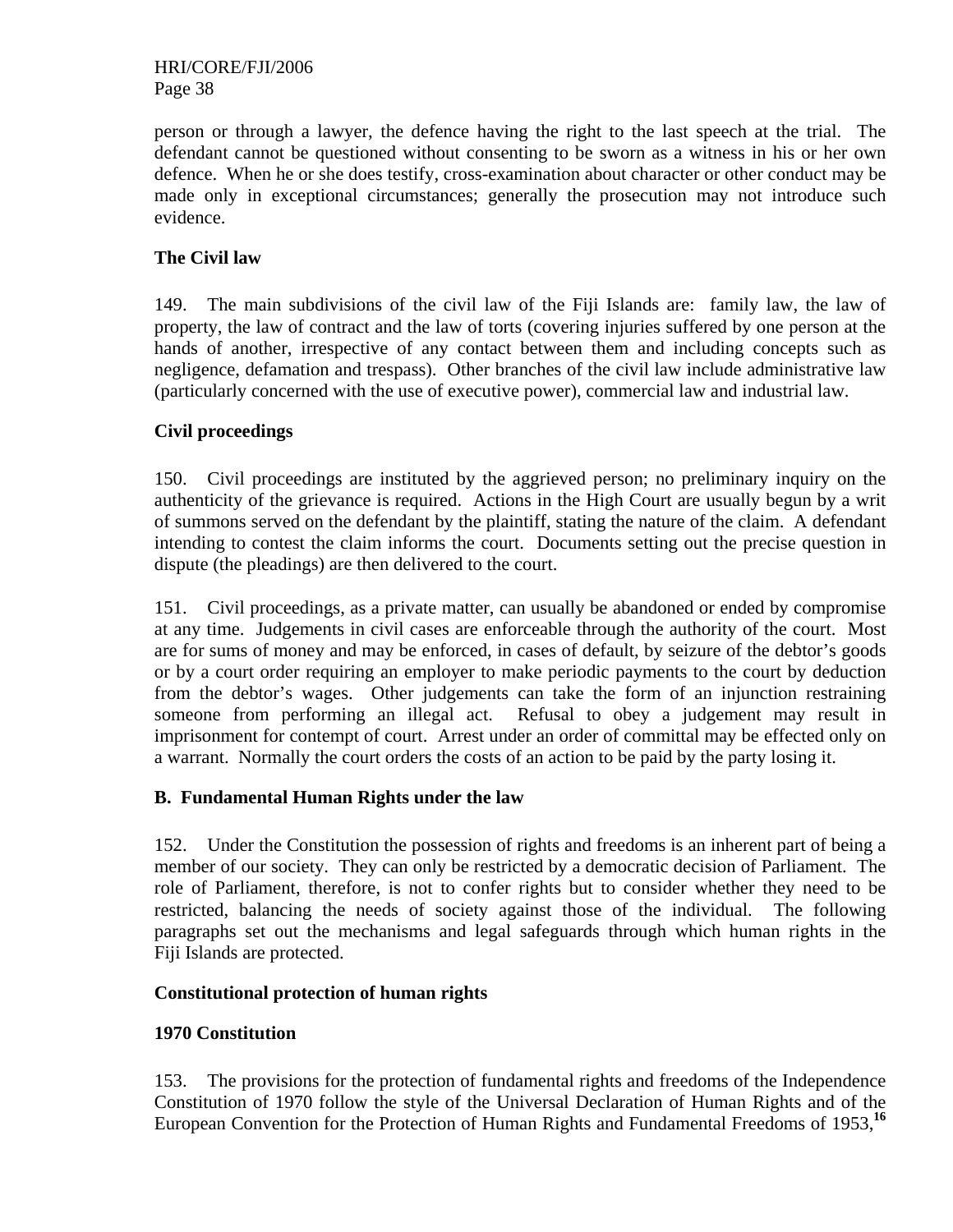and express both the rights and freedoms and the exceptions to them in very detailed terms. Section 3 provides that every person whatever his race, place of origin, political opinions, colour, creed or sex, subject to the rights of others and public interest, is entitled to life, liberty, security of person, protection of the law, freedom of conscience, religion, assembly and association and protection of privacy and from deprivation of property without compensation. Other fundamental rights and freedoms protected are freedom from torture or inhuman or degrading punishment or other treatment; protection from slavery and forced labour; freedom of expression; freedom of movement; and protection of persons detained under emergency laws.

154. Section 15 of the 1970 Constitution specifically dealt with the prohibition of a law or any public authority from discriminating against an individual on the basis of race, place or origin, political opinions, colour or creed. Interestingly "sex" was excluded from the list of grounds on which discrimination is prohibited while it was a prohibited ground in terms of access to other political rights - life, liberty, security of person, protection of the law, freedom of conscience, religion, assembly and association and protection of privacy and from deprivation of property without compensation.

155. Section 15 (2) defines the term "discriminatory" to mean preferential treatment. However, this prohibition could be overridden in these areas: appropriation of revenues; a law with respect to marriage, divorce, and adoption; in public emergency measures or in circumstances where it is reasonably justifiable in a democratic society.

156. Under section 17, an aggrieved person who believes that any of the provisions of chapter II have been contravened by government action could apply to the Supreme Court for redress as it had original jurisdiction to hear such matters. However, section 17 (6) notes that the Supreme Court can abandon an appeal, if the aggrieved person's action is found to be frivolous or vexations. There were few challenges to the fundamental rights and freedoms provision of the 1970 Constitution. As for the inclusion in the introductory section**<sup>17</sup>** stating that "whereas" the people of the country are entitled to certain rights, "therefore" the provisions are designed to protect those rights and freedoms, the Supreme Court in *Fiji Waterside Workers Union v.*  **Reginam**,<sup>18</sup> held that the introductory provision was enacting, and so added a limitation to the fundamental freedom of expression in respect of the "public interest" which was not contained in the specific section protecting freedom of expression.

157. The court in *R. v. Butadroka***<sup>19</sup>** held that the constitutional rights of freedom of expression, assembly and association are not infringed by statutory ban on racially inflammatory statements. Other case law concerning the fundamental rights and freedoms provisions include *Veitata v. R.* **20** concerned the right to independent and unbiased court as provided in section 10 (1); **Sundarjee Bros.** v. Coulter<sup>21</sup> concerned the right to freedom of movement prescribed in section 14; *Fiji Waterside Workers Union v. Reginam*<sup>22</sup> also concerned the right to freedom of assembly and association as provided in section 13, as well as the right to freedom of expression provided in section 12.

#### **1990 Constitution**

158. The 1990 Constitution continued the prohibition on discrimination established by the 1970 Constitution. The prohibited grounds were race, colour and place of origin. For the first time in Fiji, "sex" became a prohibited ground of discrimination, except in the following cases: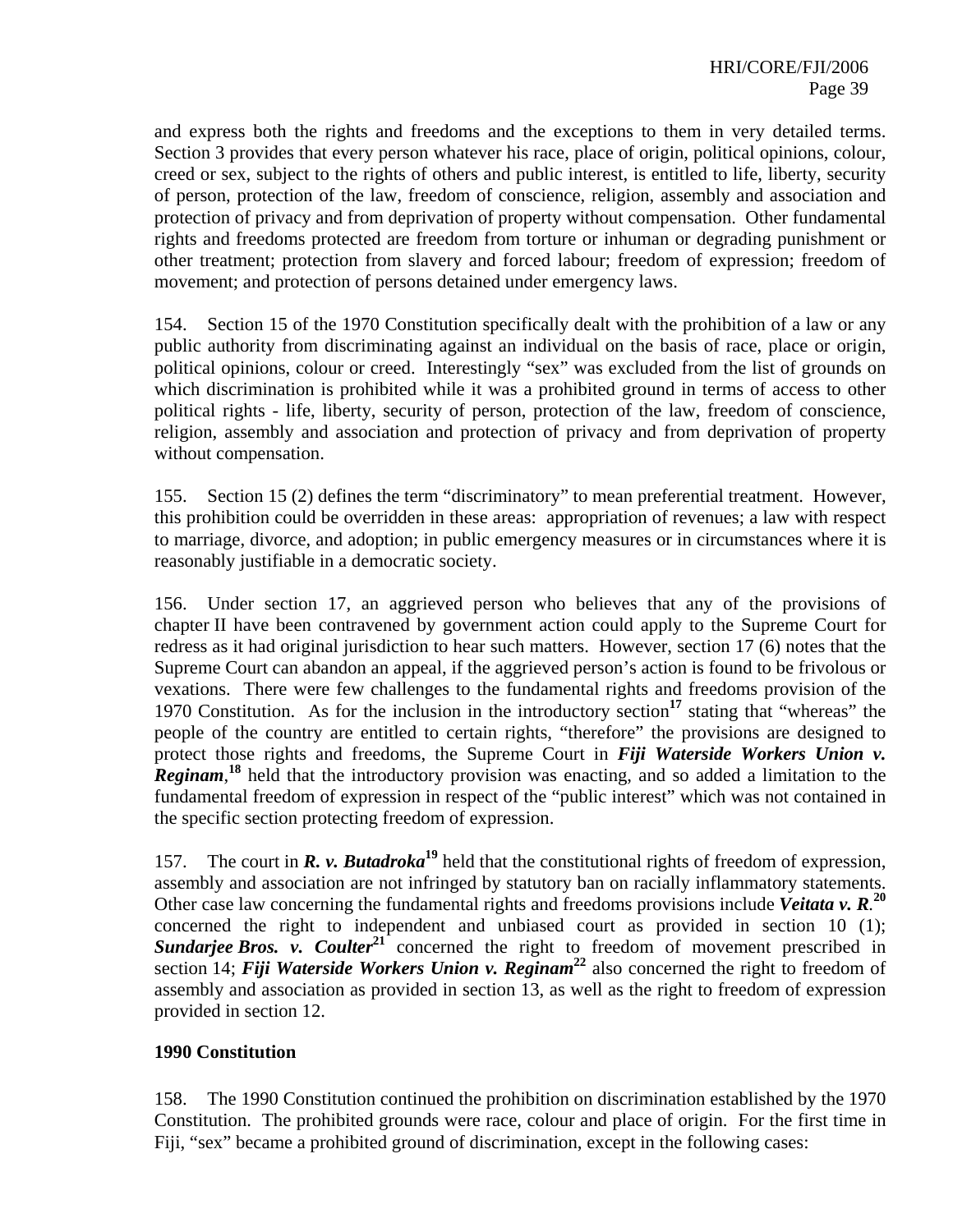- (a) States of emergency;
- (b) Appropriation of taxes;
- (c) Appointment to public offices;
- (d) Exercise of judicial authority;
- (e) Laws in force before 23 September 1966;
- (f) Fijian regulations made under section 6 of the Fijian Affairs Act for the peace, order, welfare and good government of Fijians.

159. Section 18 precluded the equality provision of any law if its objective was to improve the conditions of disadvantaged individuals or groups, including those that are disadvantaged, inter alia, on the basis of race. Similarly, the fundamental rights provisions of the 1990 Constitution were rarely subject to litigation in a court of law. Section 156 of the 1990 Constitution attempted a rather cursory definition of the terms "Fijian", "Rotuman" and "Indian".

160. The court system under the 1990 Constitution was restructured to make the Supreme Court the final appellate court. In addition to this formal court restructuring, section 122 of the 1990 Constitution provided for the establishment of Fijian courts having such jurisdiction and powers as Parliament may provide. However, this was not implemented.

#### **1997 Constitution**

- 161. The rights protected by the Bill of Rights chapter of the 1997 Constitution are:
	- Personal liberty;
	- Freedom from servitude and forced labour;
	- Freedom from cruel or degrading treatment;
	- Freedom from unreasonable searches and seizure;
	- Arrested or detained persons;
	- Rights of charged persons;
	- Access to courts or tribunals;
	- Freedom of expression;
	- Freedom of assembly;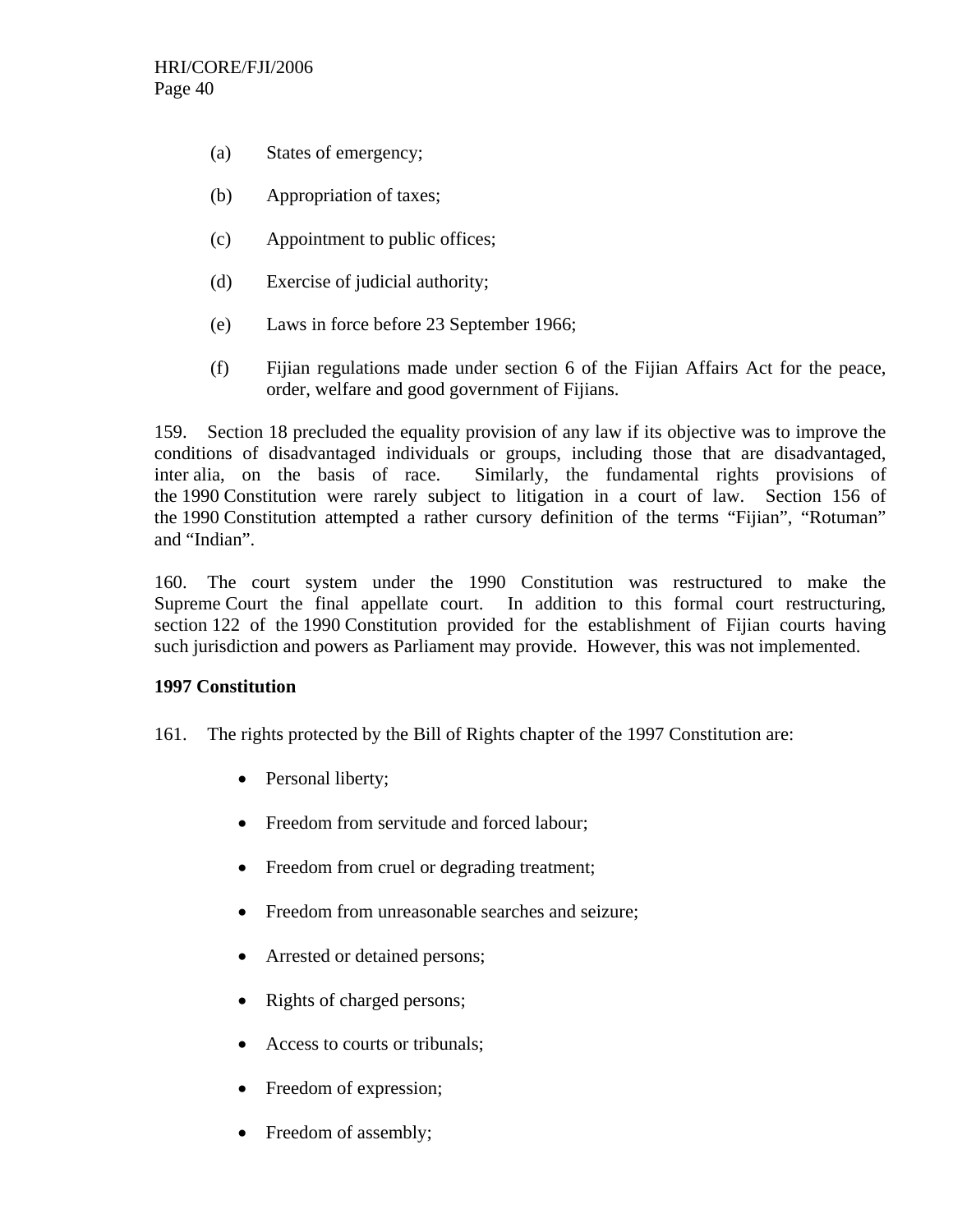- Freedom of association;
- Labour relations;
- Freedom of movement;
- Religion and belief;
- Secret ballot;
- Privacy;
- Equality;
- Education:
- Protection against compulsory acquisition of property.

162. The equality provision in section 38 further expanded the prohibited grounds of discrimination to include ethnic origin and primary language (or mother tongue) in addition to race, ethnic origin, colour and place of origin. Therefore, today, discrimination on the grounds of race, ethnic origin, colour and place of origin is unlawful under the Constitution.

#### **Exceptions to the right to equality under the 1997 Constitution**

163. Whereas section 38 (2) enumerates the grounds on which discrimination is unlawful, there are exceptions to this right, i.e. where discrimination would not be unlawful, which are found in four subsections of section 38:  $s38$  (2)(b);  $s38$  (6);  $s38$  (7) and  $s38$  (9). Significantly, section 38 (9) provides for measures for the good governance of Fijians and Rotumans.

164. Section 38 (9) sanctions laws or administrative actions which limit the right to equality for the purpose of providing for the application of the customs of Fijians or Rotumans or of the Banaban community:

 (a) To the holding, use or transmission of, or to the distribution of the produce of, land or fishing rights;

(b) To the entitlement of any person to any chiefly title or rank;

(c) To imposing a restriction on the alienation of land or fishing rights held in temporary alienation of that land or those rights without the consent of the owners.

165. To the extent permitted by subsection (10), a law, or an administrative action taken under a law, may limit a right or freedom set out in this section for the purpose of providing for the governance of Fijians or Rotumans or of the Banaban community and of other persons living as members of a Fijian, Rotuman or Banaban community (emphasis added). Some commentators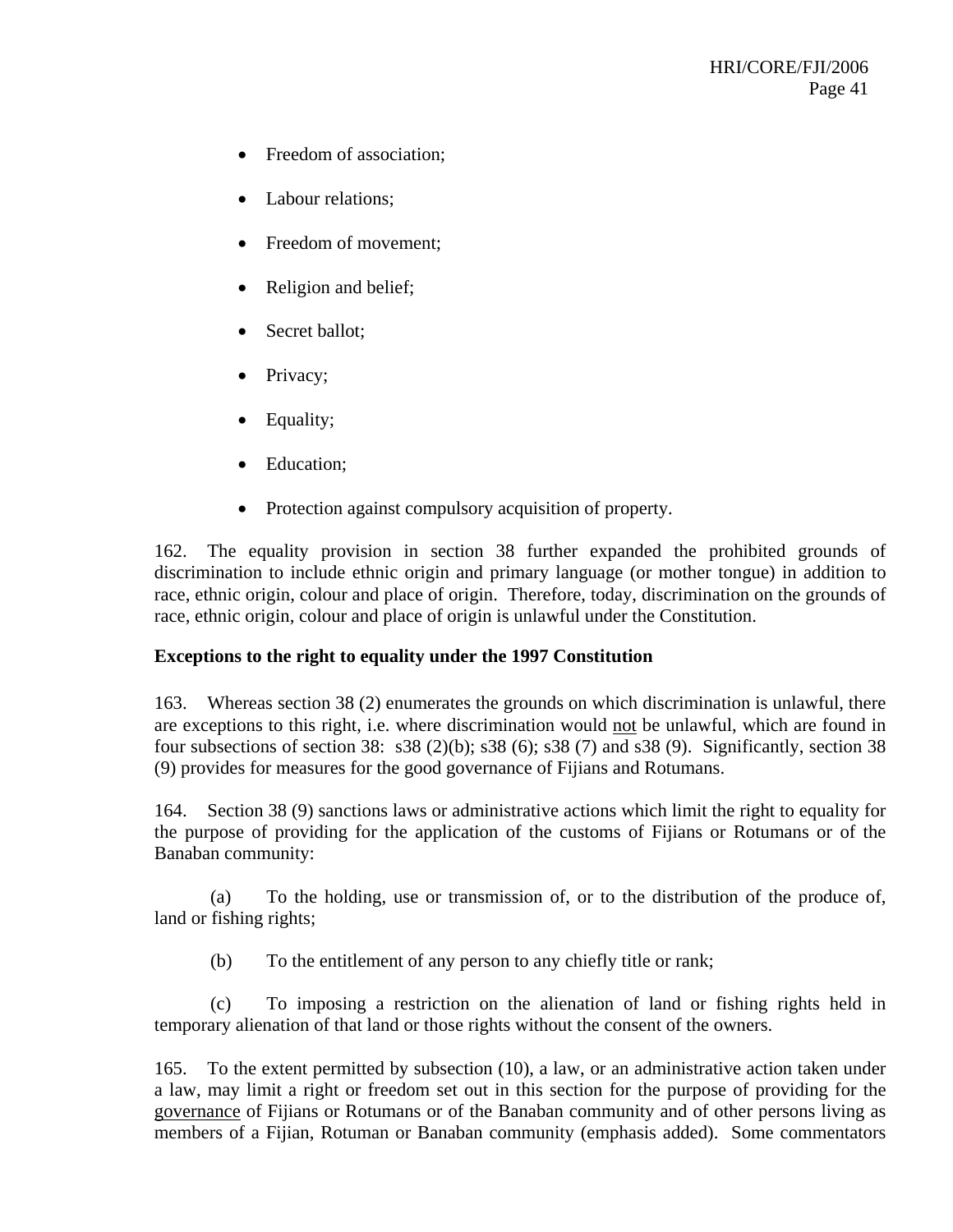since the events of 19 May 2000 have described as sinister the inclusion of this exact provision in the Fundamental Rights and Freedoms Decree of 2000 promulgated by the Interim Military Government when in fact it was not a totally new provision, but a carbon copy of the provision in the Bill of Rights of the 1997 Constitution.

166. Section 38 (10) provides:

"A limitation referred to in subsection (9) is valid only if it:

- (i) accords to every person to whom it applies the right to equality before the law without discrimination other than on the ground of race or ethnic origin; and
- (ii) does not infringe a right or freedom set out in any other section of this chapter." (Chapter IV - Bill of Rights).

167. It should be appreciated that Fiji has a written Constitution that echoes in its own words the spirit of the Convention on the Rights of the Child. Because racial discrimination is prohibited by the Constitution, no legislation or policy can co-exist with the prohibition, it being both the national policy and legislation on the Convention irrespective of the political party in power and so long as the particular Constitution provisions continue to be in force.

168. Insofar as Fiji's accession to the Convention is clearly subject to the reservations and declarations already mentioned, the comprehensive fundamental rights guaranteed to the individual of any race by the Constitution must be read together with the reservations. Thus purely and simply, in the Fiji context the electoral, land and educational laws and systems of the country cannot be regarded as racially discriminatory or as having the effect of perpetuating racial discrimination. The Constitution itself contains provisions for the enforcement by the High Court of Fiji of the fundamental rights conferred upon the individual. The individual himself is given very firm stand to bring an action based even on a mere likely violation of any of the rights. Other legislation prohibiting discrimination includes:

- (a) *Human Rights Commission Act* No. 10 of 1999;
- (b) *Ombudsman Act*;
- (c) *Public Order Act*;
- (d) *Penal Code*;
- (e) *Immigration Act*;
- (f) *Education Act*.

#### **The Human Rights Commission Act**

169. Under the Human Rights Commission Act discrimination is generally unlawful in employment, education, membership of employees' and employers' organizations and the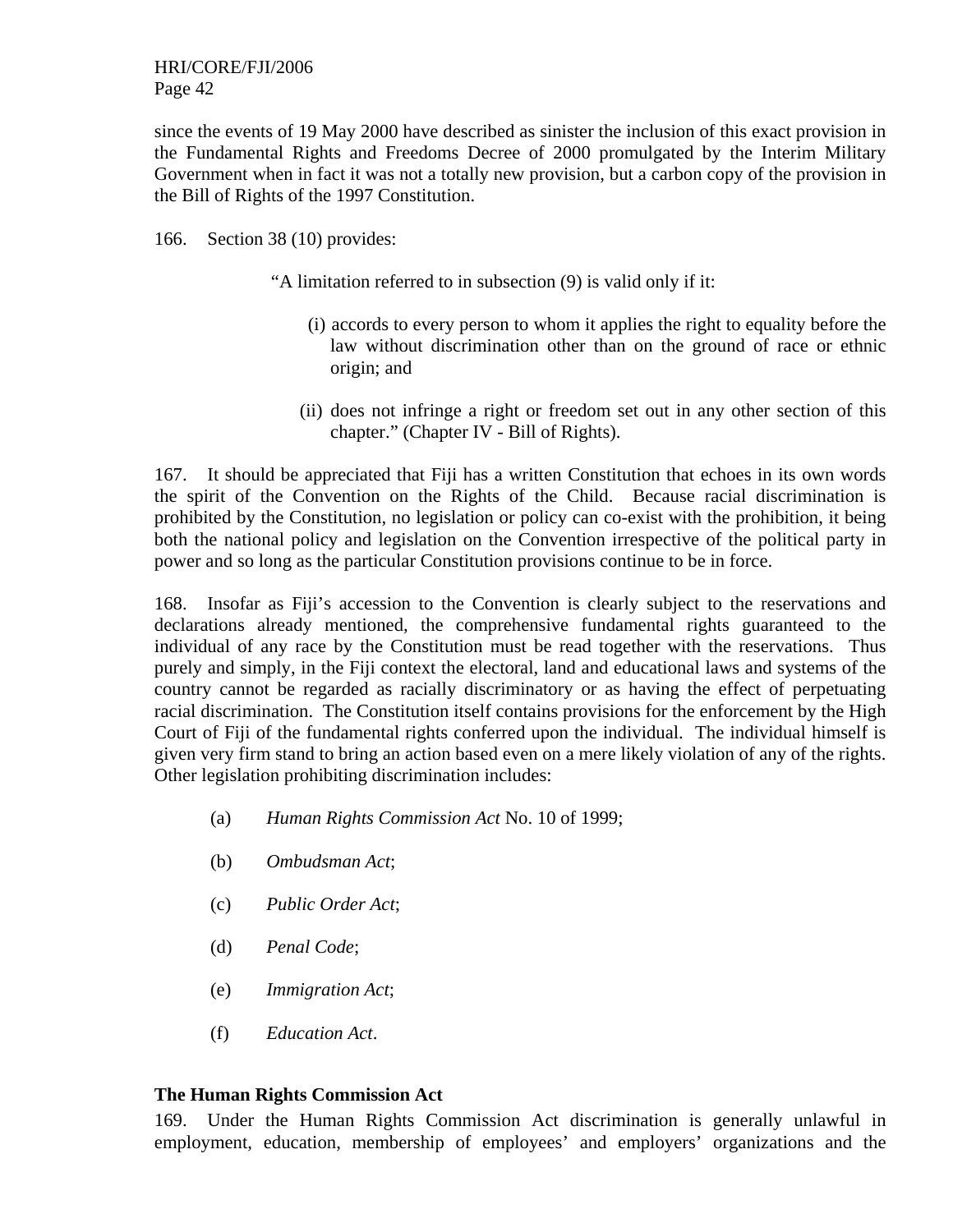provision of professional training and accreditation, goods, facilities, services, premises, housing and accommodation. The Act also makes unlawful "indirect discrimination" - that is a requirement or condition which is imposed equally on all racial groups, but which can be met by a much smaller proportion of people of one group compared with the proportion of people not of that group. The Act provides for enforcement through conciliation by the Commission or civil proceedings against persons or organizations.

#### **Public Order Act 1969**

170. This enactment is aimed at the maintenance of public order. It also makes it an offence to "incite hatred or contempt of any class of person" or "hatred of any race or community".

#### **Penal Code**

171. The offence of sedition is defined in the Penal Code to include "… the issue or circulation of a seditious publication … (appearing to have the object of promoting feelings of hostility between different or races of the community) …".

#### **Ombudsman Act 1998**

172. This enactment regulates the operations of the Ombudsman, which office is provided for in the 1997 Constitution (chapter IX of the 1970 Constitution and chapter X of the 1990 Constitution). The Ombudsman is authorized to investigate any action alleged or appearing to be in contravention of the fundamental rights and freedoms guaranteed to the individual under the Constitution. He may remedy any such complaint by recommending that further consideration be given regarding the subject of the complaint by those complained against or that the omission be rectified or the decision cancelled, reversed or varied or that that pertinent law be reconsidered.\

#### **C. The Fiji Human Rights Commission**

173. The Fiji Human Rights Commission was established in accordance with section 42 of the *1997 Constitution* which tasks the Commission with educating the public about human rights and making recommendations to the Government about matters affecting compliance with human rights and other functions as Parliament decides.

174. Protection against racial discrimination is further addressed in the *Human Rights Commission Act* No. 10 of 1999,**<sup>23</sup>** which prohibits, inter alia, racial discrimination in certain areas of public life in section 17 (2).

175. The Commission is tasked with educating the public about human rights, investigating and resolving complaints of unfair discrimination as prohibited under its principal Act (No. 10 of 1999), and investigating allegations of violations of the Bill of Rights (chap. 4) of the 1997 Constitution. This makes discrimination unlawful in the following areas:

(a) Employment;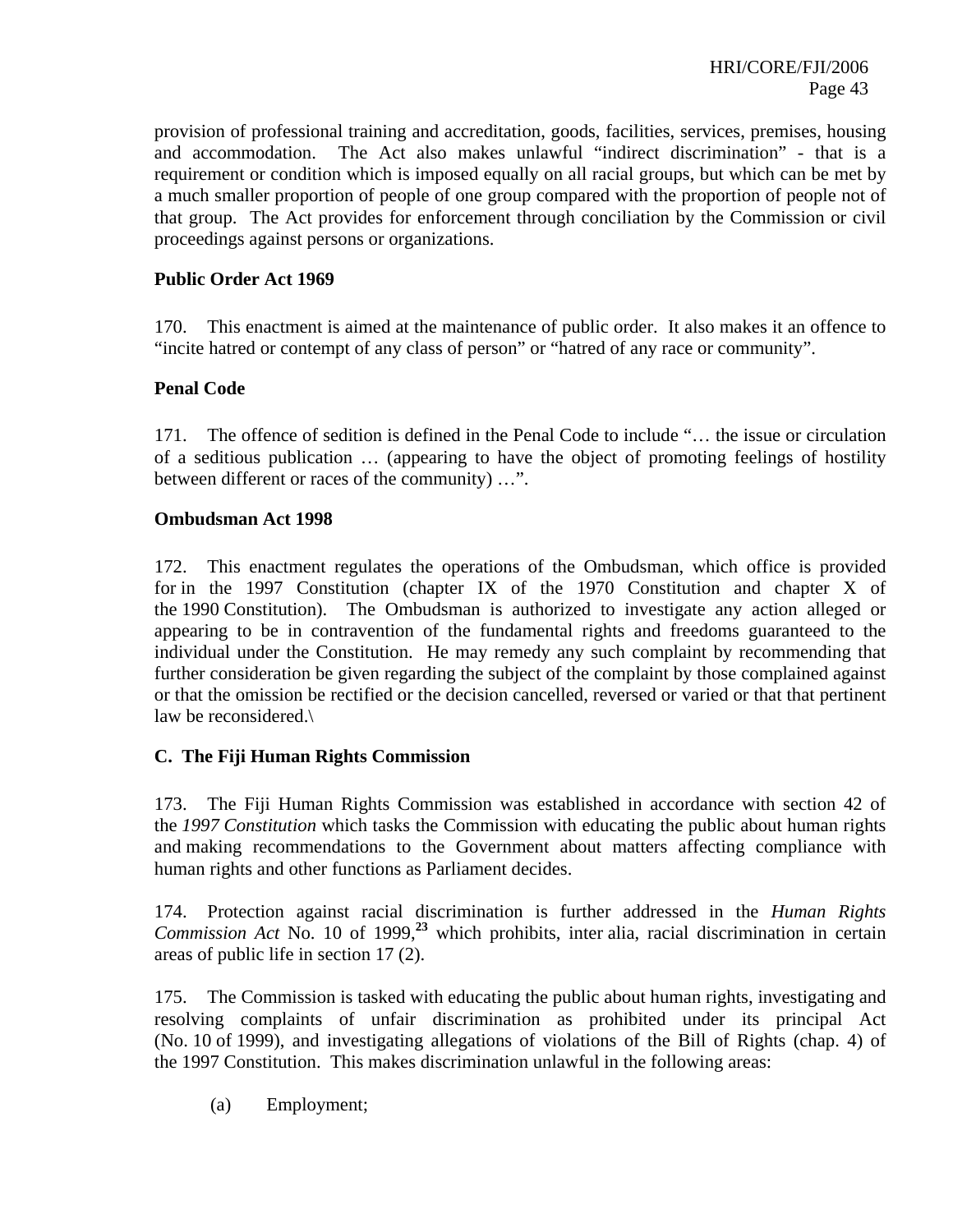- (b) Education;
- (c) Vocational training;
- (d) Professional partnerships;
- (e) Trade or vocational accreditation;
- (f) Membership of trade unions and employers' unions;
- (g) Housing and accommodation;
- (h) Provision of goods and services, including loans and insurance;
- (i) Access to public places.

176. The establishment and continued existence of the independent Commission is an indication of Fiji's commitment to the protection of international principles of human rights.

## **F. The Office of the Ombudsman**

177. The Office of the Ombudsman has been established to investigate complaints against public officers alleging maladministration. The details of this function are contained in the report to the International Convention on the Elimination of all Forms of Racial Discrimination. The 1997 Constitution Amendment Act contains a number of new provisions relating to the Ombudsman, aimed at increasing the jurisdiction of the Ombudsman to include complaints against the Native Land Trust Board and the Banaban and Rotuma Island Councils, previously excluded under the 1990 Constitution. The 1997 Constitution also ensures that the Ombudsman, unlike the President, is appointed by the Constitutional Offices Commission, as provided under the 1990 Constitution and that the Ombudsman must retire upon reaching the age of 65 years. The Office of the Ombudsman is also affected by the freedom of information provision and the Code of Conduct provisions of the 1997 Constitution. In 1998, the Ombudsman's Act came into force, setting out how the Ombudsman is to conduct his investigations, granted him and his staff immunity and empowered the competent Minister to make regulations.

## **G. The Ministry of Foreign Affairs and External Trade**

178. The Ministry of Foreign Affairs and External Trade is responsible for the ratification of treaties on behalf of the Government of Fiji and coordinates the preparation and presentation of Fiji's various periodic reports to the United Nations human rights treaty bodies.